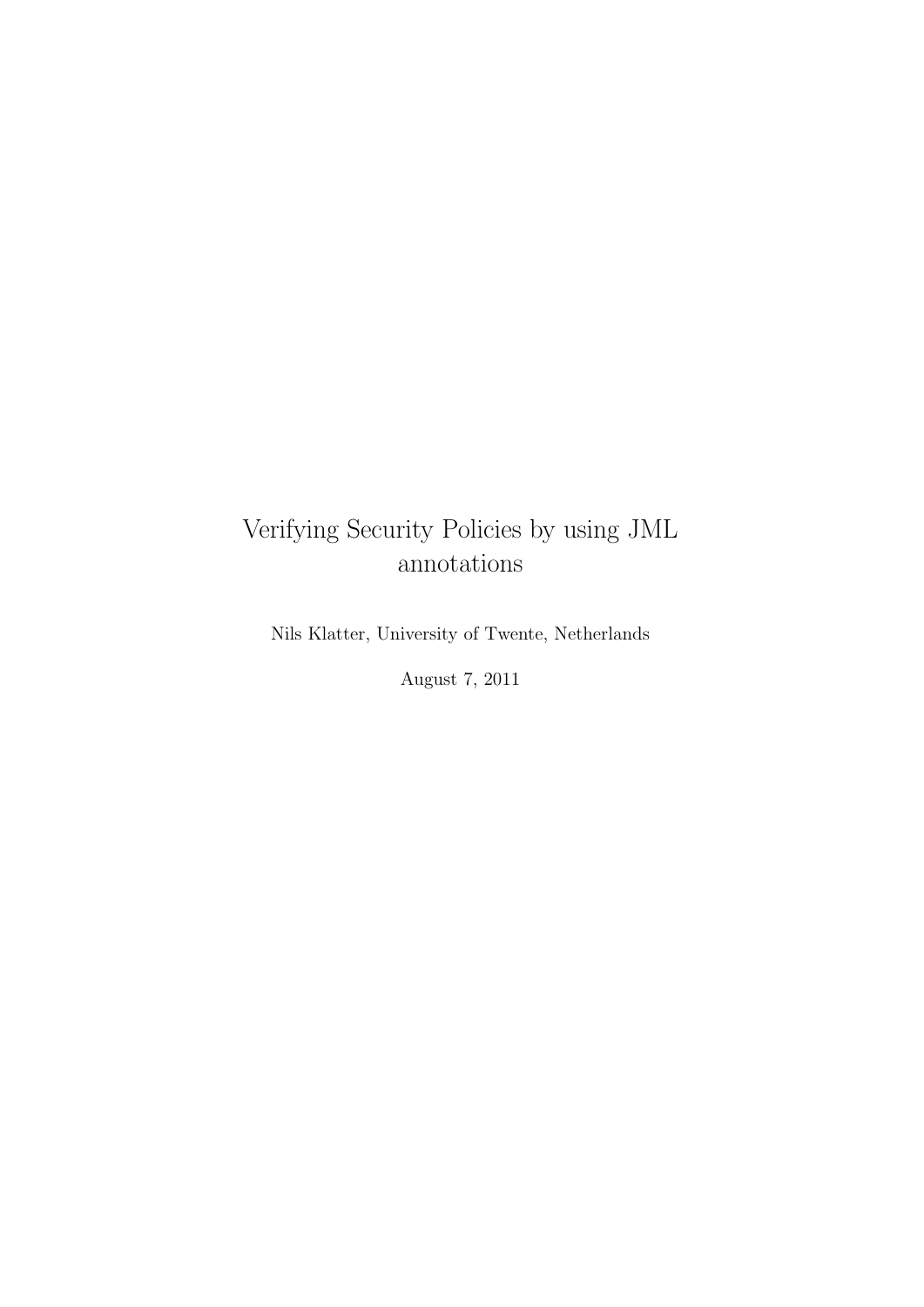#### Abstract

Security policies are an intuitive way to express security properties of a program and therefore easy to use. Usually security policies are expressed as security automata and used by a monitor, which checks the compliance of the program to the security policy at run time. If the program violates the security policy, the program is halted. Because this behavior is not always desirable, Huisman and Tamalet introduced a method to check the adherence of Java programs to a security policy statically without executing the program. The method translates a security automaton into JML annotations that inline the monitor. However, this method only supports static Java classes. Concretely, this assignment extends the supported Java language to support non-static classes and methods. Furthermore, it adapts the notation of the security automaton such that an automaton transition can be associated to the execution of a method of a nonstatic classes. This enables the monitoring of non-static classes with a single monitor. The assignment also adapts the translation method of Huisman and Tamalet to inline the extended monitor in the Java code.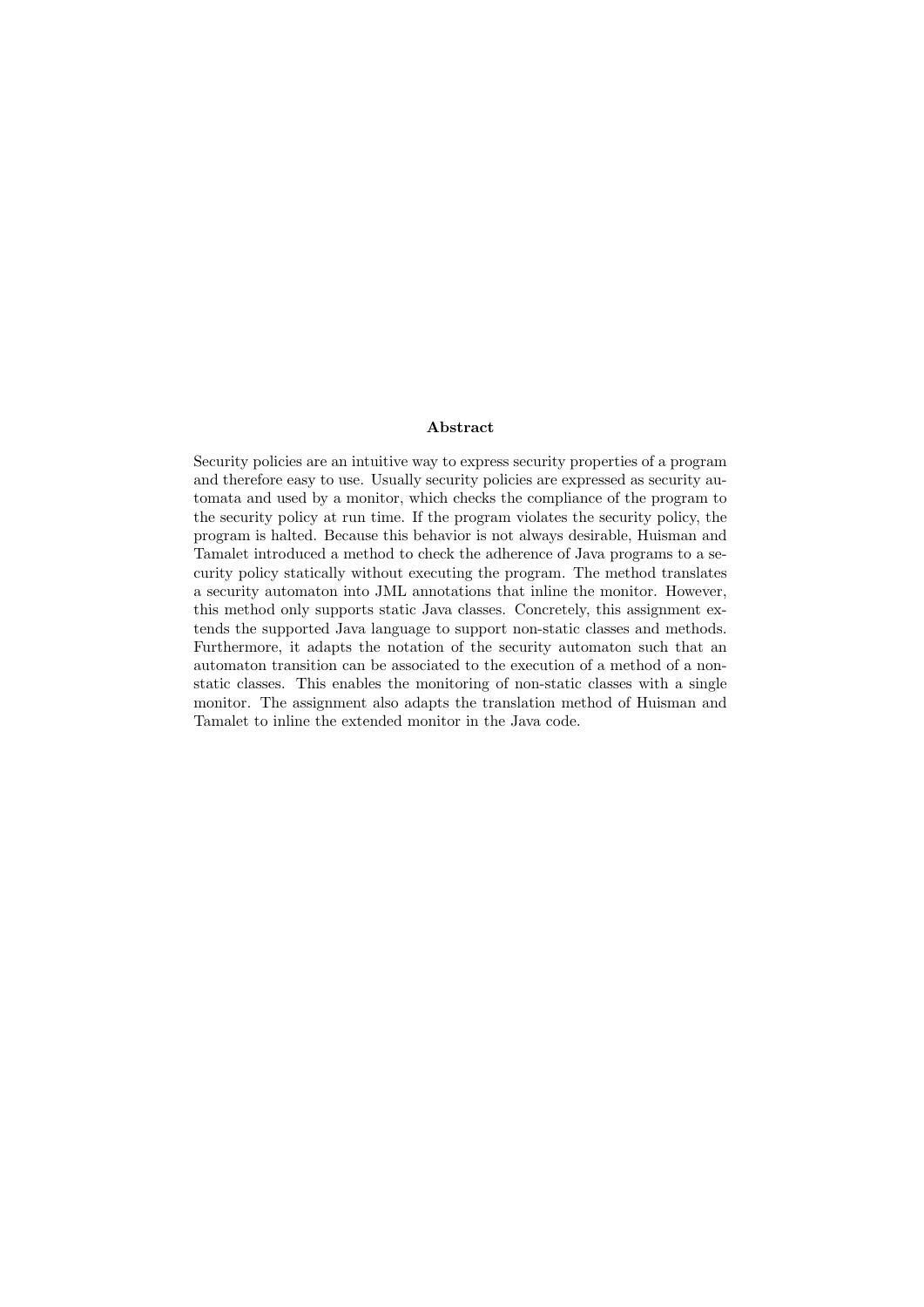## **Contents**

| 1        |        | Introduction                                                                                                                                                                                                                                                                                                                                                                                                                                                                        | $\overline{\mathbf{4}}$ |
|----------|--------|-------------------------------------------------------------------------------------------------------------------------------------------------------------------------------------------------------------------------------------------------------------------------------------------------------------------------------------------------------------------------------------------------------------------------------------------------------------------------------------|-------------------------|
|          | 1.1    | Execution monitoring<br>$\mathcal{L}^{(1)}\left(\mathcal{L}^{(1)}\left(\mathcal{L}^{(1)}\left(\mathcal{L}^{(1)}\left(\mathcal{L}^{(1)}\left(\mathcal{L}^{(1)}\left(\mathcal{L}^{(1)}\left(\mathcal{L}^{(1)}\left(\mathcal{L}^{(1)}\left(\mathcal{L}^{(1)}\right)\mathcal{L}^{(1)}\right)\right)\right)\right)\right)\right)\right)\right)\leq\mathcal{L}^{(1)}\left(\mathcal{L}^{(1)}\left(\mathcal{L}^{(1)}\left(\mathcal{L}^{(1)}\left(\mathcal{L}^{(1)}\left(\mathcal{L}^{(1)}\$ | $\overline{4}$          |
|          |        | Example of a security automaton $\ldots \ldots \ldots \ldots \ldots$<br>1.1.1                                                                                                                                                                                                                                                                                                                                                                                                       | $\overline{5}$          |
|          |        | 1.1.2<br>Execution monitoring as a testing technique $\ldots \ldots \ldots$                                                                                                                                                                                                                                                                                                                                                                                                         | $6\phantom{.}6$         |
|          |        | Advantages and disadvantages of execution monitoring<br>1.1.3                                                                                                                                                                                                                                                                                                                                                                                                                       | 6                       |
|          | 1.2    |                                                                                                                                                                                                                                                                                                                                                                                                                                                                                     | $\overline{7}$          |
|          |        | Example of a JML annotated Java program $\ldots \ldots \ldots$<br>1.2.1                                                                                                                                                                                                                                                                                                                                                                                                             | $\overline{7}$          |
|          |        | Verifying security policies using static verification<br>1.2.2                                                                                                                                                                                                                                                                                                                                                                                                                      | 8                       |
|          | 1.3    |                                                                                                                                                                                                                                                                                                                                                                                                                                                                                     | 9                       |
|          | 1.4    | Overview of this assignment $\dots \dots \dots \dots \dots \dots \dots \dots$                                                                                                                                                                                                                                                                                                                                                                                                       | 9                       |
| $\bf{2}$ | Syntax |                                                                                                                                                                                                                                                                                                                                                                                                                                                                                     | 11                      |
|          | 2.1    | Value, type, exceptions and declarations $\dots \dots \dots \dots \dots$                                                                                                                                                                                                                                                                                                                                                                                                            | 11                      |
|          | 2.2    | Expression and statement $\ldots \ldots \ldots \ldots \ldots \ldots \ldots \ldots$                                                                                                                                                                                                                                                                                                                                                                                                  | 12                      |
|          | 2.3    |                                                                                                                                                                                                                                                                                                                                                                                                                                                                                     | 14                      |
|          | 2.4    |                                                                                                                                                                                                                                                                                                                                                                                                                                                                                     | 15                      |
| 3        |        | Security policies and security automata                                                                                                                                                                                                                                                                                                                                                                                                                                             | 17                      |
|          | 3.1    | Security policy $\ldots \ldots \ldots \ldots \ldots \ldots \ldots \ldots \ldots$                                                                                                                                                                                                                                                                                                                                                                                                    | 17                      |
|          | 3.2    | Security property $\dots \dots \dots \dots \dots \dots \dots \dots \dots \dots$                                                                                                                                                                                                                                                                                                                                                                                                     | 18                      |
|          | 3.3    |                                                                                                                                                                                                                                                                                                                                                                                                                                                                                     | 18                      |
| 4        |        | Property automata                                                                                                                                                                                                                                                                                                                                                                                                                                                                   | 21                      |
|          | 4.1    |                                                                                                                                                                                                                                                                                                                                                                                                                                                                                     | 21                      |
|          | 4.2    |                                                                                                                                                                                                                                                                                                                                                                                                                                                                                     | 22                      |
|          | 4.3    |                                                                                                                                                                                                                                                                                                                                                                                                                                                                                     | 23                      |
|          | 4.4    |                                                                                                                                                                                                                                                                                                                                                                                                                                                                                     | 24                      |
|          |        | Example 2: buffer get and set $\dots \dots \dots \dots \dots \dots$<br>4.4.1                                                                                                                                                                                                                                                                                                                                                                                                        | 24                      |
|          |        | Example 3: A terminal and a cashcard $\ldots \ldots \ldots$<br>4.4.2                                                                                                                                                                                                                                                                                                                                                                                                                | 24                      |
|          | 4.5    | Property automaton state definitions                                                                                                                                                                                                                                                                                                                                                                                                                                                | 25                      |
|          |        | Property automaton state and transition function $\ldots$ .<br>4.5.1                                                                                                                                                                                                                                                                                                                                                                                                                | 25                      |
|          |        | 4.5.2                                                                                                                                                                                                                                                                                                                                                                                                                                                                               | 25                      |
|          | 4.6    | Security automata vs property automata $\ldots \ldots \ldots \ldots$                                                                                                                                                                                                                                                                                                                                                                                                                | 26                      |
| 5        |        | <b>Operational semantics</b>                                                                                                                                                                                                                                                                                                                                                                                                                                                        | 30                      |
|          | 5.1    |                                                                                                                                                                                                                                                                                                                                                                                                                                                                                     | 30                      |
|          | 5.2    |                                                                                                                                                                                                                                                                                                                                                                                                                                                                                     | 31                      |
|          | 5.3    | Object creation $\ldots \ldots \ldots \ldots \ldots \ldots \ldots \ldots \ldots$                                                                                                                                                                                                                                                                                                                                                                                                    | 32                      |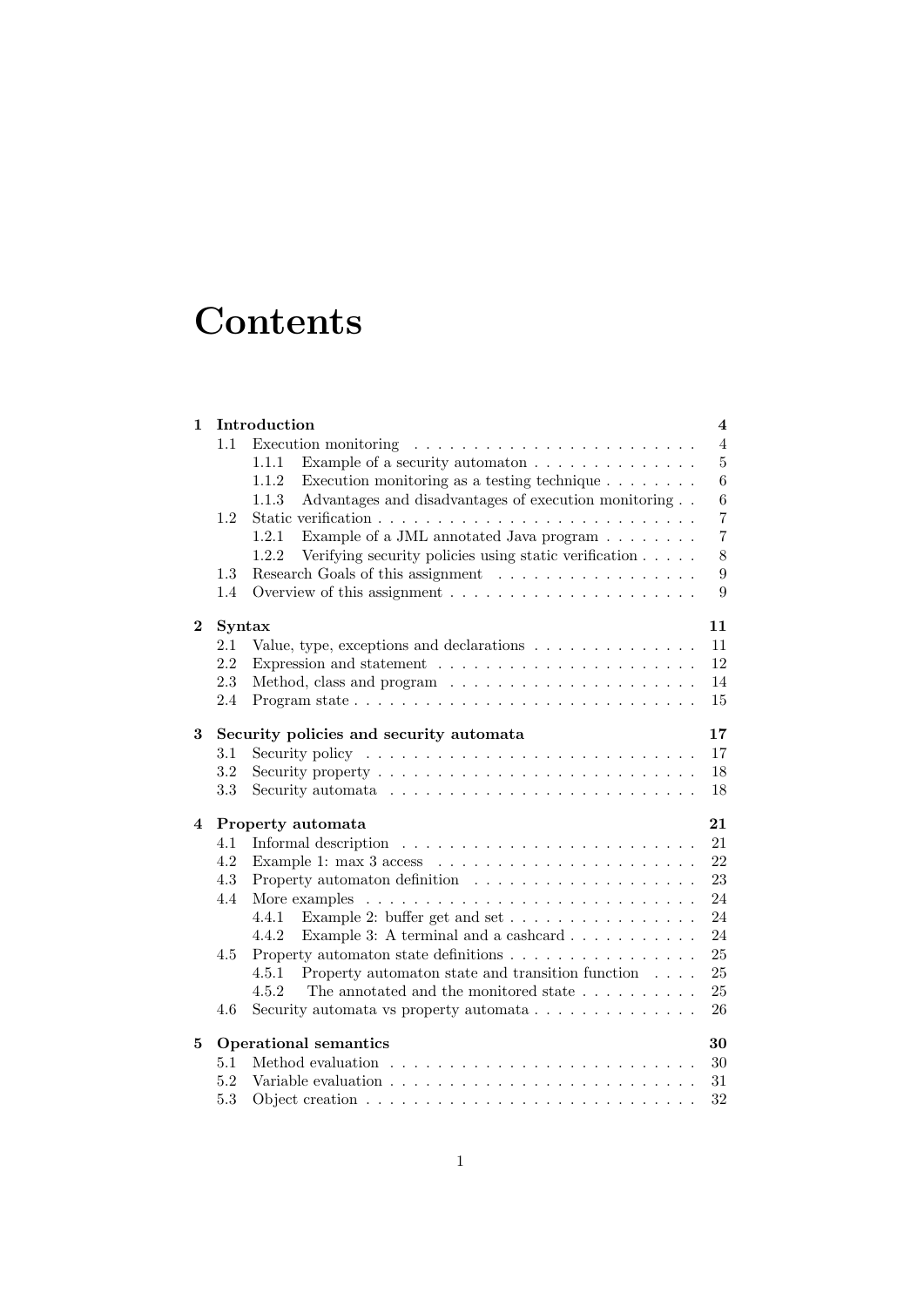|   | 5.4 |                                                                                          |    |
|---|-----|------------------------------------------------------------------------------------------|----|
|   | 5.5 |                                                                                          |    |
|   | 5.6 |                                                                                          |    |
| 6 |     | <b>Translation method</b>                                                                | 35 |
|   | 6.1 | Stage 1: automaton completion $\ldots \ldots \ldots \ldots \ldots \ldots \ldots$ 35      |    |
|   | 6.2 | Example of completed automaton $\ldots \ldots \ldots \ldots \ldots \ldots 36$            |    |
|   | 6.3 | Stage 2: generating set annotations $\dots \dots \dots \dots \dots \dots \dots$ 39       |    |
|   | 6.4 | Stage 2: transform example of $4.2 \ldots \ldots \ldots \ldots \ldots \ldots 40$         |    |
|   | 6.5 | Stage 3: inlining the set annotations $\ldots \ldots \ldots \ldots \ldots$ 41            |    |
| 7 |     | Conclusion                                                                               | 46 |
|   | 7.1 | Adaptation to the Java syntax $\dots \dots \dots \dots \dots \dots \dots \dots \dots$ 46 |    |
|   | 7.2 | Adaptation to the security and property automata $\dots \dots \dots$ 46                  |    |
|   | 7.3 | Adaptation to the operation semantics of the Java language $\ldots$ 47                   |    |
|   | 7.4 | Adaptations to the translation method $\ldots \ldots \ldots \ldots \ldots$ 47            |    |
|   |     |                                                                                          |    |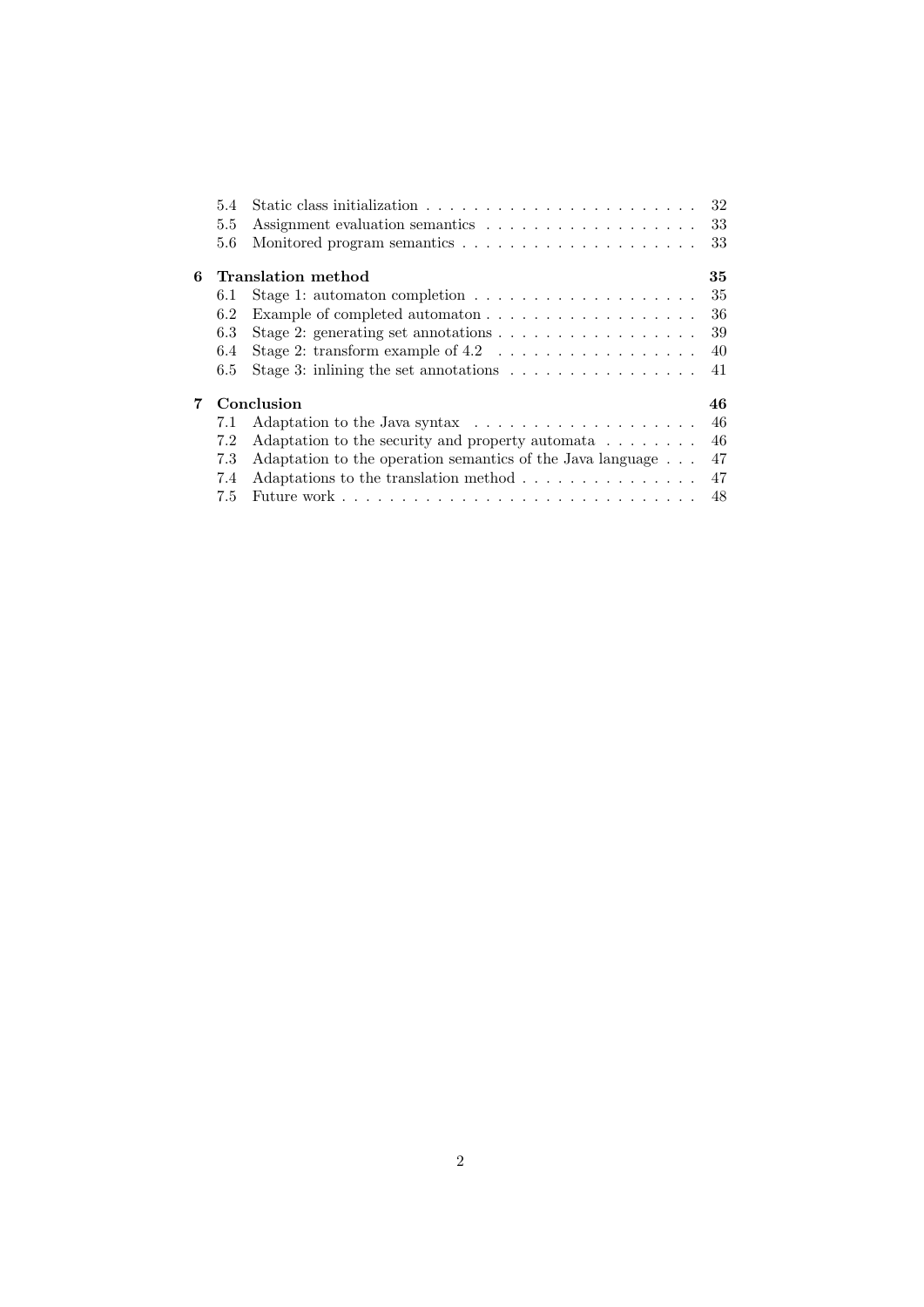# List of Figures

| 1.1     | Simplified property automaton: maximum $3$ wrong pin $\dots \dots$                                      | 5       |
|---------|---------------------------------------------------------------------------------------------------------|---------|
| 1.2     |                                                                                                         | $\,6\,$ |
| 1.3     |                                                                                                         | 8       |
| 2.1     | Syntax of Java value, type, exceptions and declaration $\ldots \ldots$                                  | 12      |
| 2.2     | Syntax of Java expression and statement $\ldots \ldots \ldots \ldots$                                   | 13      |
| 2.3     | Syntax of Java method, class and program                                                                | 15      |
| 2.4     |                                                                                                         | 15      |
| 3.1     |                                                                                                         | 19      |
| 3.2     | Access control automaton text example                                                                   | $20\,$  |
| 4.1     | Example 1: max 3 tries; Terminal $t1,t2,t3$                                                             | 27      |
| 4.2     | Example 1: Max 3 tries $\ldots \ldots \ldots \ldots \ldots \ldots \ldots \ldots$                        | 28      |
| 4.3     | Property automaton formalization $\ldots \ldots \ldots \ldots \ldots \ldots$                            | 28      |
| 4.4     | Buffer get and set: Buffer $b\;\dots\;\dots\;\dots\;\dots\;\dots\;\dots\;\dots\;\dots\;\dots$           | 28      |
| $4.5\,$ |                                                                                                         | 29      |
| 4.6     |                                                                                                         | 29      |
| 4.7     |                                                                                                         | 29      |
| 5.1     |                                                                                                         | $30\,$  |
| 5.2     | PA and local method variable evaluation                                                                 | 31      |
| 5.3     | Class static, non-static field variable evaluation $\ldots \ldots \ldots$                               | 31      |
| 5.4     |                                                                                                         | 32      |
| 5.5     | Semantics for initializing PClasstore                                                                   | 32      |
| $5.6\,$ | Semantics for an already initialized PClasstore                                                         | 33      |
| 5.7     |                                                                                                         | $33\,$  |
| $5.8\,$ |                                                                                                         | 33      |
| 6.1     | Completed Property Automaton                                                                            | 37      |
| 6.2     | Completed automaton example 1: Max 3 tries. $\ldots \ldots \ldots$                                      | $38\,$  |
| 6.3     | Translation method: Stage $2 \ldots \ldots \ldots \ldots \ldots \ldots$                                 | 40      |
| 6.4     | Translation method: stage $3 \ldots \ldots \ldots \ldots \ldots \ldots \ldots$                          | 41      |
| 6.5     | Second transformation of example $1 \ldots \ldots \ldots \ldots \ldots$                                 | 42      |
| 6.6     | Third transformation of example 1: Part $1 \, . \, . \, . \, . \, . \, . \, . \, . \, . \, . \, . \, .$ | 44      |
| 6.7     | Third transformation of example 1: part $2 \ldots \ldots \ldots \ldots$                                 | 45      |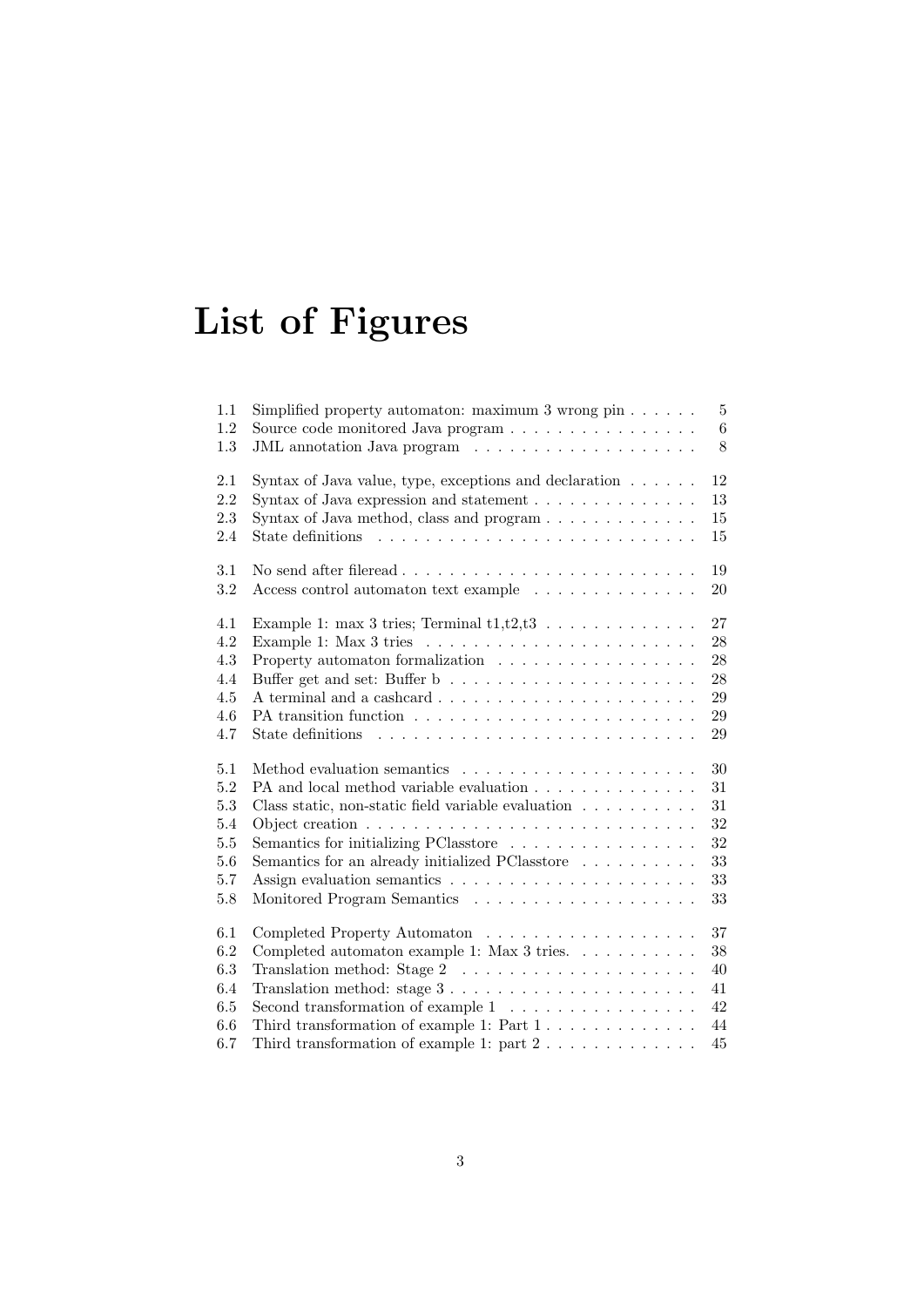### Chapter 1

## Introduction

The increase of internet-enabled wireless devices such as a Personal Digital Assistants (PDAs) and laptops puts a greater emphasis on program security [4]. A way to express the desired security properties of a program is via security policies. A security policy describes the allowed run-time behavior of a program [11]. Two examples of desired properties described as security policies are that a program on a PDA should not be allowed to gain unauthorized access to its location services and the PDA owner does not want an application to send his contact list over the Internet.

There are different techniques available to enforce such a security policy.

For example, via a third party (i.e. TRUSTe.com [12]) issuing certificates to the developers of a program. However, certification procedures are costly and time consuming and therefore not well suited for all applications.

A different approach is Execution Monitoring (EM). This approach monitors the execution of a program at run time and halts the program if the security policy is violated [11].

Another approach is static verification. As opposed to EM, this approach verifies if the program adheres to the security policy without executing the program.

The remainder of this chapter is organized as follows. Section 1.1 explains EM in more detail. Section 1.2 gives an overview of static verification. Section 1.3 introduces the research goals of this assignment. Last, Section 1.4 gives an overview of the rest of the chapters.

#### 1.1 Execution monitoring

An EM monitors the execution of a program with a Security Automaton (SA). The SA represents a security policy and consists of states and transitions labeled with the entry or exit of monitored methods of the program. When the event of entering or exiting a monitored method occurs, the internal state of a SA is updated by taking a transition representing the event. The encoding is such that if the SA reaches an illegal state, the security policy is violated by the program and the EM will stop the execution of the program [7].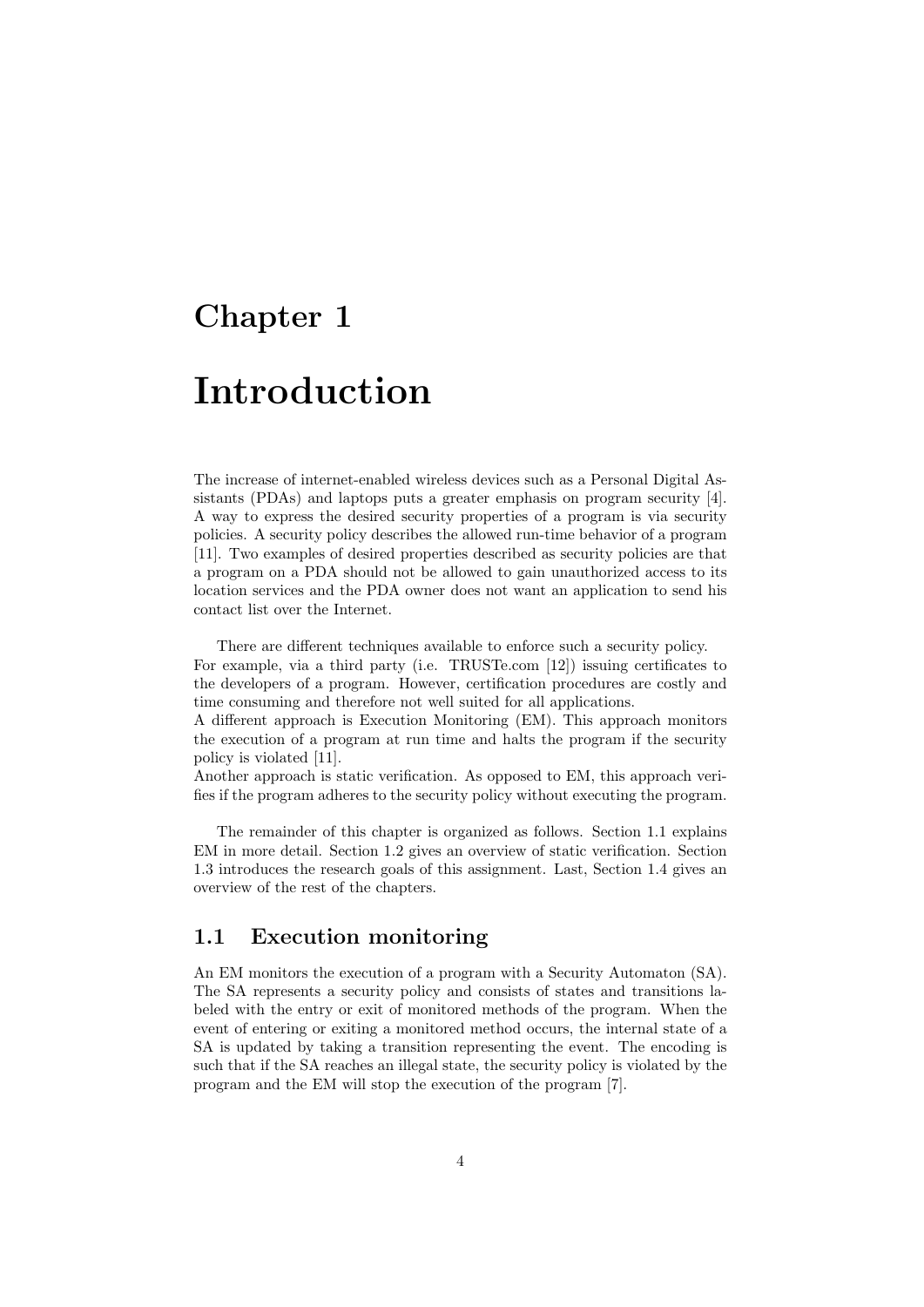#### 1.1.1 Example of a security automaton

Consider a situation where a customer swipes his cash card through a payment terminal and enters his pincode afterwards. A transaction is only approved if the entered pin code matches the pin code stored at the bank which issued the card. To prevent abuse, the bank enforces a security policy which states that a customer has a maximum of 3 consecutive attempts to enter a correct pincode before his card is blocked.



Figure 1.1: Simplified property automaton: maximum 3 wrong pin

The SA representing the bank's security policy is shown in Figure 1.1. The SA contains three states, corresponding to the number of incorrect attempts made by the customer. In s0, no incorrect attempts have been made, whereas in s1 and s2 one or two incorrect attempts have been made, respectively. Furthermore, if a client enters his pincode correctly within the maximum of 3 tries, it returns to state s0.

The behavior of terminal approving or rejecting the transaction is shown in Figure 1.2. From the program's perspective, a customer can initiate a transaction by invoking the try method and pass his pincode as an argument. Next, the program verifies the pincode and returns the success or failure of the at-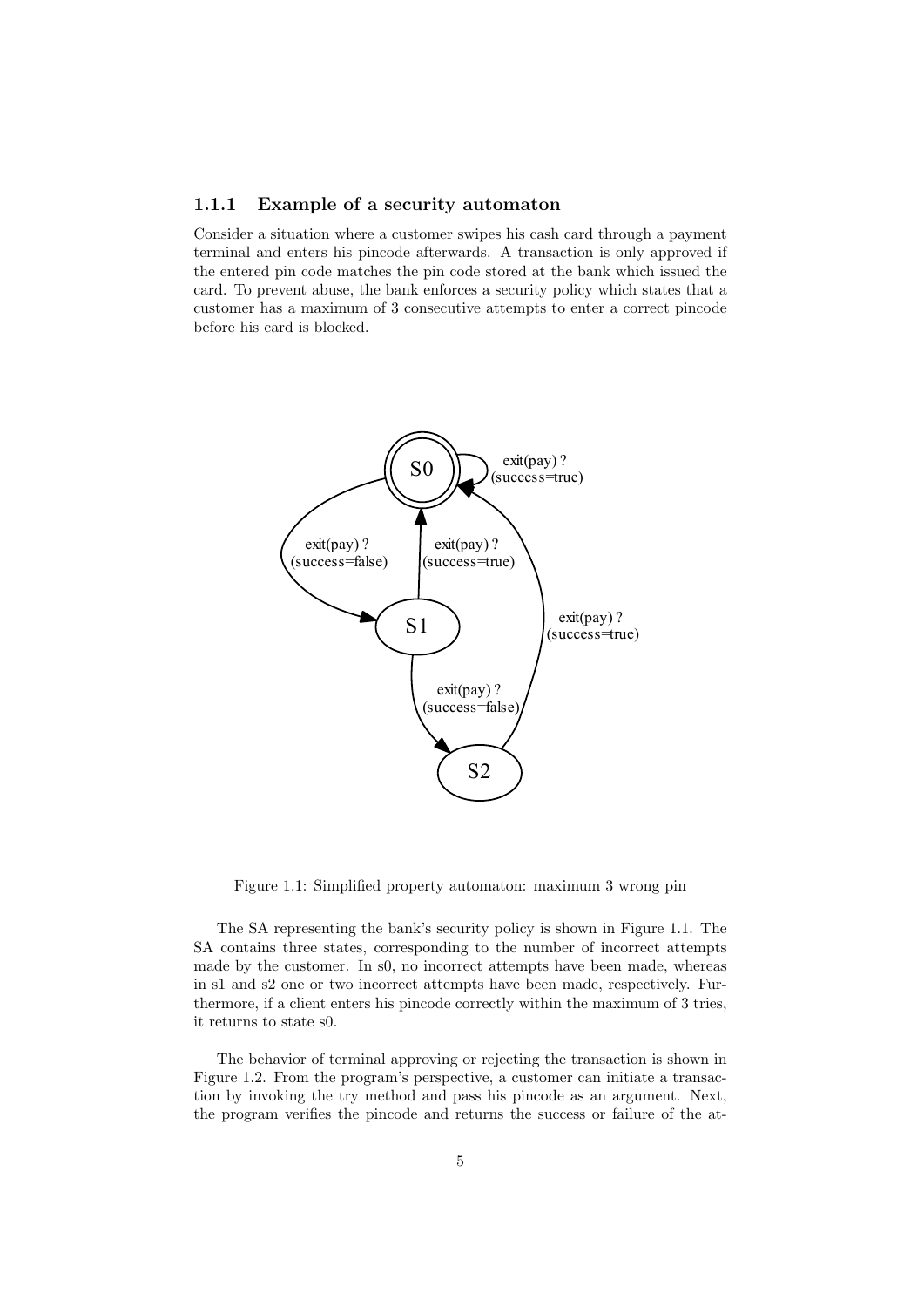tempt via the success variable. The transitions of the SA of Figure 1.1 are all triggered by the 'try method' of the monitored program of Figure 1.2. When the evaluation of this method has finished, the EM checks if the attempt was successful or a failure. Depending on the outcome, the EM updates the state of the SA accordingly.

```
public class Terminal {
...
int pincode = \ldots; \\\\ the pincode
int success = \ldots; \\\\ true if the try method accepted the pincode
...
public boolean int try(int pincode) {
... \\\\check if the pin code is correct
return success;
}
```
Figure 1.2: Source code monitored Java program

#### 1.1.2 Execution monitoring as a testing technique

An alternative of Execution Monitoring is applying it as a testing technique. According to Myers: "Software Testing is the process of executing a program or system with the intent of finding errors" [3]. When a program is halted by an EM, it indicates that a security policy has been violated. This property can be used to find errors in a program which violate the security policy and thereby testing the program. When a violation is detected, the developer can use the trace of the execution and the program state to correct the error. Furthermore, the goal of testing is to design test runs such that they ideally find all of the errors. For a more in depth explanation about different kind of testing techniques, see Pan [9].

#### 1.1.3 Advantages and disadvantages of execution monitoring

The advantage of Execution Monitoring (EM) is that security policies can be quickly and cheaply implemented by a programmer when there is an existing EM tool available. In this case, the programmer only has to create a Security Automaton (SA) based upon the security policy. Furthermore, the EM is independent of the monitored program, so new SAs can be added to or removed from the EM without affecting the source code of the monitored program. Thus a SA can be created without the involvement of the developer of monitored program.

However, the disadvantage of EM is that the program halts after a violation is detected. Thus for programs requiring high availability, this method is not well suited. Furthermore, this method is not user friendly. If a violation is detected, it simply forces the user to restart or stop using the program. To prevent such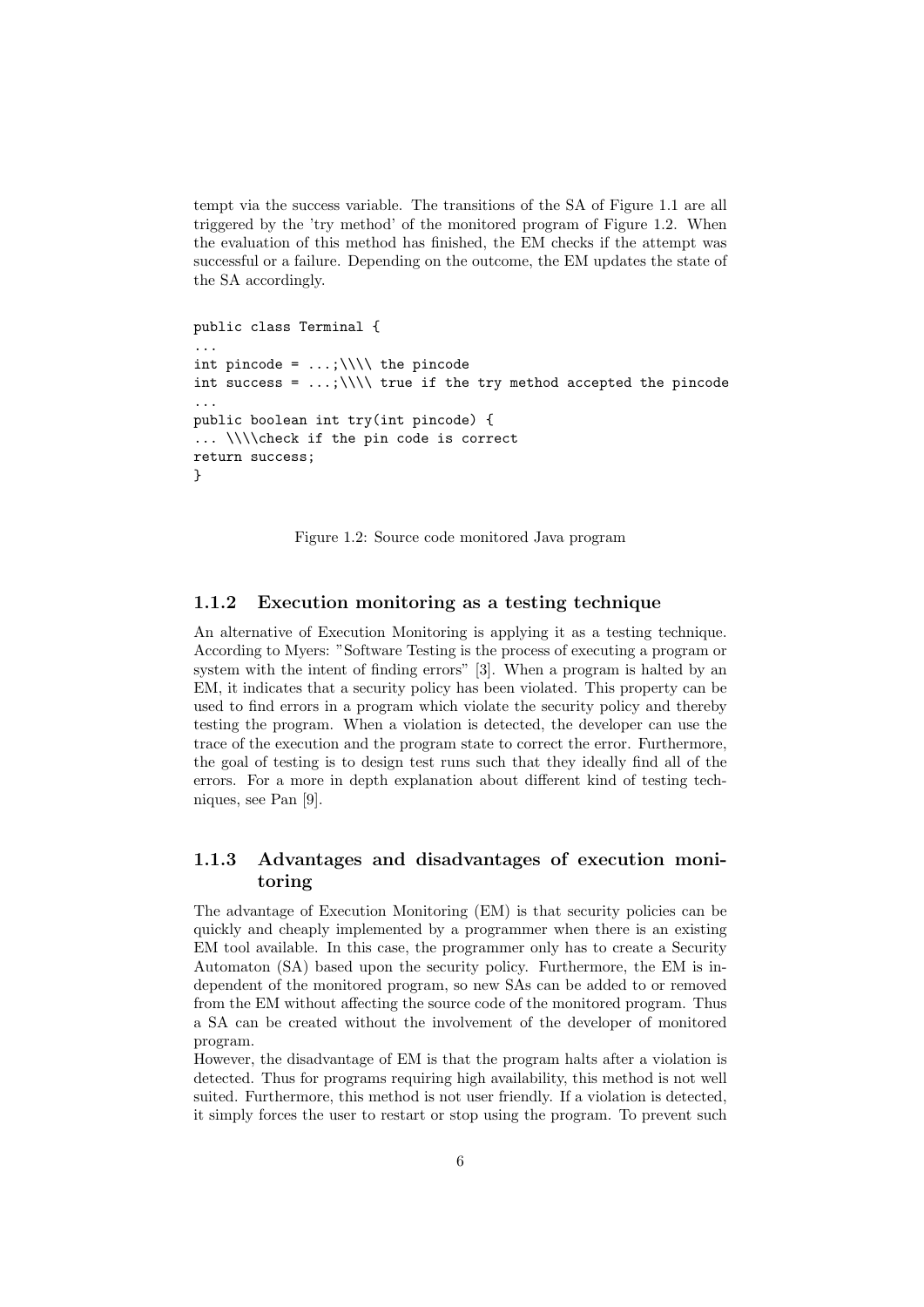situations, the developer can use EM as a testing techniques as explain in the previous section. However, testing can be time consuming and therefore cost intensive.

#### 1.2 Static verification

An alternative to Execution Monitoring is static verification. The main difference between EM and static verification is, that static verification does not involve the execution of the program. Static verification verifies the formal specification of the program by analyzing the source code. Furthermore, static verification exactly verifies the adherence of a program to its specification and thereby is an exact method. However, creating the formal specification and the verification thereof is more complex than execution monitoring.

To counter the disadvantages of EM and use the advantages of static verification, Huisman and Tamalet suggest that adherence of a program to its security policies can be verified via static verification automatically [7]. The approach of Huisman and Tamalet tries to achieve the goal of automated static verification of security policies by expressing a security policy in the form of JML annotations along with the Java source code.

JML is a Behavioral Interface Specification Language (BISL) which can be used to formally specify the behavior and interfaces of Java classes and methods [8]. It uses the Design by Contract (DBC) principle where the specification of a class can be considered a contract. The client using the class is guaranteed to get certain results (invariant and postconditions) from a class method when it adheres to the given requirements of the class and the method. (invariants and preconditions)

The Java language is a platform independent high level programming language, which supports advanced features such as concurrency, objects, overriding and inheritance [5]. Furthermore, the Java language is platform independent, such that Java programs are runnable on multiple platforms with the same source code.

A Java program is organized in a hierarchy of interfaces and classes allowing the programmer to use an 'object-oriented' approach. The Java language considered in Chapter 2 is a simplified version of the original Java programming language leaving out the high level features of concurrency, inheritance and overriding.

#### 1.2.1 Example of a JML annotated Java program

Figure 1.3 shows an example of the JML annotated source code of Figure 1.2. The JML annotations are enclosed in  $\mathcal{V}^* @ \dots @ \mathcal{V}$  and are ignored by the regular Java compiler. A static verification tool however, uses the JML annotations to check the conformance of its implementation. In this example, the invariant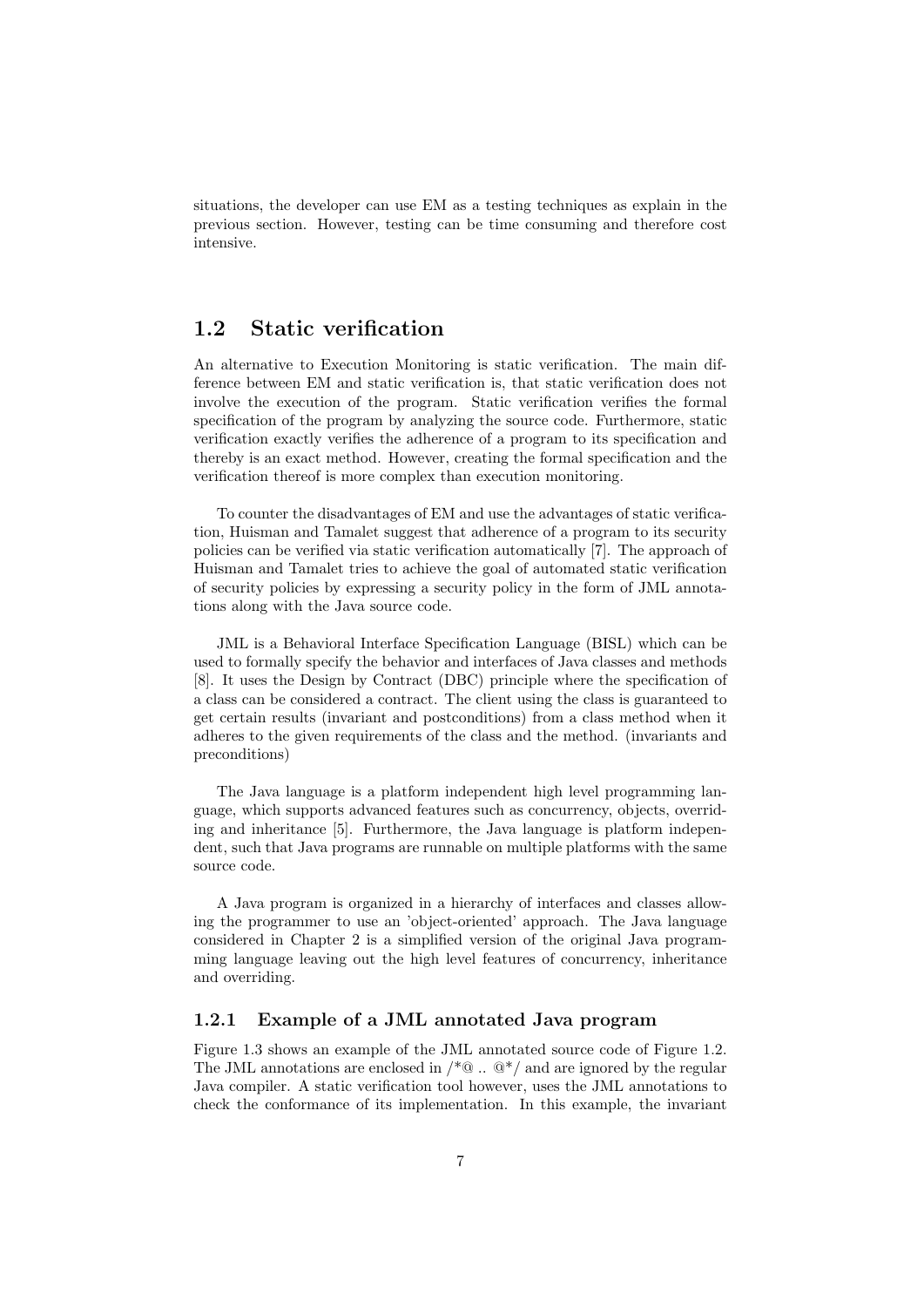of the pincode variable can take a value from 0 up until 9999. Furthermore, the JML annotations at the try method forces the result only to be true if the parameter pin is equal to the retrieved pincode.

```
public class Terminal {
...
/*@ public invariant pincode > 0 && pincode < 10000; @*/
int pincode = \ldots; \\\\ the pincode retrieved from an external location
int success = \ldots; \\\\ true if the try method accepted the pincode
...
/* @ ensures result == (pin == pincode) @*/
public boolean int try(int pin) {
... \\\\check if the pin code is correct
return success;
}
```
Figure 1.3: JML annotation Java program

#### 1.2.2 Verifying security policies using static verification

Security policies are most conveniently expressed in the form of a Security Automata (SA). However, the method of Huisman and Tamalet performs static verification based on JML annotated Java code. Therefore, a translation method is needed, which translates a SA into JML annotations for a Java program. In the previous example, the JML annotations have been added manually and are not related to the security policy as defined in 1.1. In order to simplify the process of static verification, the method of Huisman and Tamalet performs this translation automatically.

The class of Security Automata which can be handled by Huisman and Tamalet's translation function is limited to a single Security Automaton monitoring a single class. Also the set of instructions of the Java language supported is simplified. For an exact syntax definition see Chapter 2.

This assignment extends the method of Huisman and Tamalet such that a single Security Automaton can monitor multiple instances of a set of classes. Also the syntax of the simplified Java language is extended with for example the 'new' statement creating a new object instance and the static/non-static modifier in the variable declaration [7].

When monitoring multiple objects one has to extend the notation of the existing SA definition and also define a way to annotate these objects. The solutions to these problems are given in Chapter 4 by extending the Security Automaton.

The extended translation method of Chapter 6 is divided into three stages. The first stage completes the PA by adding the behavior which violates the security policy. The second stage generates the JML annotation at the beginning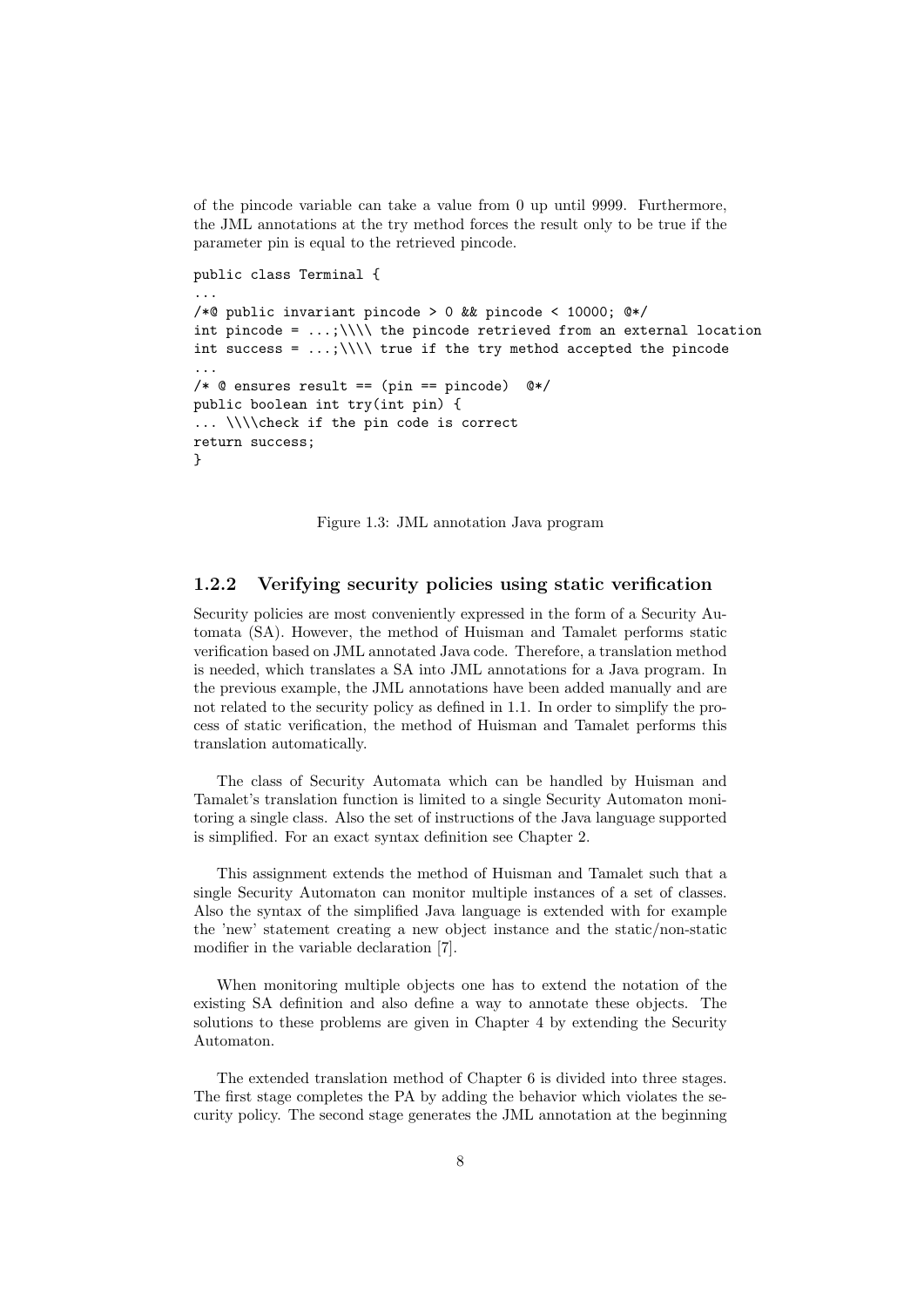of each method, describing an equivalent behavior as the completed automaton. The third stage wraps the JML annotation at the beginning of each method in the method body.

After the last stage in principle, the generated JML annotations does not describe the complete behavior of the Java program, but only of the security policy. Therefore, it is not directly compatible with static verification. However, one can achieve automatic static verification by generating pre and post conditions based upon the set annotations via weakest precondition calculus. Such a method is described in a limited case by Pavlova et al [10]. Nonetheless, manually annotating the Java code remains time consuming. Thus to reach the goal of fully automated verification of security policies, one has to further extend the translation method.

#### 1.3 Research Goals of this assignment

#### Main goal:

How can the existing security policy translation method of Huisman and Tamalet be extended to support multipe object instances? [7]

#### Sub goals:

- How does this affect the syntax of the simplified Java language?
- What are security policies and security automata?
- How is a property automaton related to a security automaton and how is the property automaton affected?
- How are the operational semantics of the simplified Java language affected?
- How is the translation method of Huisman and Tamalet affected?

#### 1.4 Overview of this assignment

This assignment is organized as follows.

- Chapter 2 gives the syntax of the new simplified Java language and discusses the differences with the simplified Java language of Huisman and Tamalet; [7]
- Chapter 3 explains the concepts of security policies and security automaton via an example;
- Chapter 4 gives the formalization of the property automaton, which is derived from the security automaton of Chapter 3 and Huisman and Tamalet; [7]
- Chapter 5 gives an overview of the relevant operational semantics of the simplified Java language of Chapter 2;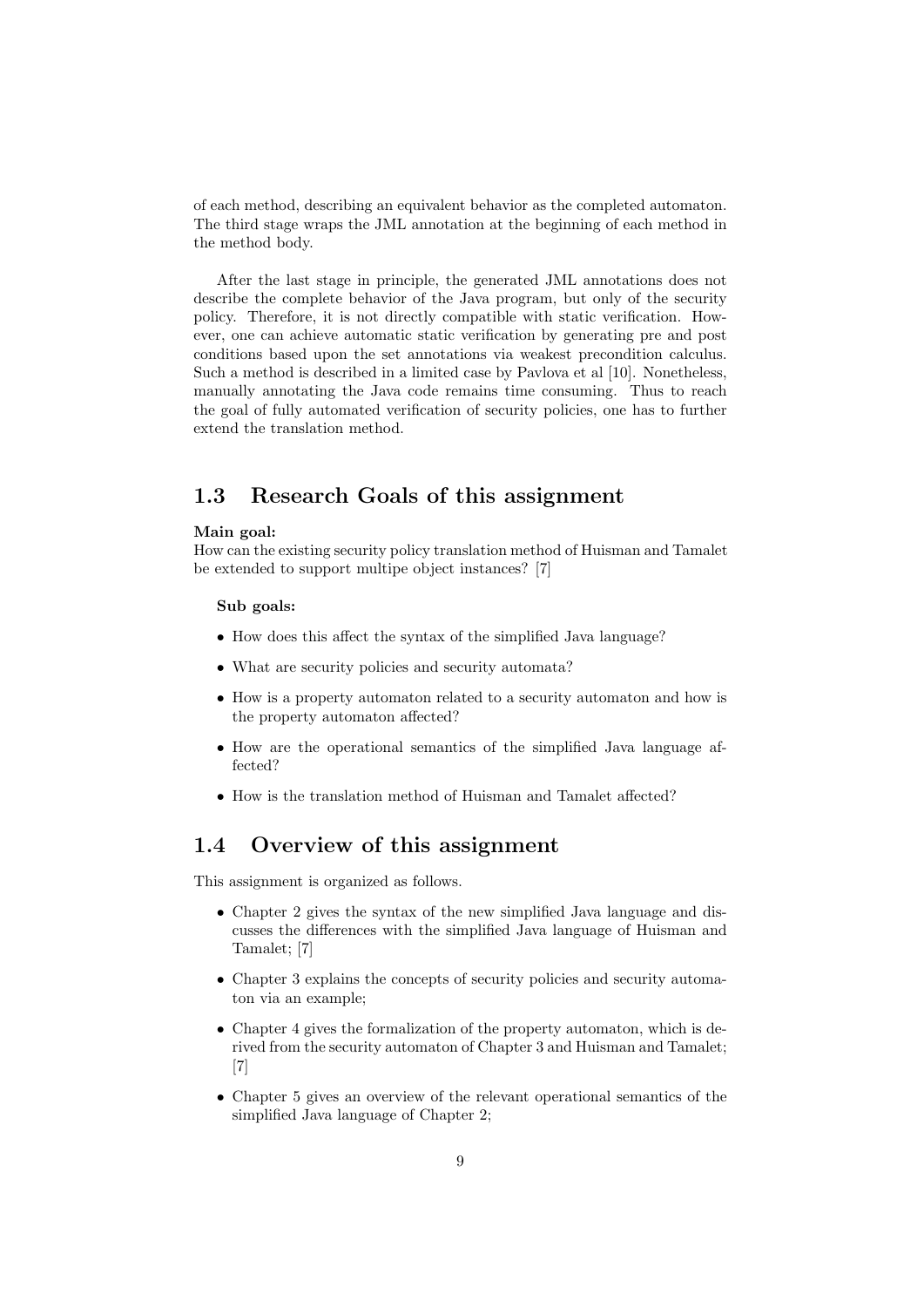- Chapter 6 formalizes the translation from a property automaton into inlined JML annotations;
- The conclusion revisits the research goals and suggests possible future work.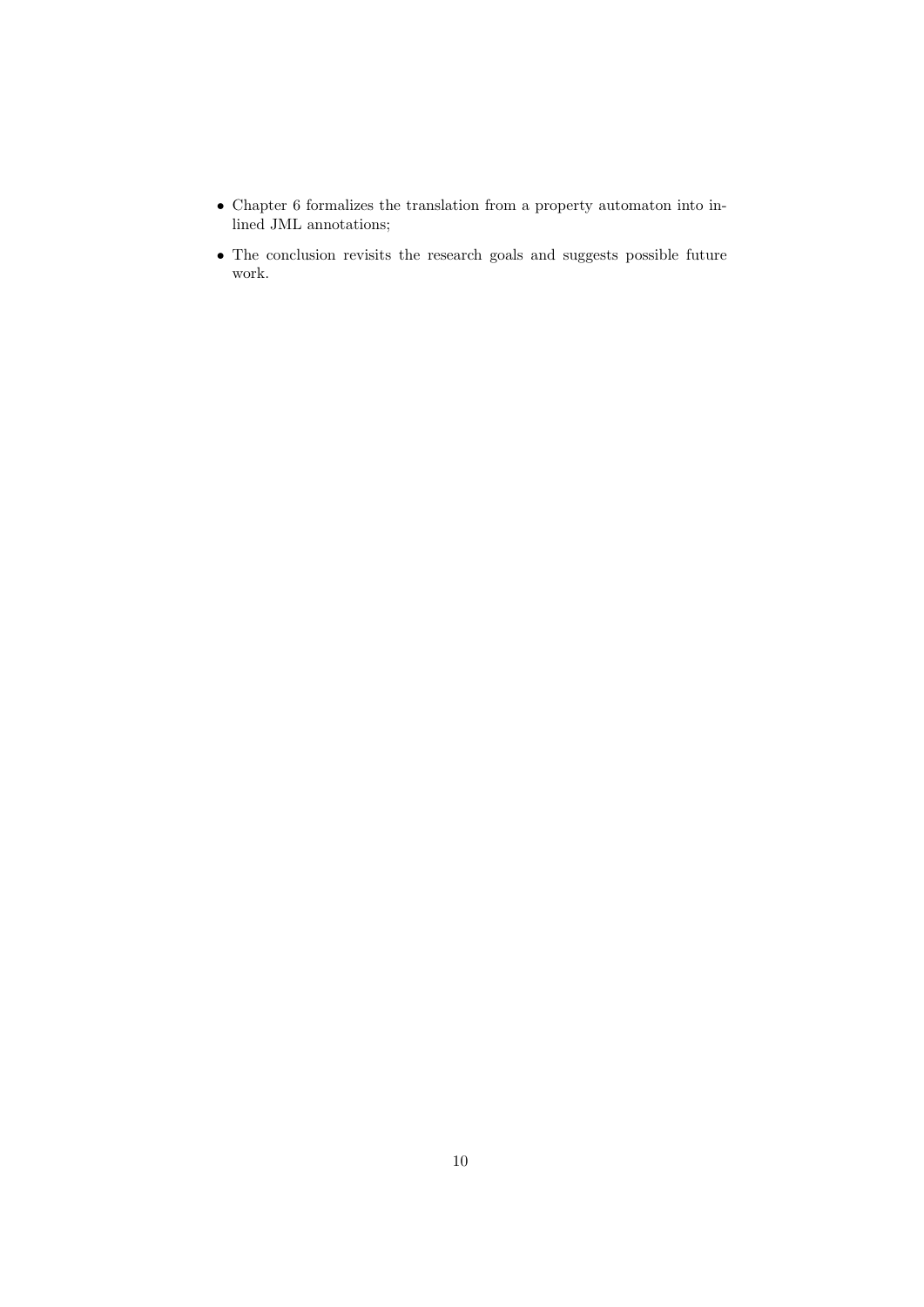### Chapter 2

## Syntax

This chapter gives an overview of a simplified subset of the Java programming language. It abstracts away from advanced language features such as inheritance, overriding and concurrency. Besides the regular Java syntax, the Java methods can contain JML annotations supporting the monitoring of the Security Policy.

The Java syntax shown in Figures 2.1, 2.2 and 2.3 is an extended version of the one defined by Huisman and Tamalet [7]. The original syntax definition is shown in regular font and the extensions are bold faced. The next sections will review each syntax definition line by line and the last section introduces the program state.

#### 2.1 Value, type, exceptions and declarations

The data structure of a Java program is defined by its variables and its syntax is shown in Figure 2.1.

The Decl statement declares a variable which can be a field, a method parameter, a local variable or a ghost variable.

Each declaration consists of the following parts:

- i) staticMod is a modifier of type Bool, which indicates if the variable is static or non-static
- ii) type is the type of the variable
- iii) name is the name of the variable
- iv) init is the initial value of the variable.

The only extension made to the syntax definition of Huisman and Tamalet is the staticMod property [7]. When staticMod is true (static), it implies that the variable should be initialized only once and should persist during the lifespan of its corresponding class. When staticMod is false (non-static), it implies that multiple copies of the variable may exists.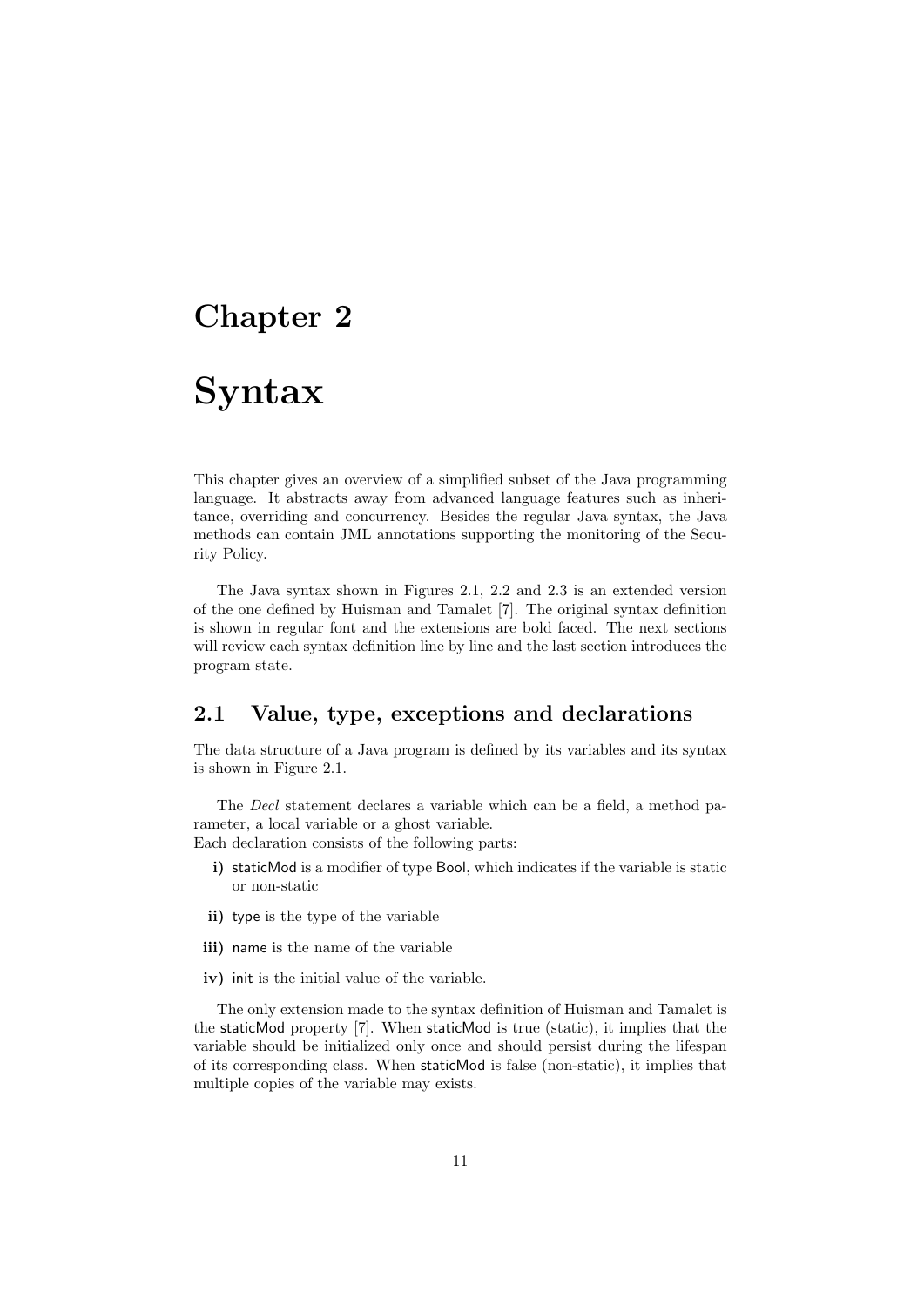The set of possible Java types and values are:

- i) Bool which has a corresponding boolean value of either false or true;
- ii) Int which in the formalization can take any integer value, but in a runtime environment it will be limited by its memory size;
- iii) Ref which is a pointer to an object and has a value which is either Null or a number representing te location where the object is stored;
- iv) Void with value 1, modeling a method without a result;
- v)  $\perp$  denotes an undefined value and has no type. For example, when a method in a Java program throws an exception, the method returns a value which is undefined.

 $\mathcal{V}$  = B(b : B) | I(i : Z) | Null | R(i : Z) | 1|  $\perp$  $\mathcal{T}$  = Bool | Int | Ref | Void  $\mathcal{E}$  = Throwable | RunTimeException | JMLException  $\text{D}ecl = [\text{#} \quad \text{staticMod} : \mathbb{B}, \text{type} : \mathcal{T}, \text{name} : \mathcal{N}, \text{init} : \mathcal{V} \text{ #}]$ 



Except for the exceptions (RunTimeException and JMLException), all the possible errors and exceptions thrown by Java are represented by its root class Throwable. The RunTimeException exception represents the case when the Java program fails an operation during run-time and the JMLException occurs when the specified JML behavior specification is violated.

Note however, that an exception does not necessarily have to violate the accepted behavior of a program. For example, if a method throws an exception when a user enters invalid input, Java gives the programmer the opportunity to catch the exception and handle it accordingly. In general, an exception is allowed when it is specified in the JML annotations of the Java program.

In conclusion, this section defined which kinds of data variables can be declared and introduced the concept of exceptions. The next section elaborates on how the declared variables can be evaluated and manipulated.

#### 2.2 Expression and statement

This section gives the syntax definitions of a Java expression and statement, shown in Figure 2.2. The main difference is that an expression returns a value and a statement does not. (or discards the result)

The Plus expression represents the addition of two other expressions, which should evaluate into a value of the set Z. Note, that the left out minus and multiplication operator that are left out can be expressed as an expression with plus operators and is closed under Z. This is not applicable for the division and the modulo operator and therefore these are not supported by this simplified Java language.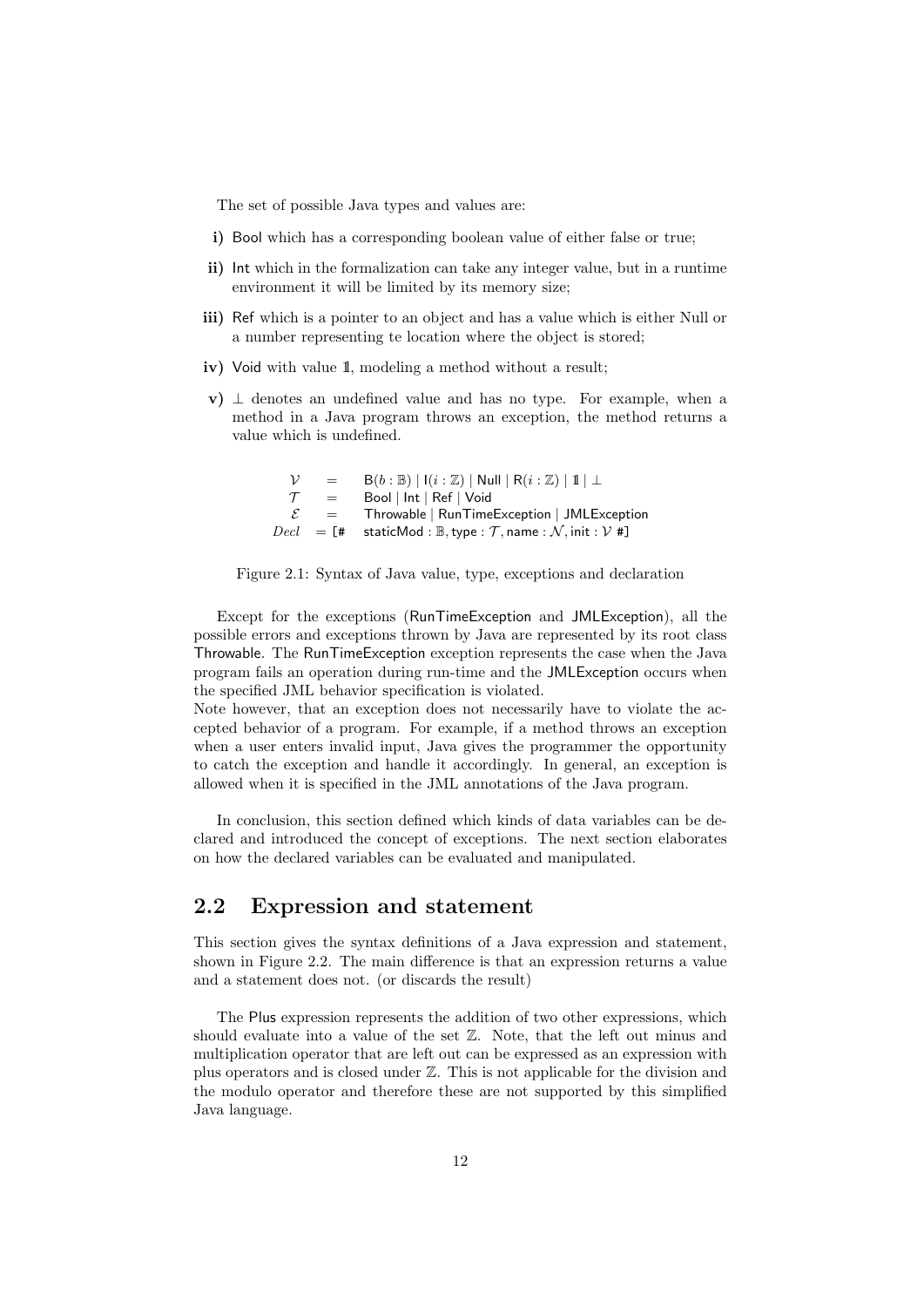The Not, And, Eq are boolean operators whose results are booleans of type B. The Not and And operators only take expressions with a result type boolean, while Eq can handle expressions of type I and B.

The Varexpressions look up a variable with name  $\mathcal N$  and of type  $\mathbb B$ , I or R, respectively. If the receiver reference is not Null, the Varexpression refers to a static/non-static ghost or field variables of the receiver object. If the receiver reference is Null, the Varexpression is a local or a method parameter variable. For a detailed description of the variable lookup semantics, see Section 5.2.

The Call expression represents a method call of method named mn of object  $o$  and with parameter  $p$ . After the execution of the call the corresponding method result is returned as the expression result. For a detailed description and its operational semantics, see Section 5.1.

The CondExpr expression is similar to the IfThenElse statement. First, the conditional expression c is evaluated to a Bool true or false. If true, expression  $e_1$  is executed. Otherwise expression  $e_2$  is evaluated. Last, the result of CondExpr expression is the evaluated expression, which is the result of either  $e_1$ or  $e_2$ .

The Const expression is a value of type  $V$ . The value is determined during its initialization and does not change during the lifetime of its existence. The Assign expression evaluates the expression  $e$  and stores it in a variable named  $n$  with receiver  $t$ . For a detailed description and its operational semantics, see Section 5.5.

Next, the New expression creates a new object instance of Class cname and passes parameter  $p$  to the constructor of the object. For a detailed description and its operational semantics, see Section 5.3.

| Expr        | $=$ Plus $(n_1, n_2 : Expr)$   Not $(b : Expr)$   And $(b_1, b_2 : Expr)$   Eq $(e_1, e_2 : Expr)$                                                  |
|-------------|-----------------------------------------------------------------------------------------------------------------------------------------------------|
|             | $Var_{\mathbb{I}}(\text{receiver}: \textbf{Ref}, n : \mathcal{N}) \mid Var_{\mathbb{B}}(\text{receiver}: \textbf{Ref}, n : \mathcal{N}) \mid$       |
|             | $Var_{\mathbb{R}}(\text{receiver}: \textbf{Ref}, n : \mathcal{N}) \mid \text{CondExpr}(c, e_1, e_2 : Expr) \mid \text{Const}(v : \mathcal{V}) \mid$ |
|             | Assign(receiver: Ref, $n : \mathcal{N}, e : Expr$ )   Call( $o : Expr, mn : \mathcal{N}, p : Expr$ )                                                |
|             | New(cname: $\mathcal{N}, \mathbf{p}$ : <i>Expr</i> )                                                                                                |
| <i>Stmt</i> | $=$ Skip   Sequence $(s_1, s_2 : Stmt)$   IfThenElse $(c : Expr, s_1, s_2 : Stmt)$                                                                  |
|             | While $(c: Expr, s: Stmt)$   StmtExpr $(e: Expr)$   Set $(n: \mathcal{N}, e: Expr)$                                                                 |
|             | $\textsf{CaseSet}(b: \textsf{list}[\textit{Expr} \times \textit{Stmt}]) \mid \textsf{Throw}(e:\mathcal{E}) \mid$                                    |
|             | $TryCatchFinally(t: Stmt, e: \mathcal{E}, c, f: Stmt)  $ Assert $(e: Expr)$                                                                         |

Figure 2.2: Syntax of Java expression and statement

The Skip statement represents the case when no action is performed. Furthermore, the Sequence, IfThenElse and While statement combines, selects or repeats given statements in a self explanatory manner and the StmtExpr evaluates the expression, but discards the resulting value.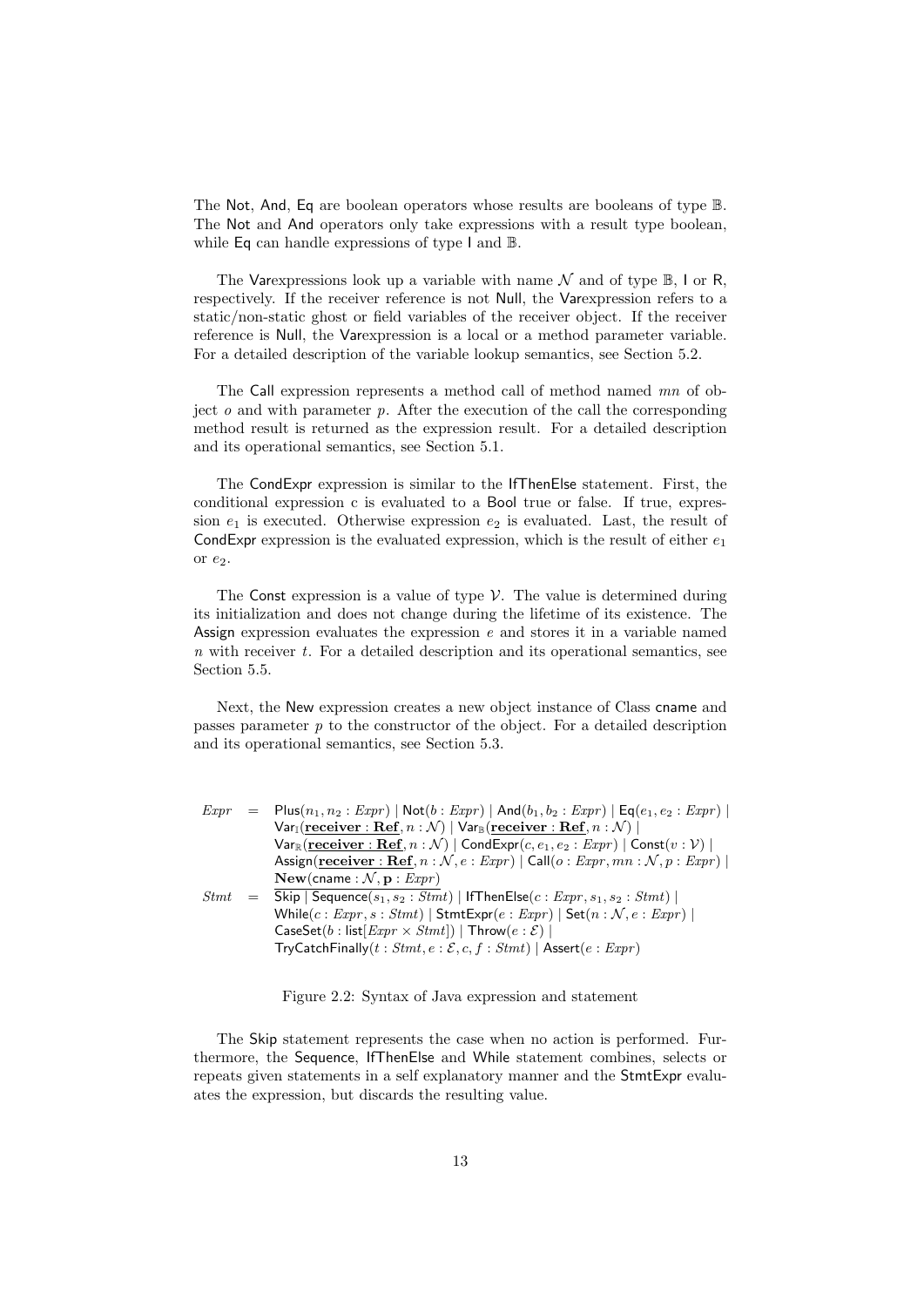During the translation, the JML annotations are generated for each method based upon the completed automaton. These JML annotations can also contain variables, which are exclusively used and declared in the JML annotation and not in the Java code itself. These variables are called ghost variables and can be manipulated using the Set statement.

When an annotated Java method is evaluated, the JML annotation first determines the current automaton state. Next, it verifies which transition from the current automaton state is taken. The CaseSet statement helps the JML annotated code to select the automaton state and transition.

A CaseSet statement consists of a list of expressions and statements and is comparable to the Java case statement. First, the expressions of the list are evaluated until an expression holds true. Next, the statement corresponding to the expression is executed. Figure 6.5 shows the CaseSet constructs of the running example. For a detailed description, see Section 6.3.

The Throw and TryCatchFinally statements define the exception handling behavior of a Java program, but they are also used in the last stage of the translation method. In the last stage of the translation method, the CaseSet notation of the previous paragraph are in-lined into the method body. When a security policy is violated at a certain point in the code, a JMLException is thrown and handled by the surrounding TryCatchFinally statement. For a more detailed explanation, see Section 6.5.

In conclusion, this section shows how data in Java program should be evaluated and manipulated and how these statements and expressions should be structured. The next section structures these statements at an even higher level into method, classes and a program.

#### 2.3 Method, class and program

The concepts of methods, classes and a program are at the heart of Java programming language and is part of the Object Oriented Programming paradigm. (OOP) In the OOP paradigm a program consists of a set of objects, which has a set of variables and methods. The objects are self-contained entities, which can interact with each other by calling each others methods or manipulating the object variables. This interaction between the self contained objects, allows a programmer to use more flexible design patterns [5].

In the simplified Java language, a program consists of a set of classes and the set of classes consists of field variables and methods. The syntax definition is shown in Figure 2.3 and will be explained in the order of Method, Class and Program.

The method definition represents a non-static class method. It has a name, accepts a single parameter, has a method body and returns an expression of a certain type. (including void)

Furthermore, the method's JML annotations in the second stage of the trans-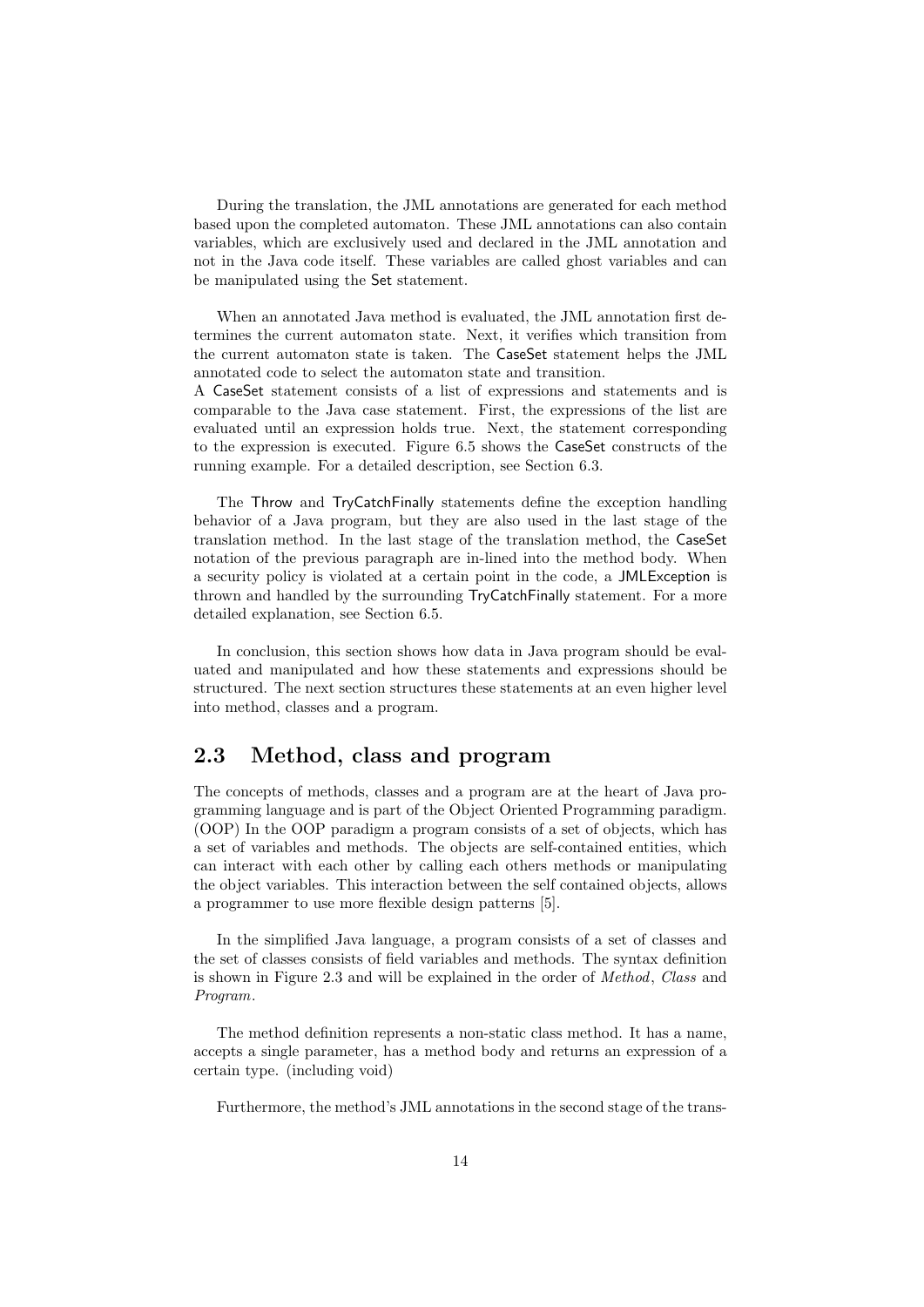lation method (see Section 1.2.2) are annotated with pre set, post set and exc set constructs. These set notations represent the events that happen when a program enters or exits a method or throws an exception. These events initiate a transition in the property automaton and therefore are part of the JML annotation describing the JML security policy. An in depth explanation is give in Section 6.3.

|  | $Method = [# \quad name : \mathcal{N}, \text{param} : Decl, \text{lyars} : \mathcal{P}(Decl), \text{body} : Stmt,$            |
|--|-------------------------------------------------------------------------------------------------------------------------------|
|  | res : $Expr$ , res_type : $\mathcal{T}$ , pre, post : $Expr \rightarrow Expr$ ,                                               |
|  | pre_set, post_set : $Expr \rightarrow Stmt$ , exc_set : $\mathcal{E} \rightarrow Stmt$ #                                      |
|  | $Class = [\text{#} \quad name : \mathcal{N}, super : \mathcal{N}, fields : \mathcal{P}(Decl), methods : \mathcal{P}(Method),$ |
|  | inv: $Expr$ , ghost_vars: $P(Decl)$ #]                                                                                        |
|  | $Program = [\# \text{ classes} : \mathcal{P}(Class) ]$                                                                        |
|  |                                                                                                                               |

Figure 2.3: Syntax of Java method, class and program

Last, a program consists of a set of classes. A *Class* has a name and a super class from which this class is derived. Furthermore, a Class contains static or non-static fields/ghost variables. Last, it contains a set of methods and invariants, which are predicates that hold true throughout the lifetime of the class.

#### 2.4 Program state

A program state is a summary of the program's data structure. The data structure of a program is a collection of (static) fields and local variables. A field, shown Figure 2.3, is a variable at class level and can be either static or non static. Furthermore, a local variable can either be a method parameter or a variable declared inside a method.

 $\mathsf{pstate} := [\mathsf{exc}: \mathit{Excp}_i, \mathsf{store}: \mathit{PStore}]$  $PStore := [classes: Class \rightarrow PClassesStore, objects: Ref \rightarrow PObjectStore,$  $loc\_vars : \mathcal{N} \rightarrow \mathcal{V}$ ]  $\textsf{PClassStore} := [\textsf{classname} : \dot{\mathcal{N}}, \textsf{statfields} : \mathcal{N} \rightarrow \mathcal{V}]$ PObjectStore := [instfields :  $\mathcal{N} \rightarrow \mathcal{V}$ ]

Figure 2.4: State definitions

The pstate represents the current program state. When an exception is generated, it is stored in the program state.

The PStore is the collection of all static and non static fields of a certain class and also maintains a single local variable stack. The PClassStore contains all the static fields of a class, and occurs once per class.

The PObjectStore can be dynamically created upon constructing a new object of a certain class and the amount of PObjectStore corresponds to the amount of created objects.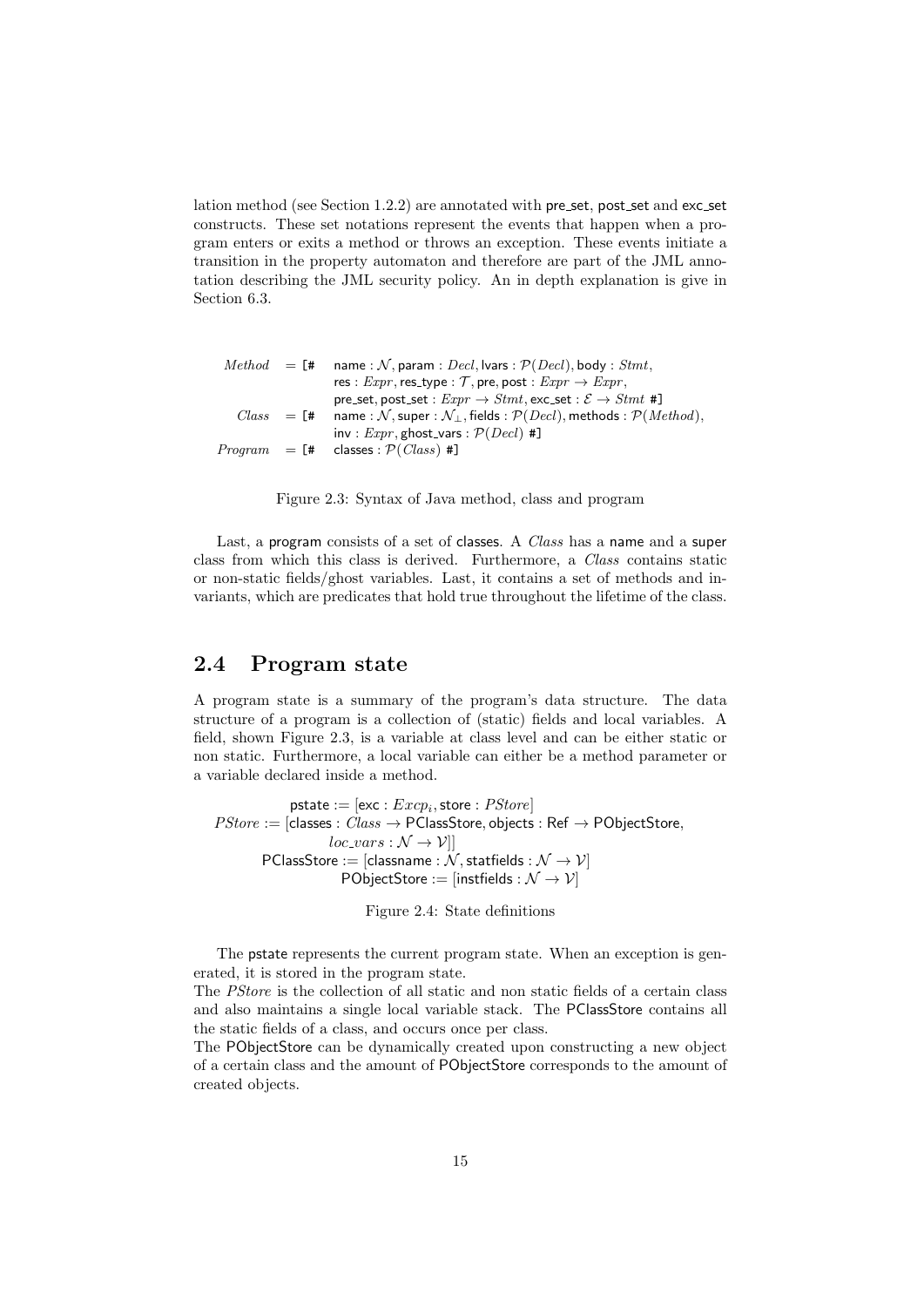This concludes the syntax and program state definition of the simplified Java programming language. The introduction of objects mainly affects the expression and method definition, because the assignment and the lookup of a variable can refer to an object variable. Furthermore, it introduced the concept of static and non-static variables, but it did not include static methods and classes.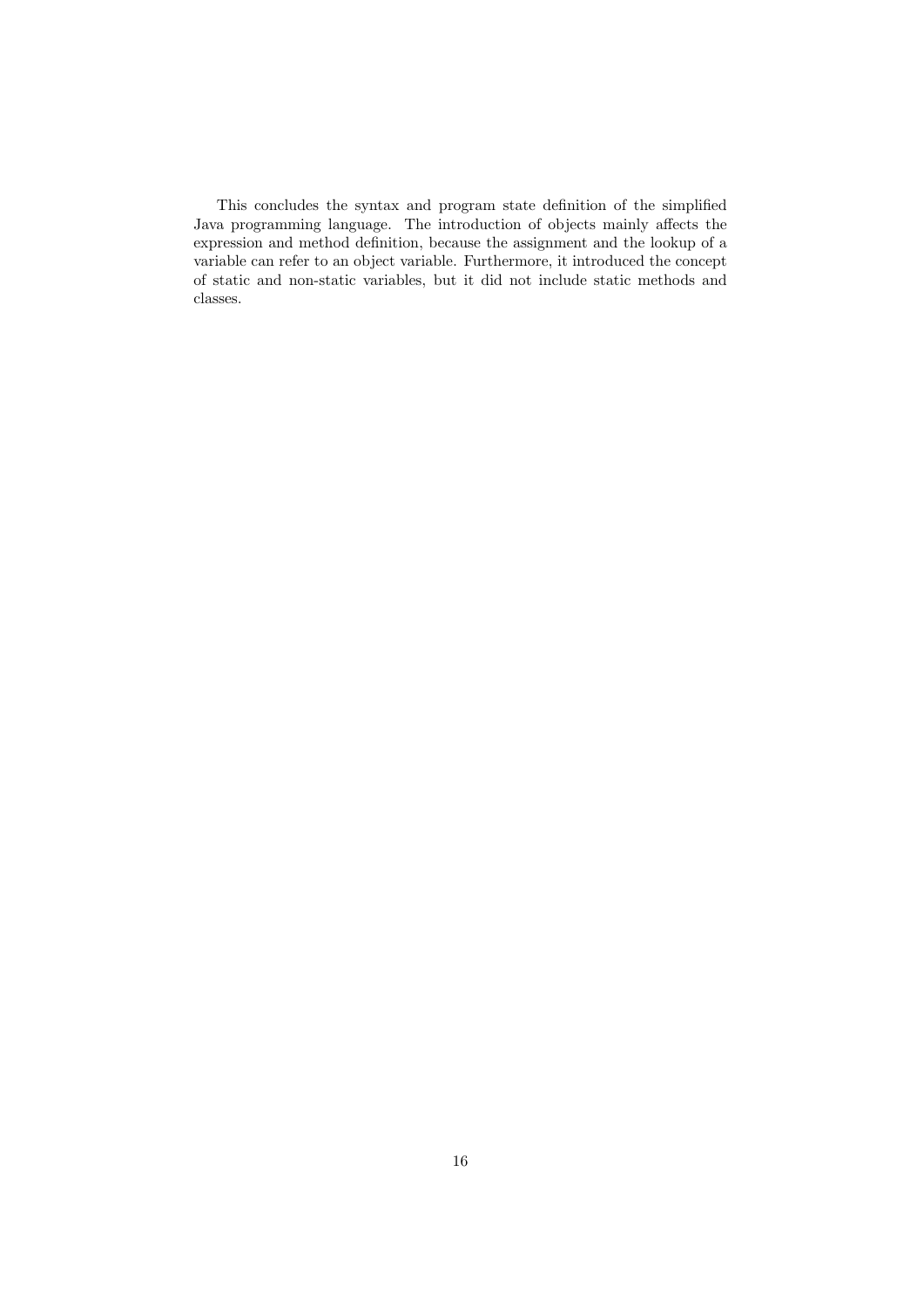### Chapter 3

## Security policies and security automata

This chapter discusses the formal definition of a security policy, the definition of a mechanism enforcing it and the definition of a security automaton, which is an instance of an enforcement mechanism. The enforcement mechanism is equivalent to the Execution Monitor, described in Section 1.1. Furthermore, the derivation of a security automaton from the security policy will illustrate that not all security policies are representable as a security automaton.

#### 3.1 Security policy

A security policy, in relation to a program, describes an execution, which is unacceptable for one reason or another [11]. For example, a CPU scheduling algorithm in an operating system should not deny a program access to the CPU indefinitely. Or certain resources can only be accessed when an authenticated user has enough privileges.

Furthermore, the practicality of a security policy depends on its enforceability such that its next step can only be determined based upon the current program state and the generated event. Therefore, the translation method of Chapter 6 is only useful for security policies which are enforceable .

The adherence of an enforceable security policy can be verified by an Execution Monitor (EM). The EM monitors a piece of software, called the program, which terminates the execution when the program is about to violate the security policy.

Formally, a security policy is specified by giving a predicate on sets of executions. A program S satisfies a security policy  $\wp$  if and only if  $\wp(\sum s)$  equals true, where  $\sum s$  is the set of all possible runs of program S. In other words, a security policy is a function which evaluates a given run by program  $S$  to be true or false. When false, the security policy is violated.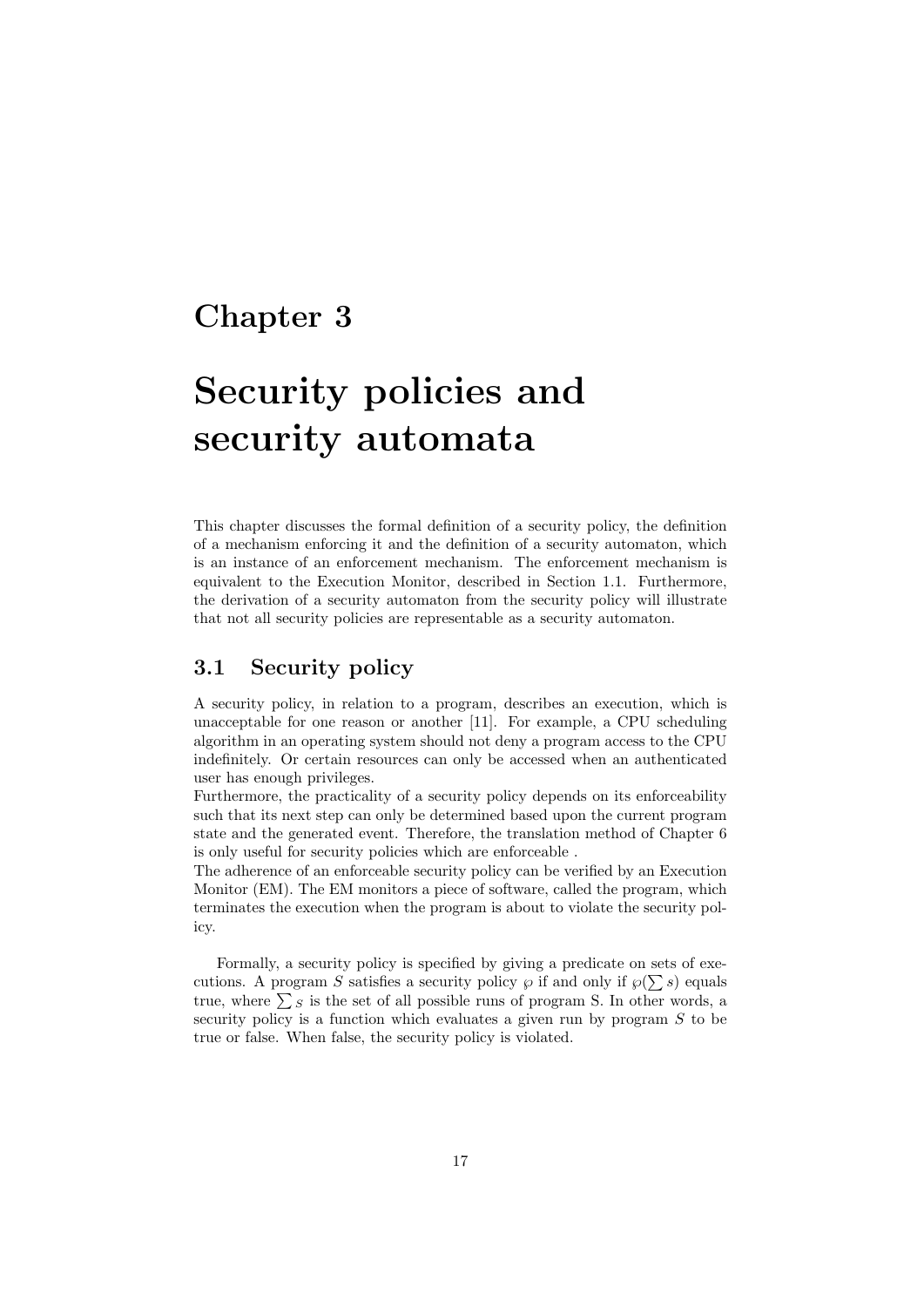As indicated earlier, the security policy  $\wp$  can for example be implemented using an enforcement mechanism in an EM. The EM is defined as

$$
\wp(\pi) : (\forall \sigma \in \pi : \hat{\wp}(\sigma)) \tag{3.1}
$$

- i where  $\pi$  is a subset of all possible runs  $\wp(\sum s)$
- ii  $\sigma$  is a run of finite or infinite length and
- iii  $\hat{\varphi}$  formalizes the criteria used by the enforcement mechanism for deciding whether or not to terminate an execution that otherwise would violate the security policy being enforced.

In other words, the property  $\hat{\varphi}$ , representing a security policy  $\varphi$ , evaluates true for all runs  $\pi$  of a program when the program does not violate the security policy.

#### 3.2 Security property

Property  $\hat{\varphi}$  is a security property if: [11]

- it evaluates each run  $\sigma$  of program  $\pi$  individually independent of other runs;
- is prefixed closed;
- rejects an unacceptable run within a finite period of time.

A set of runs is considered to be prefixed closed, when an acceptable run  $\sigma$  does not contain a prefix  $\sigma'$  which is rejected by the same property  $\hat{\wp}$ . If not, this would imply that a violation of the security policy would be ignored, since it is assumed that the program halts when a violation is detected. This leads to the conclusion that an enforceable security policy has to pass the criteria of a security property. However, it does not always hold that a security property is enforceable, due to practical reasons i.e. the evaluation of a run  $\sigma$  by  $\hat{\varphi}$  is too complex. For example a security policy, such as a web server should eventually reply to a pagerequest is not enforceable. The monitor of the web server should wait indefinitely before it can detect a violation.

#### 3.3 Security automata

The enforcement mechanism in an Execution Monitor, described in the previous section, halts a program when a the security property  $\hat{\varphi}$  evaluates to false. A recognizer for a security property  $\hat{\varphi}$  can be represented in the form of a security automaton. Security automata are a class of Büchi automata that accept safety properties and are similar to ordinary non-deterministic finite state automata [11].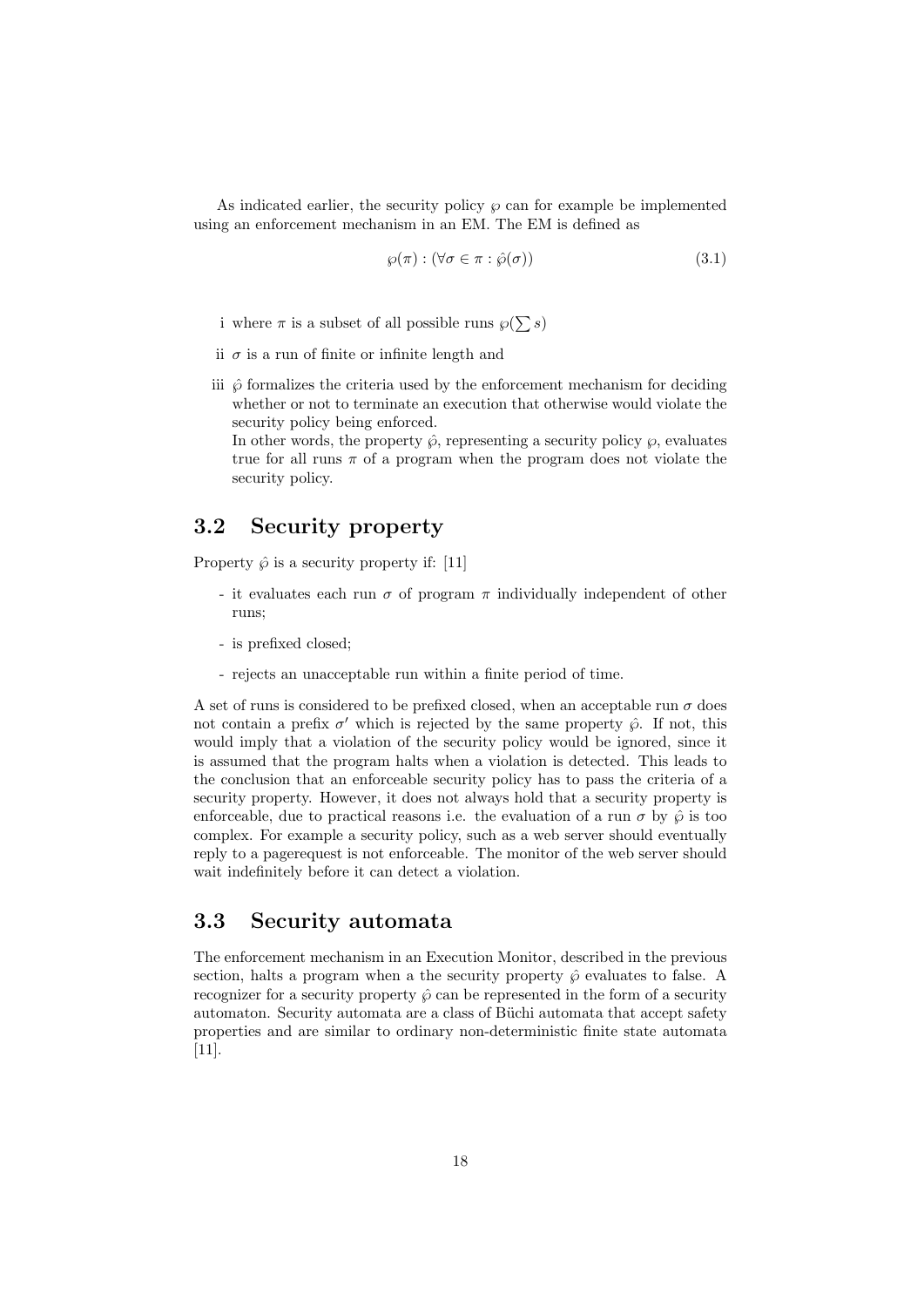Formally, a security automaton is defined as: [16]

- a countable set Q of automaton states;
- a countable set  $Q_0 \subseteq Q$  of initial automaton states;
- a countable set I of input symbols, and;
- a transition function,  $\delta : (Q \times I) \to 2^Q$ .

The set of input symbols is defined by the security policy and may for example correspond to system states, atomic actions or state/action pairs. A run is defined to be a sequence of input symbols  $S_1S_2S_3...$ , where the security automaton starts in an initial state  $Q_0$ .

The transitions from state to state occurs in the following way: 1) The Security Automaton is currently in state Q.

2) The SA reads the next input I 3) Based on the input I and current state Q, it evaluates the possible transitions. This is formally defined as  $\bigcup_{q\in Q'} \delta(q, s_i)$ , where Q' is the set of possible next states and  $\delta(q,s)$  is the transition function. Thus for all states of q the transition  $\delta(q, s)$  evaluates to true are part of Q'. 4) If multiple states are possible, one state is chosen at random or when  $Q'$ contains only 1 state, it indicates the next state.

Furthermore, note that the security automaton can accept runs of finite and as well as infinite lengths.



Figure 3.1: No send after fileread

A security automaton can be represented graphically, as shown in Figure 3.1 and in text form, as shown in Figure 3.2. This example represents the security policy that a file cannot be send after it is read by a user. It starts out in state Qnfr representing that the file has not been read. From here the file can either be read or not read. When the file is not read, the state remains the same and when the file is read it transits to a final state. In this state, the user is not allowed to send the file anymore. Thus the security automaton only describes the desired behavior.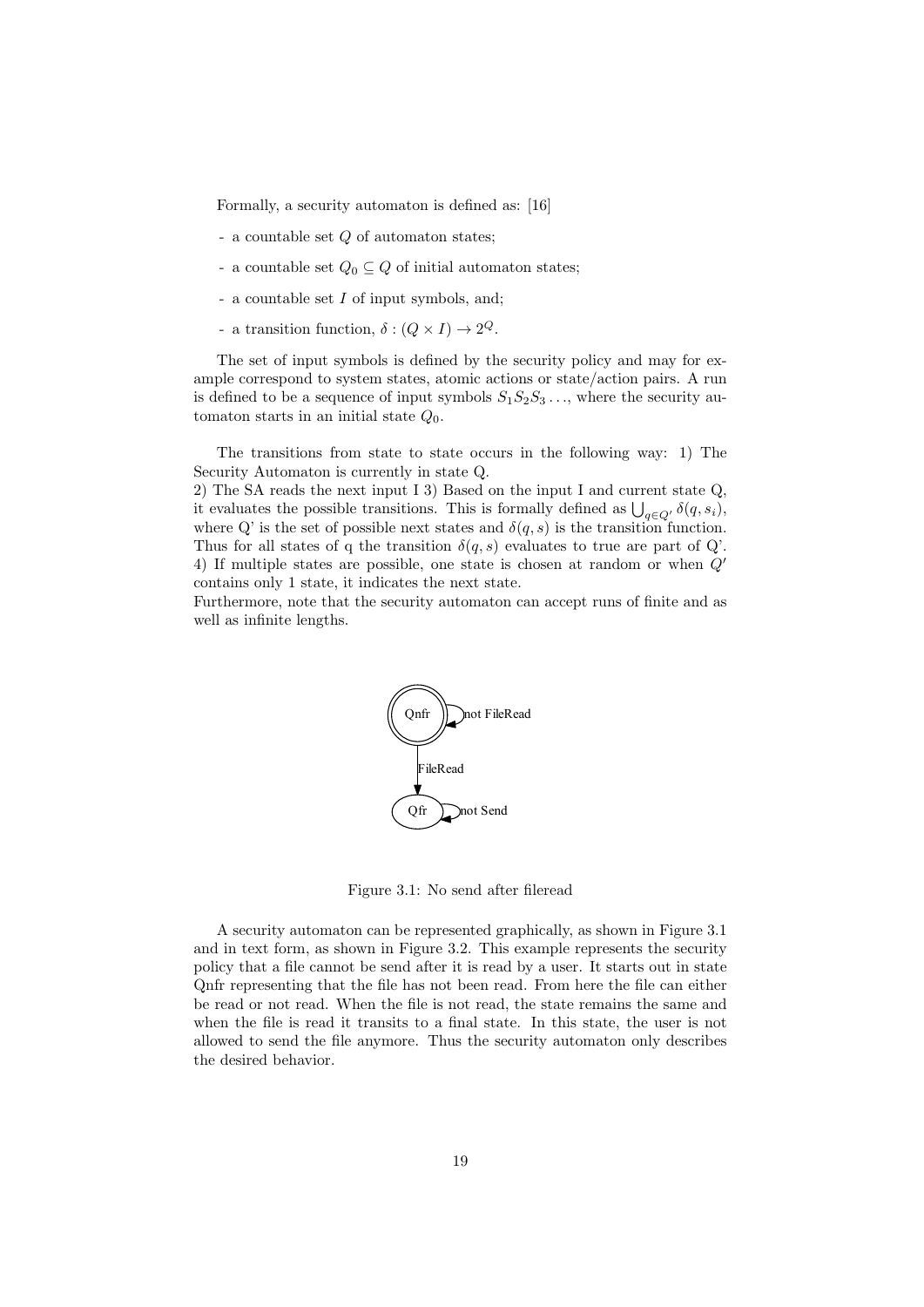state vars state :  $\{0,1\}$  initial 0

transitions not FileRead  $\land$  state =  $0 \rightarrow$  skip FileRead  $\wedge$  state = 0  $\rightarrow$  state := 1 not Send  $\land$  state = 1  $\rightarrow$  skip

Figure 3.2: Access control automaton text example

This concludes the description of a security automaton as described by Schneider [11, 1].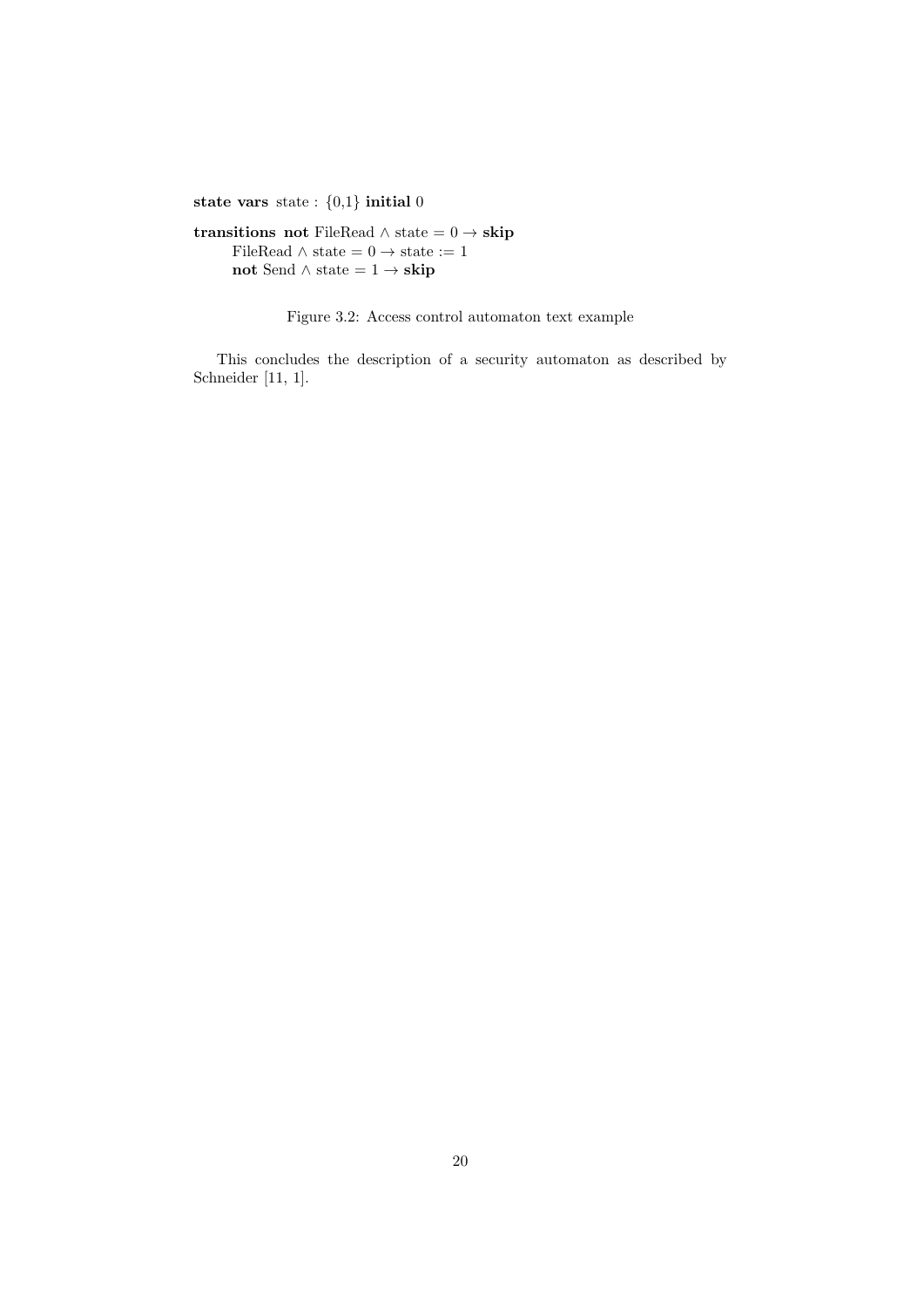### Chapter 4

## Property automata

This chapter gives the formal definition of a Property Automaton (PA). The original PA of Huisman and Tamalet is adapted from the definition of the Security Automata (SA) described in Chapter 3. [7] As with the SA, the PA can be used to express security policies, such as a file cannot be send after it is read. The PA formalization of Huisman and Tamalet is limited to a static methods. This chapter adapts the formalization to support multiple instance methods distinguishing between different receivers.

First, an informal description of a PA will be given, followed by an example of a PA, which is given in textual and graphical form. This example will also be used to illustrate the translation method of Chapter 6. Next, the formal definition of a PA is given. Followed by more examples of PAs, which demonstrate the abilities and limitations of the adapted PA definition. Last, the structure of the PA state and the semantics of PA state transitions will be discussed.

#### 4.1 Informal description

The PA can be thought of as a Finite State Machine (FSM). The PA consists of a set of control points which are connected via transitions.

The following terms are related to a PA:

- control point A Control Point(CP) is a state of the PA. The set of starting CPs are called initial states.
- PA variable A PA variable has a name and a type and is associated with a PA. (i.e. a counter) The type set is limited to the one defined in section 2.1. Furthermore, a PA can be set in an action and can be retrieved in a guard or an action.
- class variable A class variable is a PA variable with a name and a classtype. The class variable is associated with a single object instance at run-time and limits the execution of transition with the same Classvar to the same object instance.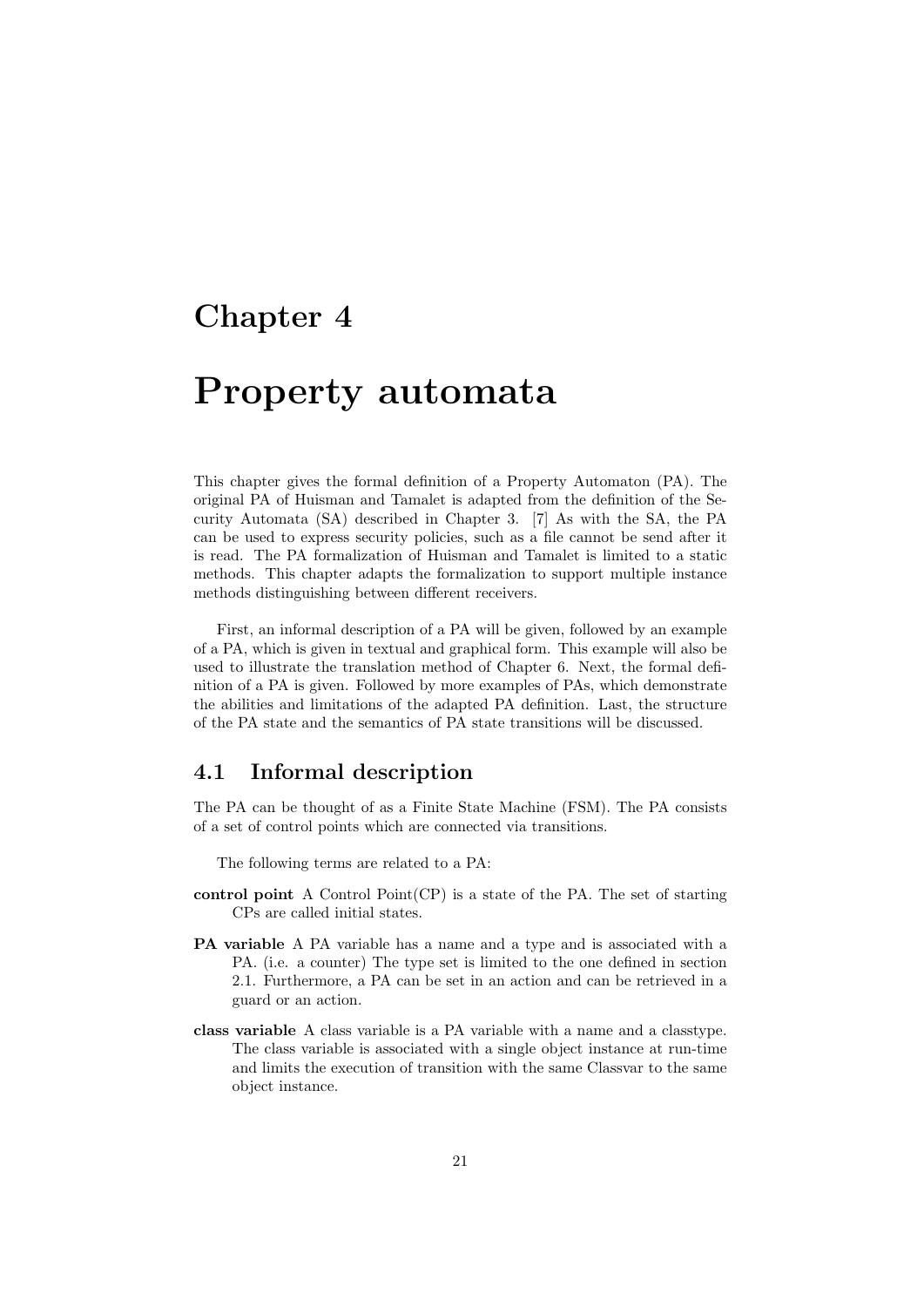- transition The transitions describe the change in behavior of the security policy. It has a source CP and a destination CP. A transition is initiated by an event and limited by a guard and class variable. The corresponding actions update the PA variables, when taking the transition.
- event An event represents the entry, normal exit or exceptional exit of a method in one of the objects, which are being monitored. When an event initiates a transition, the object causing the event should match the class variable of that transition.
- guard A guard gives the condition under which a transition can occur and can depend on:
	- i) the automaton state
	- ii) the program variables.
	- iii) the argument of the method
- action An action indicates how the automaton state is updated. A special reset() action is defined, which sets all class variables to null.

As with a FSM, a PA starts in one of its initial states and executes one transition after another. The only difference with a FSM, is that the transitions are initiated by program events (i.e. as the entry or exit of a method). Once an event is evaluated, it select the transitions matching the event, for which its guard evaluates true and the class variable, if set, matches the object generating the event. This process repeats itself for each event generated by the program. If all events have a matching transition, the program is not violating the security policy.

#### 4.2 Example 1: max 3 access

In this example, there is a set of terminals  $t$ , which are used to verify a customers pincode corresponding to a bank card. For simplicity it is assumed that there is only one card and one pincode. Furthermore, the entered pincode can either be entered correct or incorrect. The security policy states that after 3 wrong tries at possibly different terminals, the bank card is blocked.

Figure 4.1 gives a graphical and Figure 4.2 gives a textual overview of the PA for example 1.

This automaton only describes the allowed behavior and comprises of 3 states, the initial state s0 and the regular states s1 and s2. The arrows in Figure 4.1 are transitions. A transition has the following format:

$$
eventType (classVar . method)? \text{guard} \rightarrow (action_1; action_2 ...)
$$
 (4.1)

The PA monitors certain events and depending on its current state and the event a set of transitions are available. A transition is further selected and executed depending on its guard and its class variable. A guard is an expression, which resolves to either true or false. Furthermore, a class variable is a reference to the object which generated the event. In case of figure 4.1, the pay event is generated by a terminal after it checked if the customer pincode was correct or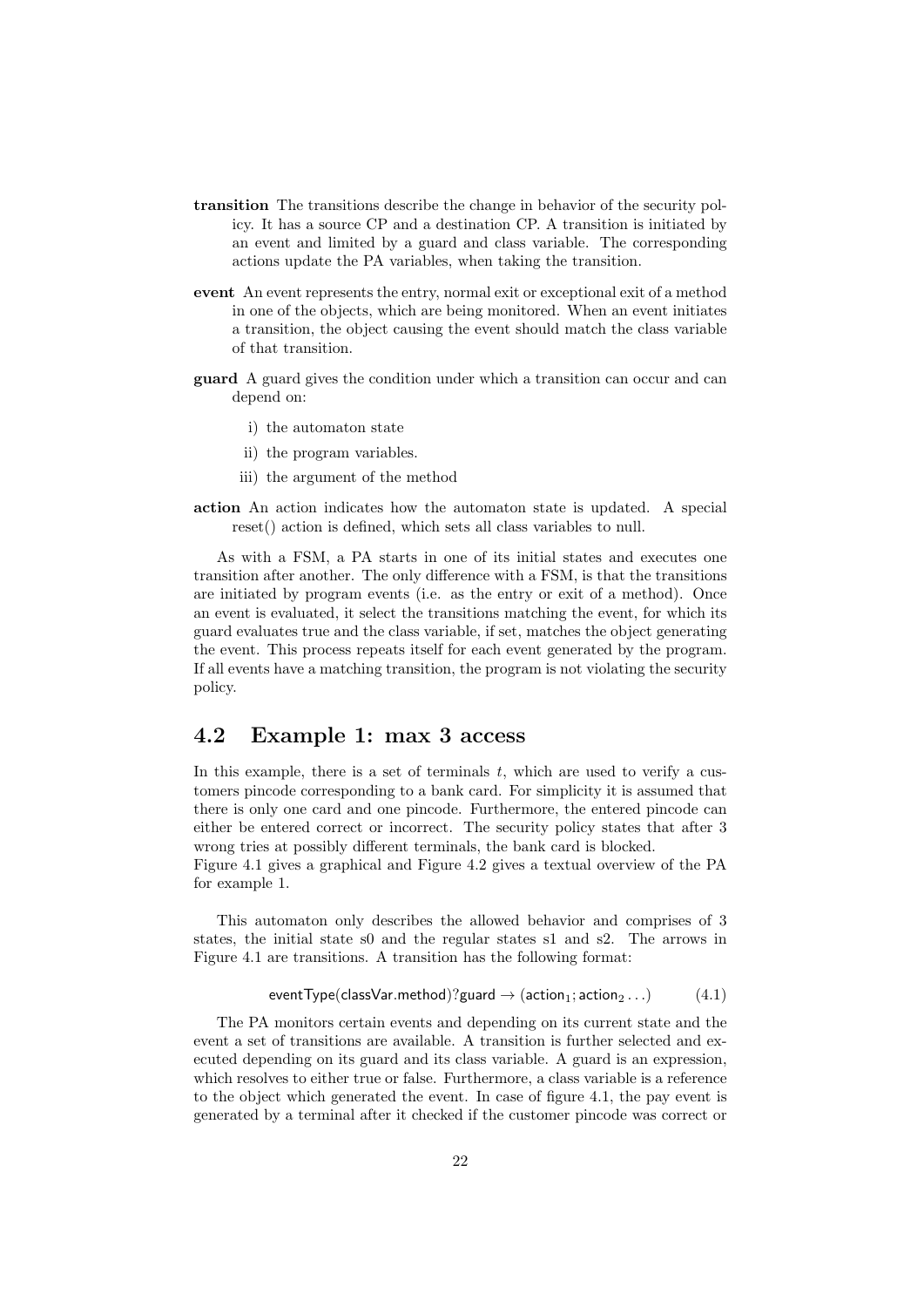incorrect.

From the set of available transitions, only one transition is chosen for which the guard holds and the class variable corresponds. However, if a class variable of a transition is not set, the class variable is ignored as guard. This results in the possibility of transitions sharing the same event, but having a non overlapping guard.

Once a transition is selected, its class variable is set equal to the object generating the event. This forces a transition containing the same class variable to be generated by the same object. See figure 4.4 for an example where class variables are reused. In case of figure 4.5, the class variables  $t_1, t_2$  and  $t_3$  refer to the terminals at which a customer can enter his pin code.. The class variables are only set when an incorrect pincode is entered.

When a transition is taken, its corresponding actions are executed. One special action is the reset() action, which sets all the class variables to null. In figure 4.1, the reset() action is defined for the transitions where the pincode has been entered correctly. The reset() action clears all the class variables of type Terminal, such that new transactions can be performed at any terminal.

If this reset() action would have been left out, the PA of figure 4.1 would force the customer to enter his pincode at terminal  $t_1$  during the next transaction.

#### 4.3 Property automaton definition

This section introduces the formal definition of the Propery Automaton (PA), shown in figure 4.3.

A PA has a name and monitors a set of classes clnames. Furthermore, a PA consists of a set of cps of which a subset is identified as initial cps in which the monitor starts.

The set of transitions Trans allows the PA to transit from one CP to another. A class variable classVar has a name and a ClassType and is associated with an object instance of ClassType at run time.

The set of event on its turn is limited by the monitored methods of the set of classes.

Last, the  $PA$  contains automaton (pa var decl) and program (prog var decl) variables which are PA and program variables. These variables can be used in the guard.

The transition relation formalizes the allowed behavior from one CP to another CP. Furthermore, a transition Trans is characterized by an event generated by a method entry, normal or exceptional exit during runtime. The universe of possible transitions is limited by the set of events and class variables. The associated guard specifies under which conditions an event is allowed to occur. When a transition is taken, a set of actions can be given to update the PA variables. The 'target' attribute in the 'action' definition refers to a ghost variable stored in the pa var decl attribute of the PA definition and is set to the associated expression. Last, the reset() method is defined as a special action. When called, it erases all the class variables of the PA.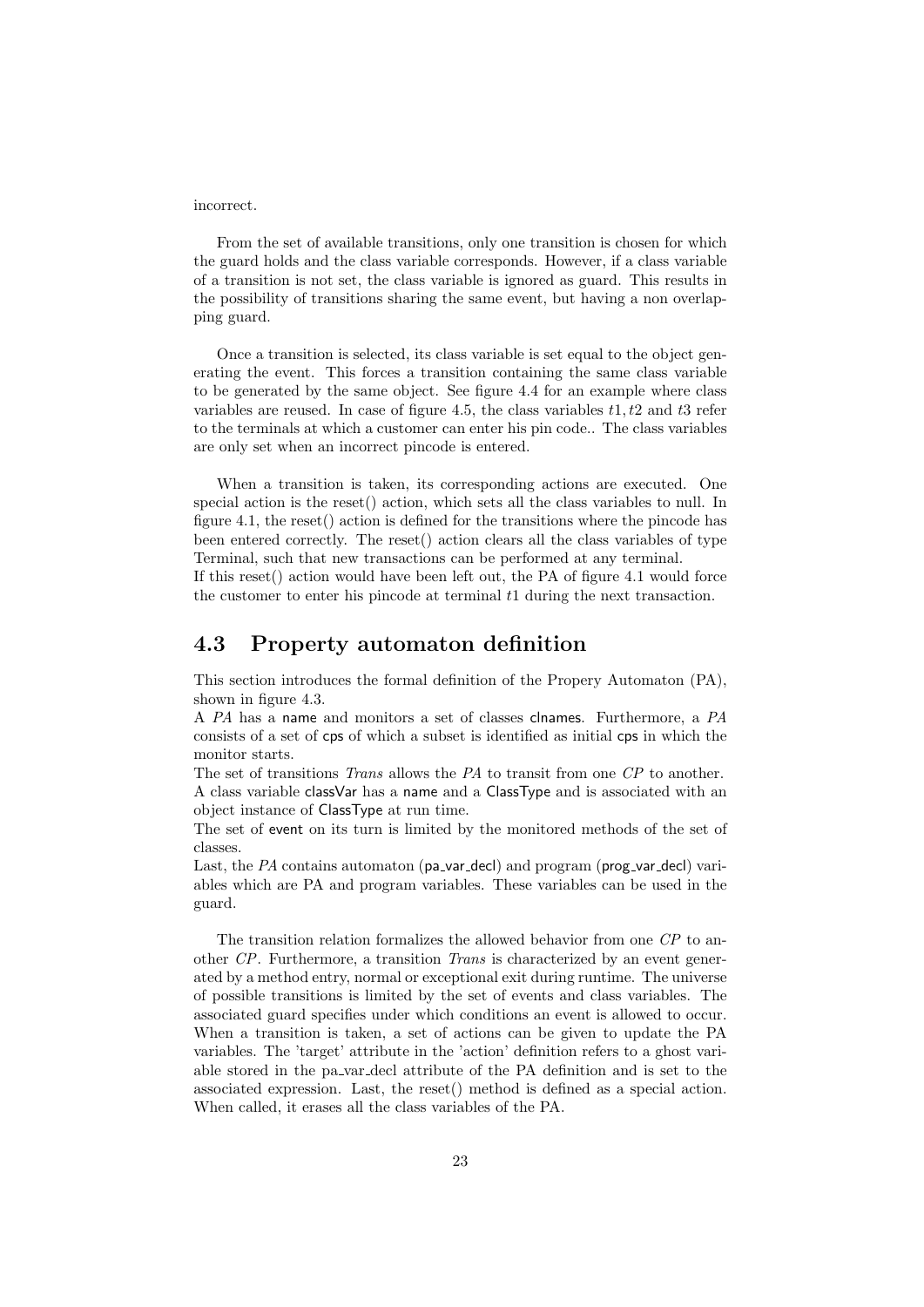An event consists of a class variable ClassVar, an event type etype and a method name mname. The class variable indicates which *Class* can generate this event, the method name indicates which method of that Class can generate the event and the event type indicates if the event is generated at the entry, exit of the method or if the methods generates an exception. As indicated earlier, an event thereby characterizes the transition between two PA states.

#### 4.4 More examples

The following section discusses 2 additional examples to demonstrate the abilities and limitations of the new PA definition. Figure 4.4 describes a buffer on which a put and get operation can be performed. Figure 4.5 represents a transaction where a terminal is credited and a cash card is debited. Note, that these two examples are not given in a textual representation.

#### 4.4.1 Example 2: buffer get and set

The following example represents a buffer on which a get and a set operation can be performed. Since the Java programming language supports object instantiation, multiple instances of the buffer object can be active while monitoring the program. As explained earlier, only one PA is active to monitor multiple buffer objects. Due to this limitation only one buffer at a time can perform a put/get operation. Thus the put/get operations of each Buffer instance cannot be interleaved in this notation.

It is possible to define a single PA which contains all possible interleaved runs for a fixed amount of buffers, where each buffer is modeled as a class variable. However, the size of the PA increases drastically with the addition of a Buffer instance. Therefore this PA definition is not very scalable for situations where interleaving of class methods among a large set of object instances is required. A possible solution to this problem is to parameterize the PA, such that objects with an identical behavior can be monitored by a duplicate of the original PA. In case of this example, it would mean that every buffer would get a duplicate PA identified by a parameter.

#### 4.4.2 Example 3: A terminal and a cashcard

The third example describes a transaction between the Terminal and a Cash card and is shown in figure 4.5. In this case, the cash card is debited and the terminal is credited. Note that upon returning to the initial state, the class variables are reset, such that the next transaction is not limited to same terminal and cashcard.

This example shows that the PA definition supports monitoring of methods of different classes.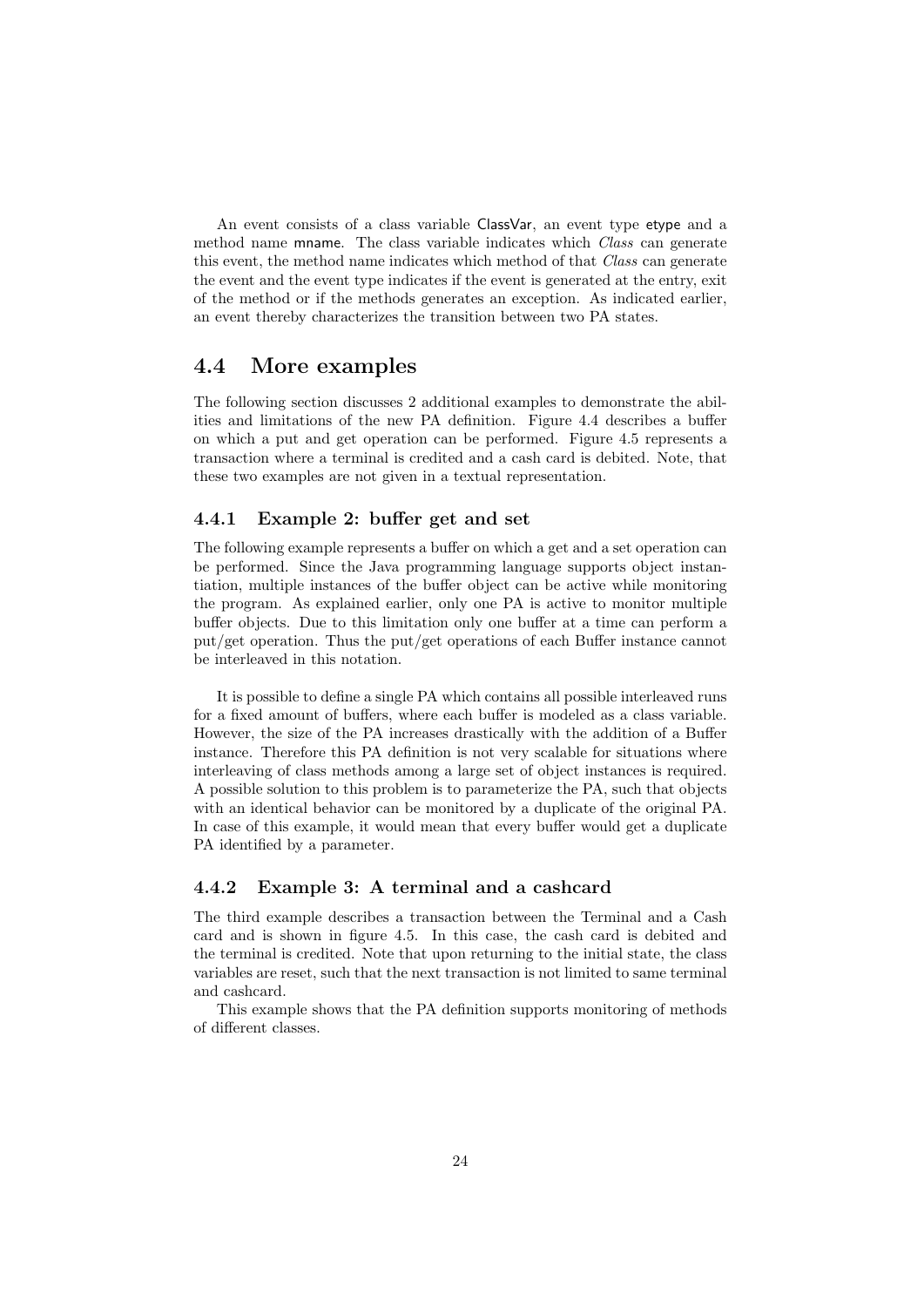#### 4.5 Property automaton state definitions

The following section introduces the Property Automata (PA), annotated and monitored state definitions. The PAState represents the current state of the PA. How the data structure is manipulated by transitions of the PA is shown in Section 4.5.1 Furthermore, the annotated and monitored state definitions are defined. These state definitions are used for the second and third stages of the translation method of Chapter 6. But first the definition of the property automaton transition is given in the next section.

#### 4.5.1 Property automaton state and transition function

The state space of a PA consists of its current CP and an image of the automaton variables called the store.

 $PAState =$ [current :  $CP$ , store<sub>A</sub> : store]

The transition function  $\Delta_a$ , which updates the PAState depends on its current PA state, the program state, the event (method entry, norm exit, excp exit) occuring and the value returned by the method. As long as the transition function  $\Delta_a$  does follow the PA behavior, the security policy is not violated.

The transition function first selects a transition  $t$ , which i) starts in the current state; ii) shares the same event which has been generated; iii) for which it guards holds true. If multiple transitions match these qualifications, a transition is chosen arbitrarily.

After the transition has been selected, the transition function i) updates the current control point to the destination control point of the transition; ii) updates the PA variables based upon the action, the event and the current PA and program variables;

The PA definition of figure 4.3 was altered by the introduction of class variables and the special reset() action.

The class variables of a PA are stored as PA variables. Furthermore, the class variables in the event definition of a PA are symbolic links to their corresponding PA variable. Thus when in transition function event  $e$  is compared to an event of a transition  $t$ , it automatically is compared to its corresponding PA variable.

After a transition has been executed, the class variables in form of PA variables are updated by the apply function using the event e.

Last, the reset() action clears all of the class variables in the form of PA variable. For simplicity, the clearing of the class variables is performed by the apply function.

#### 4.5.2 The annotated and the monitored state

The AState represents the annotated state in which the Java program is annotated with the set notations.

The annotated state can also contain ghost variables, which are represented as regular static and non-static fields in the PClassStore and the PObjStore of the program state. The advantage is that in the semantics of variable lookup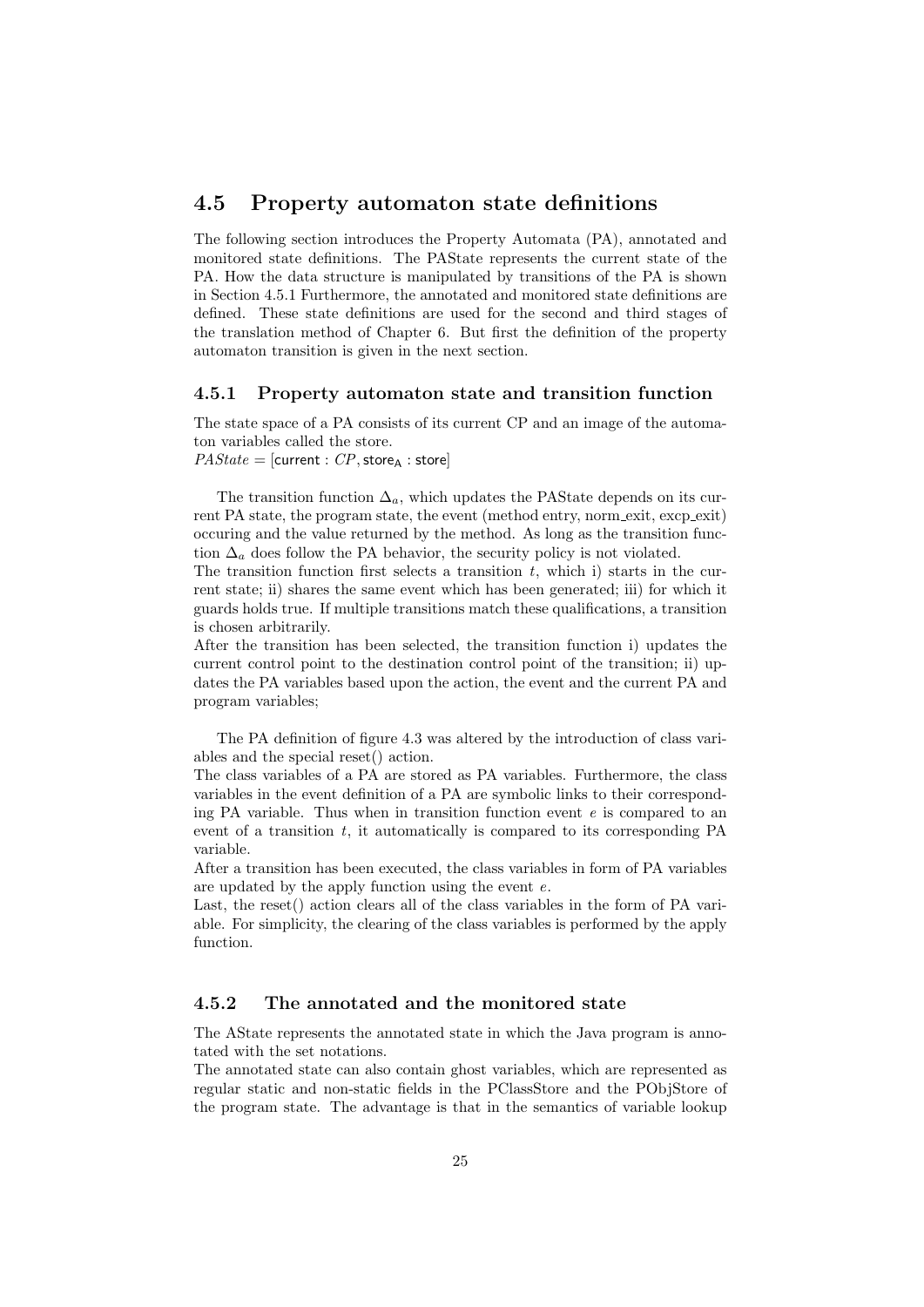in Section 5.2, no distinction has to be made between ghost and regular fields. Furthermore, it is assumed that the well-formedness of the ghost variables are checked at compile time, thereby allowing this generalization at run time.

The monitored program state is associated with a PA. It keeps track of the PAState as before, introduces the program state, the ghost variables and a stuck flag. If the program raises a not specified event, the stuck flag will be set permanently. This then indicates that the program violated the behavior of the PA.

#### 4.6 Security automata vs property automata

The Security Automata definition in the previous chapter is similar to the Property Automaton definition of the previous section. The SA and PA match on the following points:

- Control Points both automata have a set of control points, which represents the state space of the automaton;
- Initial Control Points both automata have a set of initial control point in which the automaton can start;
- Transitions both automata have transitions which changes the state of the automaton. However a transition from the same stat in a SA is only distinguishable by a single action, while the PA can distinguish transitions based upon events, guards and class variables.
- Automaton state The automaton state of a SA only depends on its current control point, while the automaton state of a PA can also depend on PA variables.

Thus in relation to the SA, the PA can be thought of as a SA where the input definition  $I$  is replaced by an event, a guard and a class variable and thereby making the transition function more complex.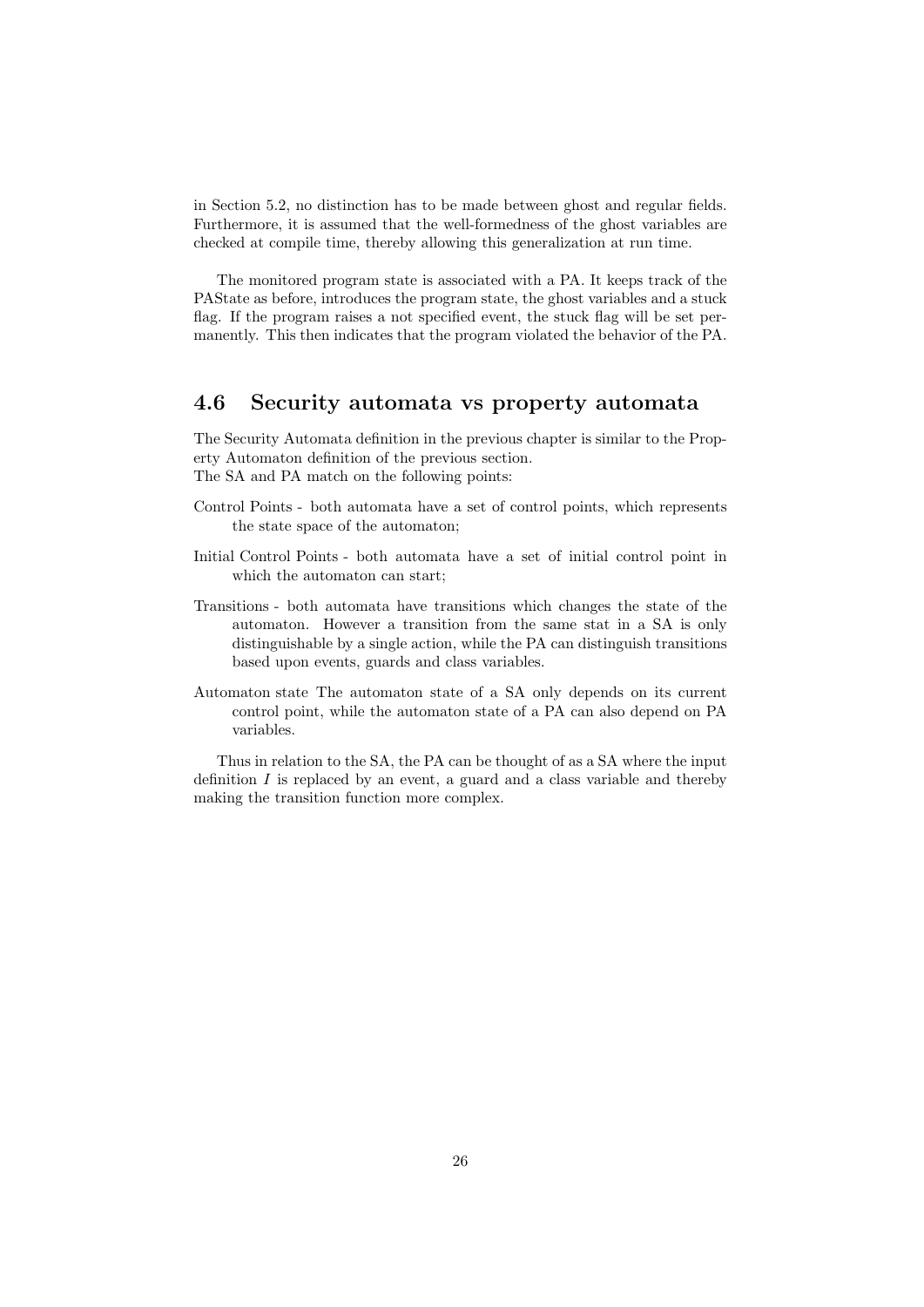

Figure 4.1: Example 1: max 3 tries; Terminal t1,t2,t3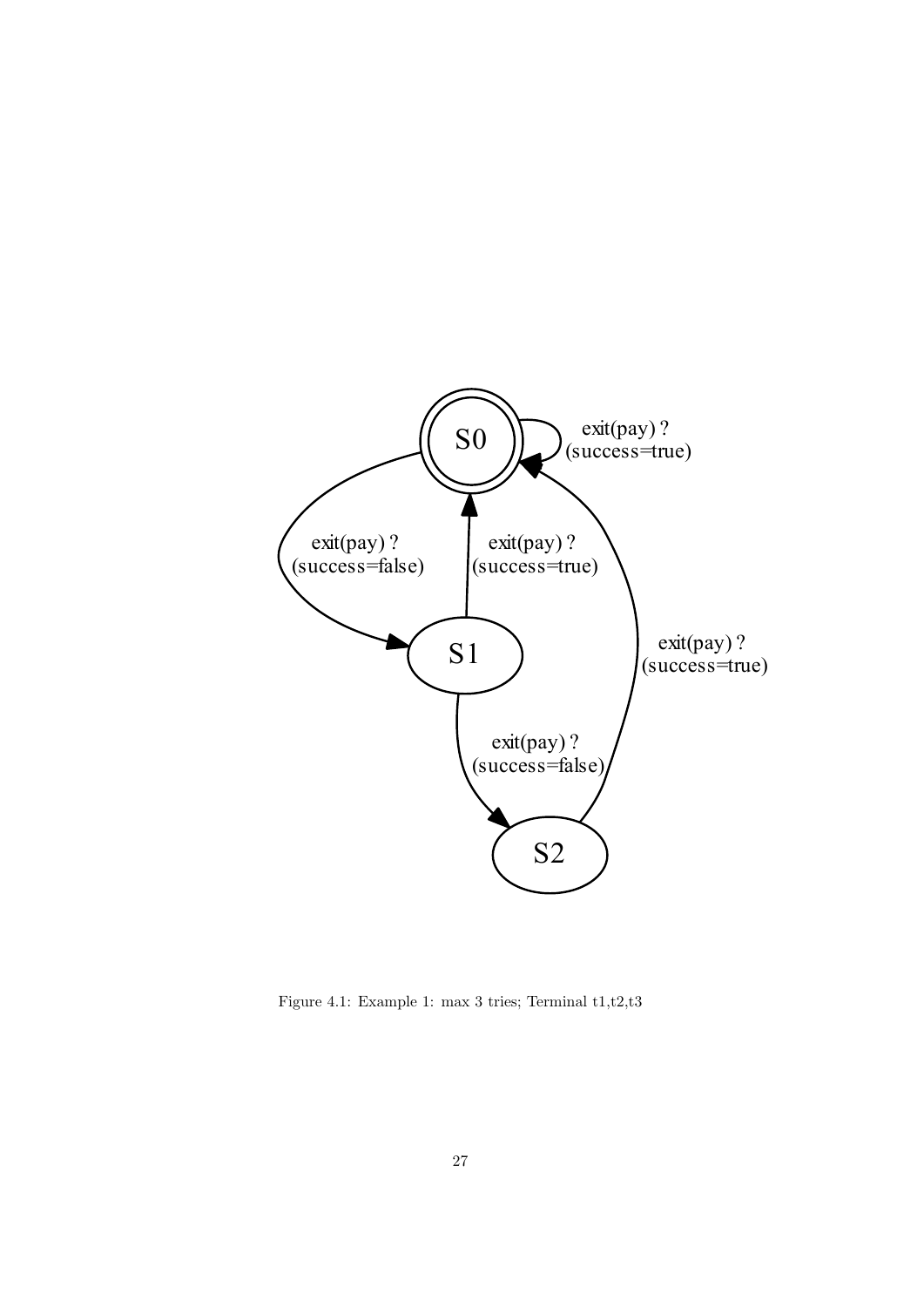$PA =$  (# name :=  $Max3tries$ , clnames :=  ${terminal}$ , classVars := {varName =  $t1, t2, t3$  : ClassType =  $Terminal$ },  $cps := \{s_0, s_1, s_2\}, \text{init} := s_0 \nleftrightarrow$ , events $P_A := \{$  (# etype :=  $exit$ , classType :=  ${Terminal}$ , classVar  $in{t1, t2, t3}$ ,  $m$ name := pay #), pa\_var\_decl :=  $\emptyset$ , sprog\_var\_decl :=  $\emptyset$ , trans := { (# source :=  $s_0$ , dest :=  $s_1$ , guard :=  $success = false$ , event := (# etype := exit, classVar :=  $t1$ , classType =  $Terminal$ , mname  $:=$  pay #) #), (# source :=  $s_1$ , dest :=  $s_2$ , guard :=  $success = false$ , event := (# etype := exit, classVar := t2, classType =  $Terminal$ , mname  $:=$  pay #) #),  $\textbf{(\# source := } s_0, \text{dest := } s_0, \text{guard := } success = true, \text{action := } reset(),$ event := (# etype := exit, classVar :=  $t1$ , classType =  $Terminal$ , mname  $:=$  pay #) #), (# source :=  $s_1$ , dest :=  $s_0$ , guard :=  $success = true$ , action :=  $reset()$ , event := (# etype := exit, classVar :=  $t2$ , classType =  $Terminal$ , mname  $:=$  pay #) #), (# source :=  $s_2$ , dest :=  $s_0$ , guard :=  $success = true$ , action :=  $reset()$ event := (# etype := exit, classVar :=  $t3$ , classType =  $Terminal$ ,  $m$ name  $:=$  pay  $#$ ) } #)

Figure 4.2: Example 1: Max 3 tries

|  | $PA = [$ # name: N, clnames: $P(N)$ , cps: $P(CP)$ ,                                                        |
|--|-------------------------------------------------------------------------------------------------------------|
|  | init: $CP$ , trans: $\mathcal{P}(Trans)$ , classVars: $\mathcal{P}(classVar)$ ,                             |
|  | events : $\mathcal{P}(Event)$ , prog_var_decl : $\mathcal{P}(Decl)$ , pa_var_decl : $\mathcal{P}(Decl)$ #], |
|  | Trans $=$ [# source, dest : CP, event : Event, action : $P(Action)$ ,                                       |
|  | guard : $PAState \times PState \times (\mathcal{V}   \mathcal{E}) \rightarrow \mathbb{B}$ #]                |
|  | $Action = [# target : N, expr : Expr #]   reset(),$                                                         |
|  | <i>Event</i> = [# classVar : ClassVar, etype : (entry   exit   exc_exit), mname : N #]                      |
|  | $\textsf{ClassVar}$ = [# varName: N, classType: $\textit{Class~#}$ ]                                        |
|  |                                                                                                             |

Figure 4.3: Property automaton formalization



Figure 4.4: Buffer get and set: Buffer b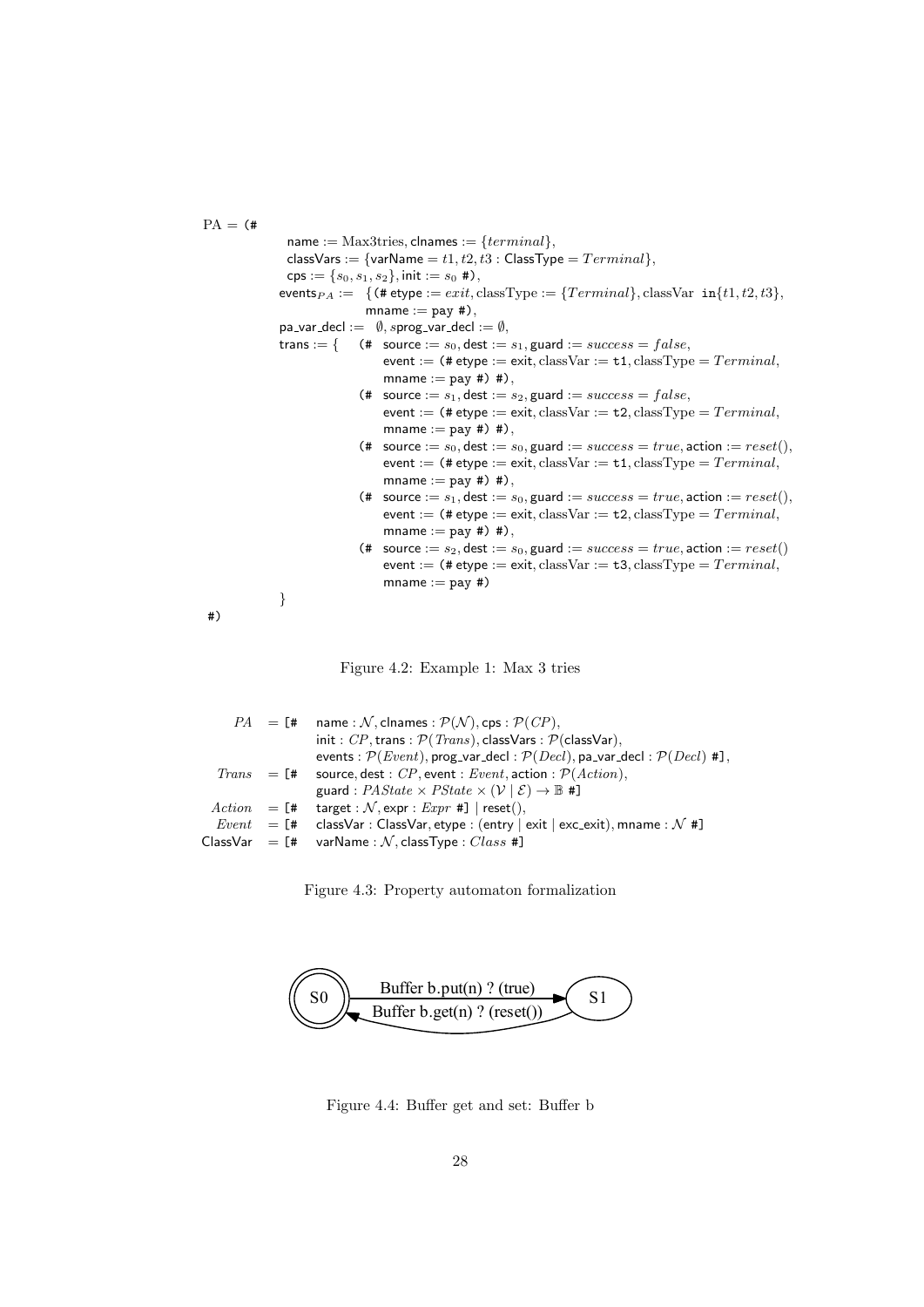

Figure 4.5: A terminal and a cashcard

 $\Delta_a$ : PAState × PState × Event ×  $(\mathcal{V} \mid \mathcal{E}) \hookrightarrow PAState$  $\Delta_a(\sigma_A, \sigma_P, e, v) =$ let  $t = \varepsilon({t \in trans(a) | t.source = \sigma_A.current \wedge t.event = e \wedge t})$ t.guard( $\sigma_A$ .store<sub>A</sub>,  $\sigma_P$ .fields.store, v) }) in (# current := t.dest, store $\alpha := \text{apply}(t.\text{action}, \sigma_A.\text{store}_A, \sigma_P.\text{fields}.\text{store}, e),$ 

Figure 4.6: PA transition function

 $\textit{AState} = [\textsf{pstate}: \textit{PState}]$  $MState = [pa\_state : PAState, pstate : PState, stuck : \mathbb{B}]$ 

Figure 4.7: State definitions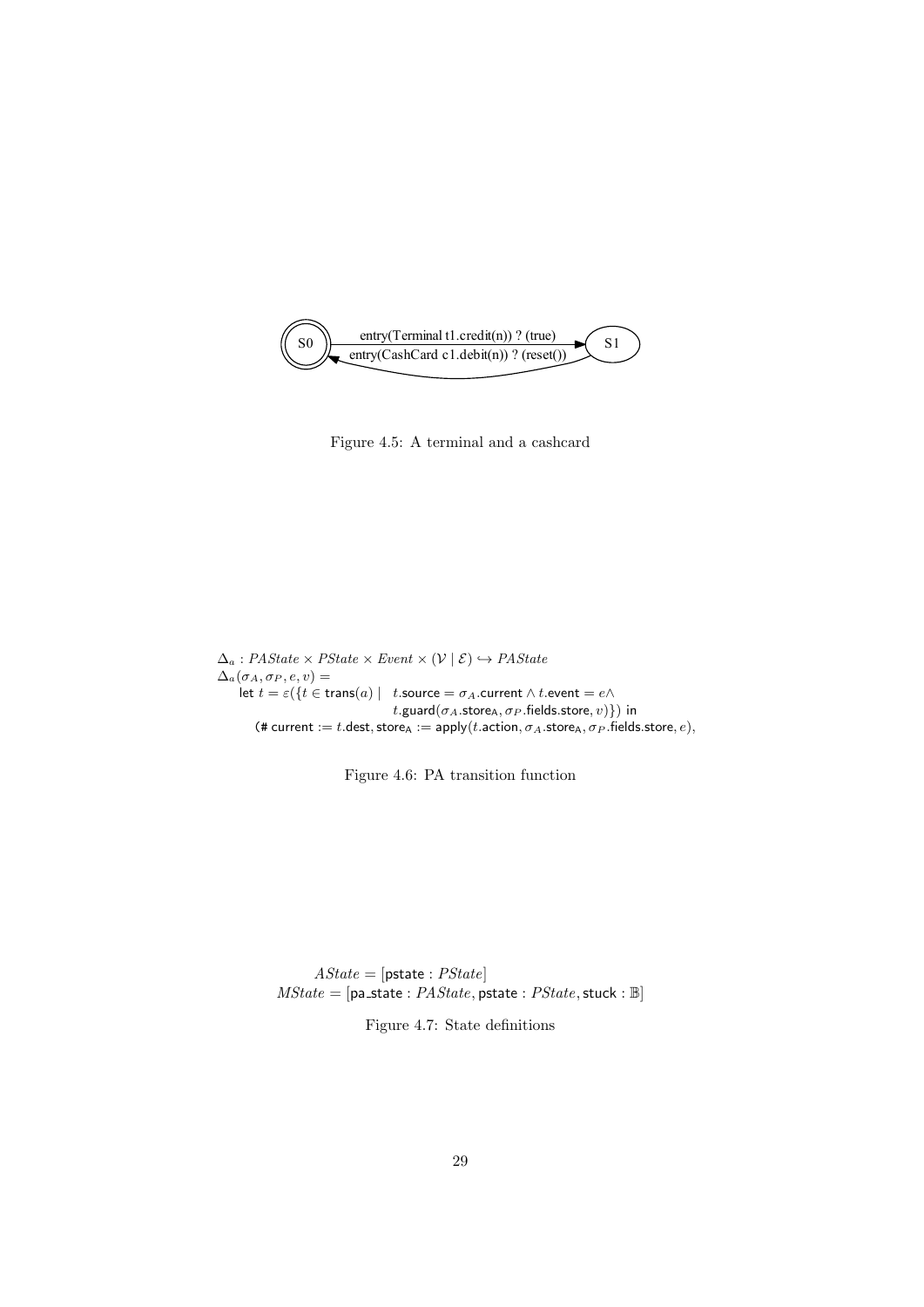### Chapter 5

## Operational semantics

This chapter introduces the relevant operational semantics of the non-annotated, annotated and the monitored program using the simple Java syntax of Chapter 2. The formalization of the Java operational semantics in this chapter are to a great extend adapted from Obheim and also from Huisman and Tamalet [7, 13]. First, the way methods are evaluated by Java will be described. Second, the lookup of variables is described. Third, the way objects are created and initialized is described. Fourth, the assignment of values to variables is discussed. Lastly, the semantics of the monitor is discussed.

#### 5.1 Method evaluation

The method evaluation is invoked by a method call on a method with a method name  $mn$  and an object reference  $o$ . Furthermore, a method parameter  $p$  is passed and resolved as a local variable act. After that the method definition is retrieved and stored in the variable md.

Before the method body is executed, the old local variables are backed up, such that they can be restored at the end of the method evaluation. The local variable store is replaced by the method parameter, the local method variables and the result of the method.

Next, the method body is evaluated and the result value is returned. Finally just before exiting the method evaluation the postconditions are checked and the old local variables are restored.

 $\sigma_0$ .prog\_state.exc =  $\perp$   $P \vdash \langle o, \sigma_0 \rangle \triangleright \langle r, \sigma_1 \rangle$  .  $P \vdash \langle p, \sigma_1 \rangle \triangleright \langle act, \sigma_2 \rangle$  $r \neq$  Null  $md =$  lookup\_mthd $(P, r, mn)$  $old\_lvs = \sigma_2$ .prog\_state.store.loc\_vars  $\sigma_3 =$  update\_lvs( $\sigma_2, r, md$ .lvars, md.param, act)  $\gamma_{\text{IN}}(P, md, r, \text{Const}(act), \sigma_3, \sigma_4)$   $P \vdash \langle md.body, \sigma_4 \rangle \triangleright \langle 1\!\!1, \sigma_5 \rangle$  $P \vdash \langle \mathit{md}.\mathsf{res}, \sigma_5\rangle \rhd \langle v, \sigma_6\rangle \qquad \gamma_{\mathrm{NORM}}(P, md, r, \mathsf{Const}(v), \sigma_6, \sigma_7)$  $P \vdash \langle \mathsf{Call}(o, mn, p), \sigma_0 \rangle \triangleright \langle v, \sigma_7(\mathsf{prog\_state}.\mathsf{store}.\mathsf{loc\_vars}:=\mathit{old\_lvs}) \rangle$ 

Figure 5.1: Method evaluation semantics

Despite the introduction of objects in the Java language of Chapter 2, the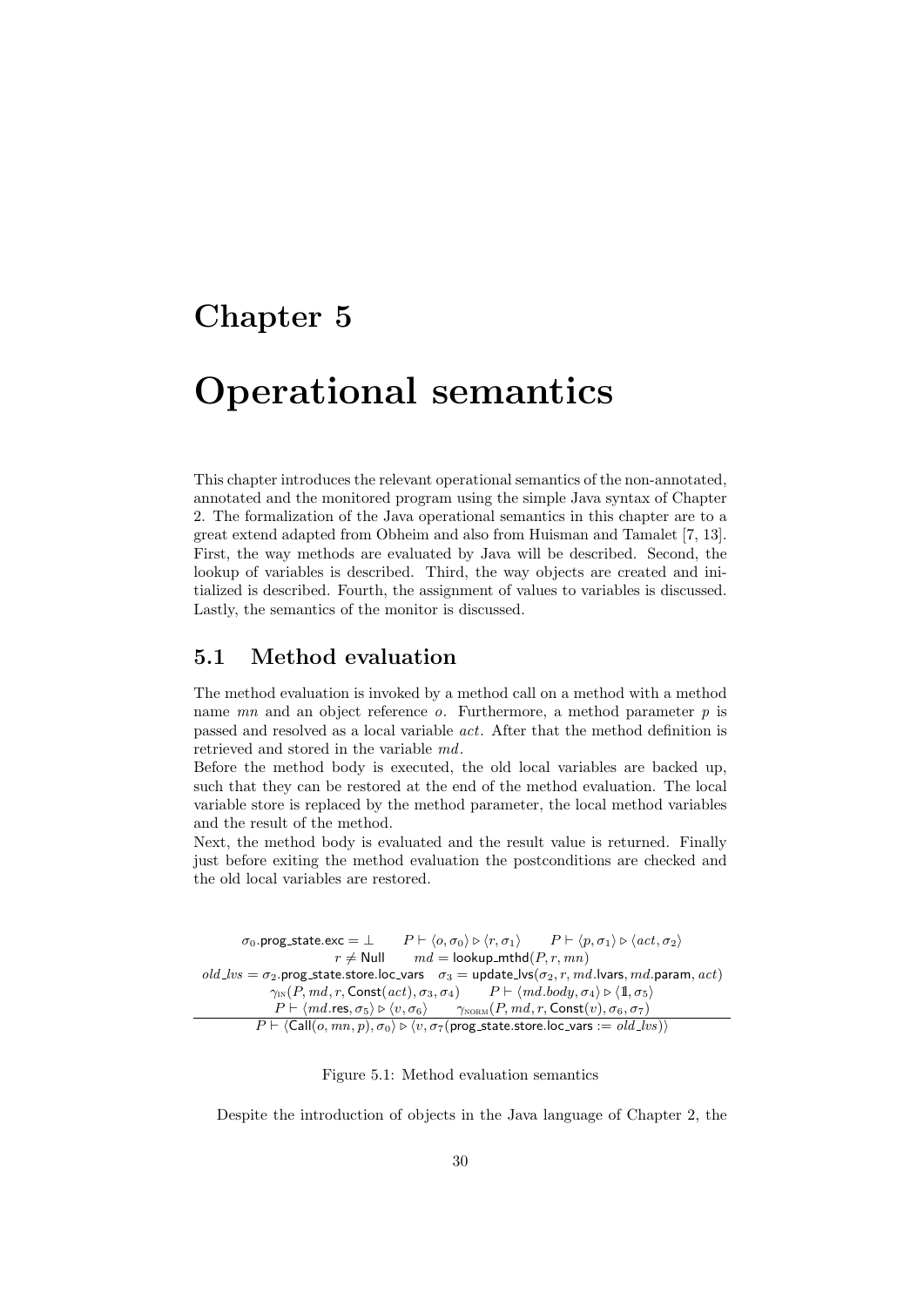operational semantics of method evaluation has not been changed from the specification of Huisman and Tamalet [7]. However the method evaluation semantics describes the behavior of object methods instead of static methods.

#### 5.2 Variable evaluation

The operational semantics of variable evaluation is identified by the statement Var(target,  $\mathcal{N}$ ). When the target is set to null or not given, it is assumed that either the variable  $\mathcal N$  is a PA variable or a local method variable of the method being executed.

$$
\sigma_0.\text{prog\_state}.\text{exc} = \bot
$$
\n
$$
v_1 = pa\_state\_store_a(\mathcal{N})
$$
\n
$$
v_2 = pstate\_pstore\_local\_vars(\mathcal{N})
$$
\n
$$
v = (v_1 \neq \bot)?v_1 : v_2
$$
\n
$$
P \vdash \langle \mathcal{N}, \sigma_0 \rangle \triangleright \langle v, \sigma_0 \rangle \rangle
$$
\n
$$
P \vdash \langle \text{Var}_{\mathbb{I} \mid \mathbb{B} \mid \mathbb{R}}(target(= null), \mathcal{N}), \sigma_0 \rangle \triangleright \langle v, \sigma_0 \rangle \rangle
$$



If the target variable is set, it is assumed that it refers to an object, where  $\mathcal N$  is a static or not static field variable of that object. This field variable can refer to a Java field or the annotated JML ghost field variable. As described in Section 4.5.2, this generalization simplifies the handling of JML ghost fields variables.

The first step in the evaluation is to determine if the target object in the call statement is defined or not.

If not, the evaluation function will first retrieve the corresponding PA ghost variable  $N$  and thereafter retrieve the value of the local method variable name. It is assumed that only one of the two variables is defined and returned. The PA ghost variables are prioritized over the local variables.

 $\sigma_0$ .prog\_state.exc =  $\perp$  $objStr = \sigma_0.Pstore.object(target)$   $classStr = \sigma_0.Pstore.classest(target)$  $v_1 = objStr.inst fields(\mathcal{N})$   $v_2 = classStr.statFields(\mathcal{N})$  $v = (v_1 \neq \bot)$ ? $v_1 : v_2$  $P \vdash \langle \mathcal{N}, \sigma_0\rangle \triangleright \langle v, \sigma_0\rangle \rangle$  $P \vdash \langle \textsf{Var}_{\mathbb{I} \mid \mathbb{B} \mid \mathbb{R}}(target(\neq null), \mathcal{N}), \sigma_0 \rangle \triangleright \langle v, \sigma_0 \rangle \rangle$ 

Figure 5.3: Class static, non-static field variable evaluation

If the target is defined, both object and the class store of the target object are retrieved. Next, both the class and object store are evaluated for  $N$ , where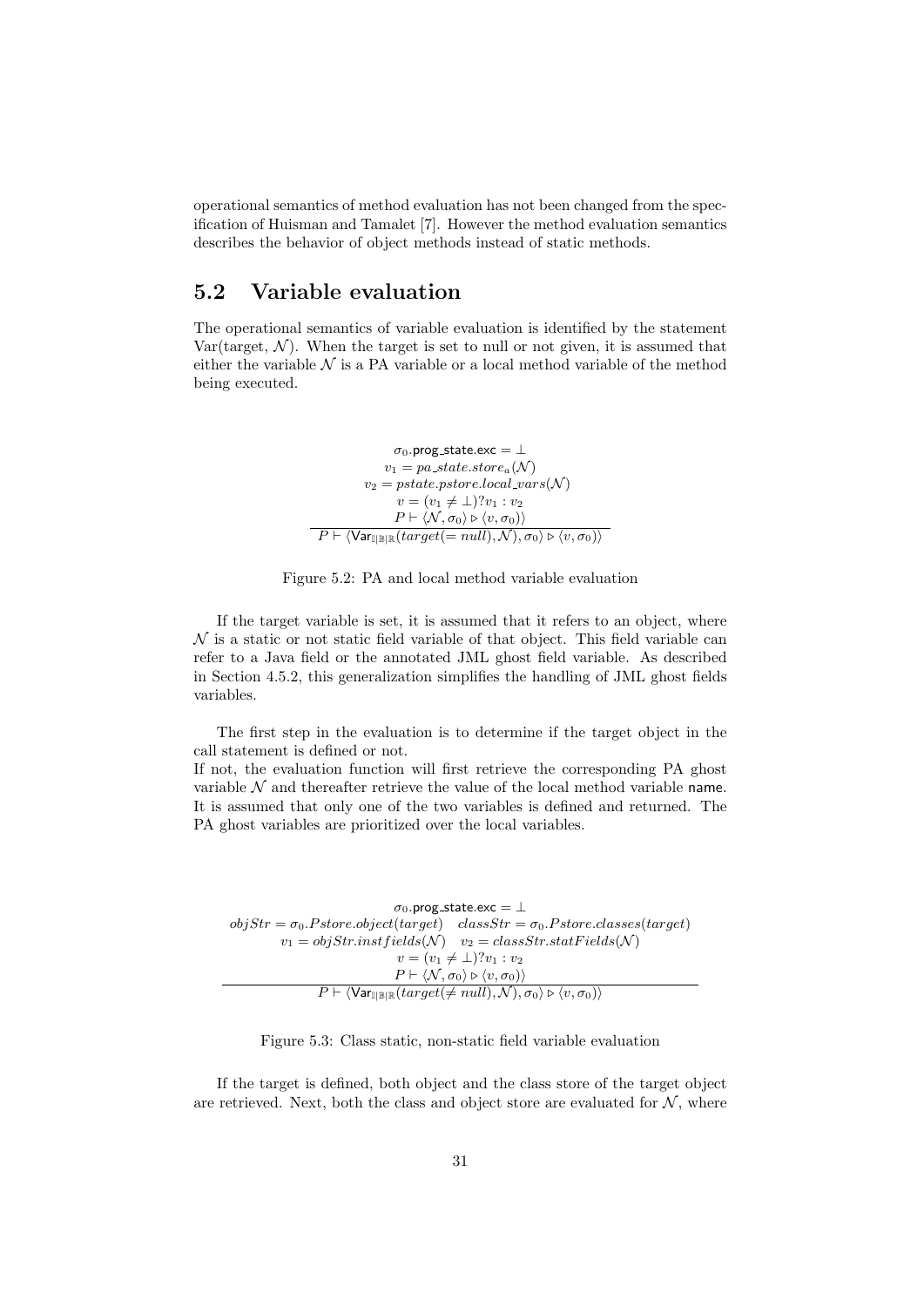it is assumed that only one of both is defined. Last the evaluated value is returned, where the non static fields are prioritized.

#### 5.3 Object creation

This formalization describes the global steps taken, when a new object is created.

First the static class store is initialized by calling the init function as described in the next section. Notice that the static class store is only initialized when it is not already created.

Next, the createPObject function is called, which creates the object store dynamically and calls the class constructor to initialize the object store. After the execution of createPObject has finished it evaluates into a reference  $r$  to the object and it extend the program state with the PObjStore.

Last, the object stores in the Java programming language are automatically destroyed by the garbage collector. However, the simplified Java language does not formalize the garbage collector and the destruction of the objects.

 $P \vdash \langle init(cname), \sigma_0 \rangle \triangleright \langle v, \sigma_1 \rangle \rangle$  $P \vdash \langle createPObject(name, eval(p)), \sigma_1 \rangle \triangleright \langle r, \sigma_2(PStore. Objects \cup \{r \rightarrow PObjStore\}) \rangle$  $P \vdash \langle new(cname : N, p : Expr), \sigma_0 \rangle \triangleright \langle r, \sigma_2 \rangle \rangle$ 

Figure 5.4: Object creation

#### 5.4 Static class initialization

 $P \vdash \langle init(cname), \sigma_0 \rangle \triangleright \langle v, \sigma_1(PStore.classes \cup \{cname \rightarrow PClassStore\}) \rangle$  $P \vdash \langle init(cname : N), \sigma_0 \rangle \triangleright \langle v, \sigma_1 \rangle \rangle$ 

Figure 5.5: Semantics for initializing PClasstore

As indicated in the previous section, the init function initializes the static class store of Class cname. It only does so if the static class store has not already been initialized, which is checked in the beginning by the init function. Furthermore, the class stores in the Java programming language are automatically destroyed by the garbage collector. But since this formalization does not contain a garbage collector, the destruction of the static class stores is not specified.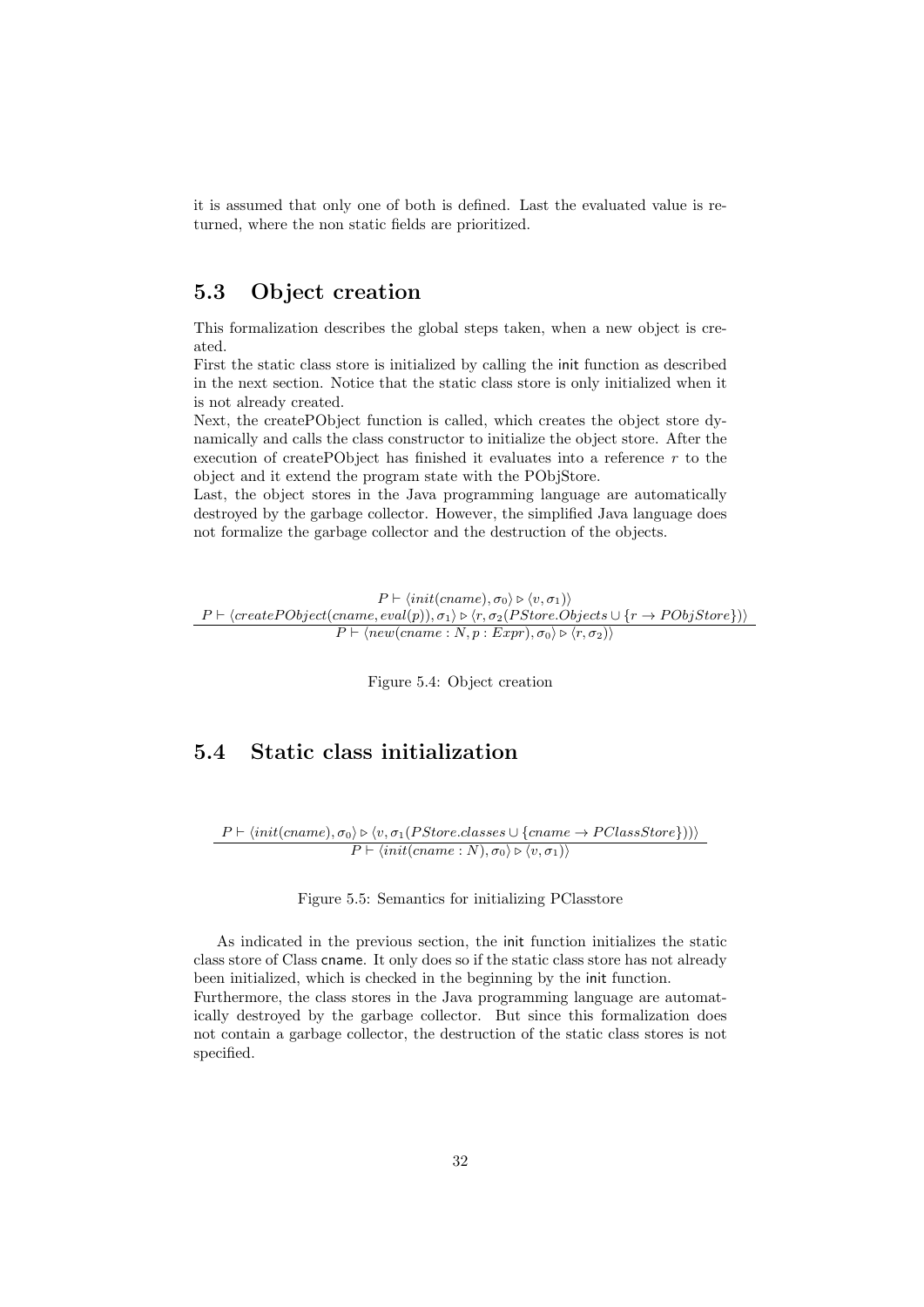| $rdy = initial(cname)$                                                                                                    |
|---------------------------------------------------------------------------------------------------------------------------|
| $P \vdash \langle init(cname), \sigma_0 \rangle \triangleright \langle v, \sigma_1 \rangle \rangle   \sigma_0 = \sigma_1$ |
| $P \vdash \langle init(cname : N), \sigma_0 \rangle \triangleright \langle v, \sigma_1 \rangle$                           |

Figure 5.6: Semantics for an already initialized PClasstore

 $P \vdash \langle e, \sigma_1 \rangle \triangleright \langle v, \tau_1 \rangle$   $P \vdash \langle getRef(t, n), \tau_1 \rangle \triangleright \langle r, \tau_2 \rangle$ if  $\tau_2.$ pstate.exc  $=\bot$  then  $\sigma_2=\tau_2(copy(r,v))$  else  $\sigma_2=\tau_2$  $P \vdash \langle Assign(t, n, e), \sigma_1 \rangle \triangleright \langle v, \sigma_2 \rangle$ 

Figure 5.7: Assign evaluation semantics

#### 5.5 Assignment evaluation semantics

The assignment evaluation semantics formalizes the copying of a expression result in to a variable. First, the expression  $e$  is evaluated into a resulting value  $v$ . Because, the assignment operation is also an expression, the result of the assignment operation will be v.

Second, the getRef method retrieves for a target class  $t$  and variable name the reference to the variable. Depending on whether the target class is set or not, the getRef method will evaluate the reference in a similar fashion as it retrieves the value as described in Section 5.2. After the resulting reference is returned, the copy function copies value  $v$  into the address of reference  $r$ . Last, this formalization does not specify the event in which a reference of the indicated variable cannot be retrieved.

#### 5.6 Monitored program semantics

*inv* = lookup\_inv(*P*,*r*) 
$$
\beta
$$
(*P*, *inv*,  $\sigma_1$ ,  $\tau_1$ )  $\beta$ (*P*, *md*.pre(*act*),  $\tau_1$ ,  $\tau_2$ )  
\n*P* +  $\langle md$ .pre\_set(*act*),  $\tau_1 \rangle \triangleright \langle v, \tau_2 \rangle$  *v*  $\in \{\bot, \mathbb{I}\}$   $\sigma_1$ .pstate.store =  $\sigma_2$ .pstate.store  
\n $\gamma_{\text{IN}}^{\text{AP}}(P, md, r, act, \sigma_1, \sigma_2)$   
\n*P* +  $\langle e, \sigma_1 \rangle \triangleright \langle v, \tau \rangle$  if *v* = B(true) then  $\sigma_2 = \tau$  else  $\sigma_2 = \tau$  (exc := JMLException)  
\n $\beta(P, e, \sigma_1, \sigma_2)$   
\n $\gamma_{\text{IN}}^{\text{AP}}(P, md, r, act, \sigma_1, \tau)$   
\nif  $\tau$ .pstate.exc =  $\bot$  then  $\sigma_2 = \gamma_{\text{PA}}(\text{entry}) (P, md, act, \tau)$  else  $\sigma_2 = \tau$   
\n $\gamma_{\text{IN}}(P, md, r, act, \sigma_1, \sigma_2)$   
\nwhere

$$
\gamma_{\text{PA}}(ev)(P, md, act, \sigma) = \text{let } e = (\text{# etype} := ev, \text{mname} := md.\text{name #}),
$$
\n
$$
\tau = \Delta_{P,\text{pa}}(\sigma.\text{pa\_state}, \sigma.\text{prog\_state}, e, act) \text{ in}
$$
\n
$$
\text{if } \sigma.\text{stuck} \lor \tau = \bot \text{then } \sigma(\text{stuck} := \text{true}) \text{ else } \sigma(\text{pa\_state} := \tau)
$$

Figure 5.8: Monitored Program Semantics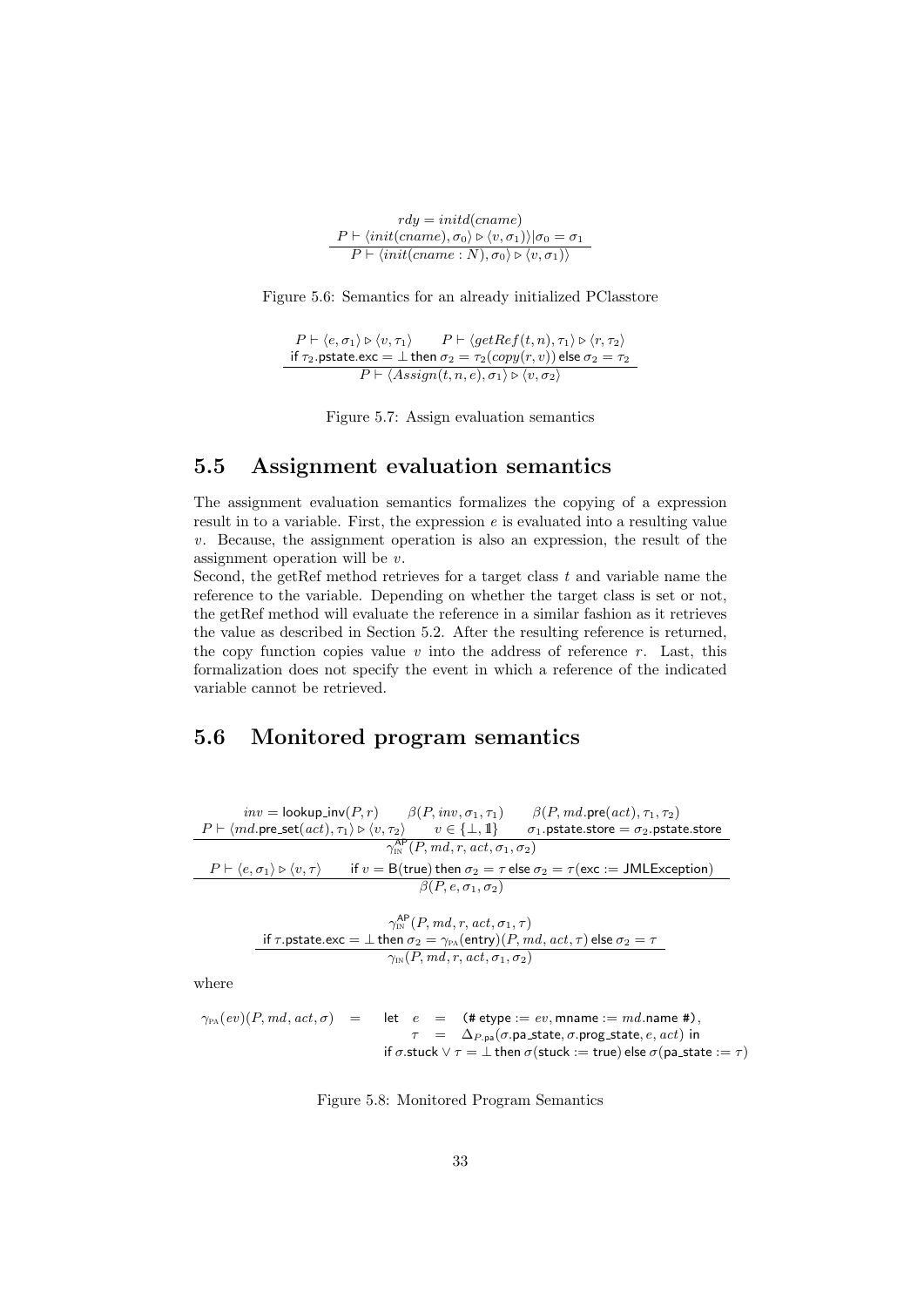The monitored program semantics gives the formalization of handling the pre set annotation. The introduction of objects in the simplified Java language and PA definition is dealt with by the monitor by matching the class variables of the PA transitions with the objects generating an event. The matching of the class variable with the event generating object is performed in the translation method of 6.3 by adding additional guards. Since this formalization has a generic method of handling guards, it does not affect the monitored program semantics.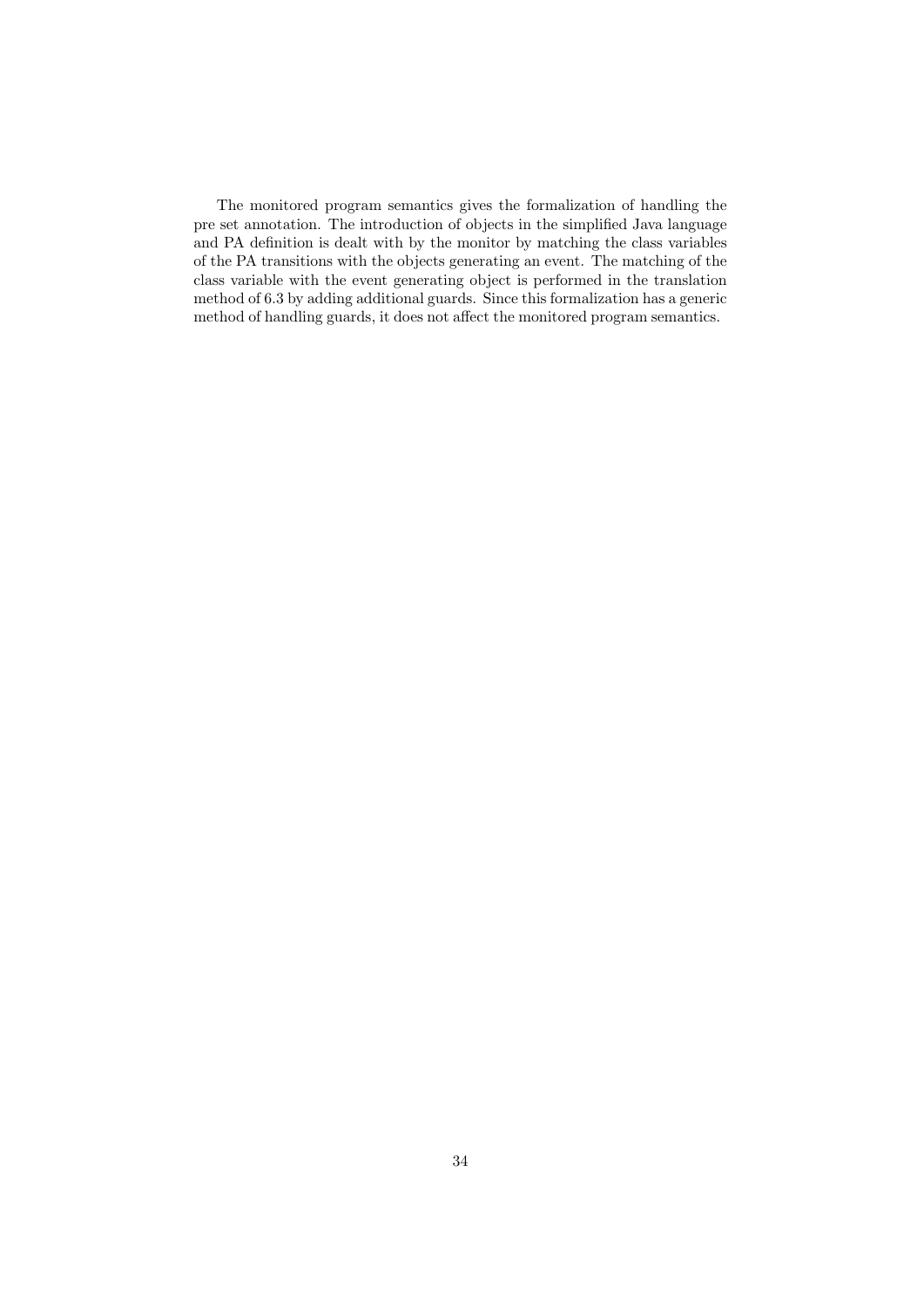### Chapter 6

## Translation method

This chapter covers the translation method described by Huisman and Tamalet and extends it to support objects [7]. Unlike Huisman and Tamalet, this assignment does not mathematically proof the equivalence of the old and new program. The translation method transforms a security policy, expressed as a Property Automaton (PA), into JML annotations of the Java program. Next, the annotated Java program can either statically or dynamically verify the adherence of the program to the security policy, using the Mobius Verification Environment [2].

The dynamic verification method compiles the annotated Java program into Java byte code and checks the adherence to the security policy at run time. The static verification method can use the ESC2/Java tool to check the adherence by analyzing the source code and not executing or compiling the program. However, the ESC2/Java tool can handle only programs where the behavior of the program is fully annotated in JML.This translation method generates only part of the JML annotations and therefore should be extended in order to be supported by ESC/Java2. Nonetheless, assuming that the field of static verification using JML evolves, the static verification has the potential to automate the verification of security policies.

The translation method is split up into 3 stages:

stage 1 completion of the Property Automaton;

stage 2 annotates the monitored class methods with set-annotations;

stage 3 in-lines the set-annotations of each method into the method body.

The next sections explain the stages in more detail.

#### 6.1 Stage 1: automaton completion

The first step in the translation method is the the automaton completion. This step adds a halted state to the PA and directs events which violate the security policy to the halted state. Thereby, the completed automaton defines the behavior which adheres and which violates the security policy. The original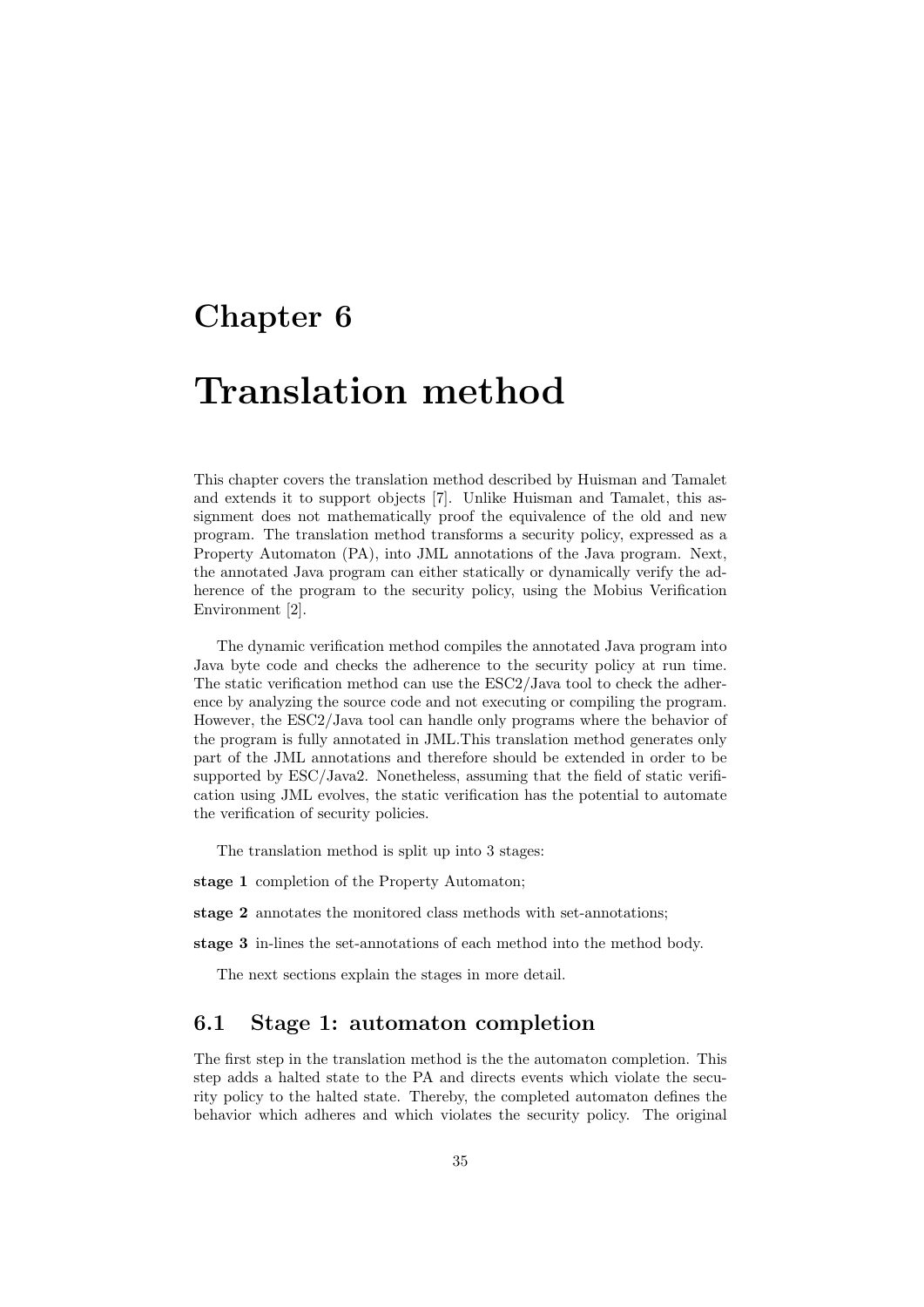automaton completion of Huisman and Tamalet remains intact [7].

The formal definition of automaton completion is as followed:

 $\alpha_1(P) =$  (# pa := complete(P.pa), program := P.program #)

P is defined to be the monitored program consisting of a program P.program and a PA  $P$ .pa. The program remains intact, while the  $P$ .pa definition is transformed to a complete automaton and is updated in the monitored program definition.

The completion function first extends the old PA by adding a halted state and adding new transitions towards the halted state. All of these new transitions have in common that they represent the disallowed behavior of the PA and can be split up into two types. The completion function has the following definition:

- Stuck CP A new CP is added to cps, the set of control points of PA (Section 4.1)
	- $p.\mathsf{cps} \cup \{\mathsf{halted} : \mathit{CP}\}\$
- Transition type 1 create a new transition starting in a CP and with the halted CP as destination, for which an event-type, with the same event type and method name, has not yet been defined. In the event-type the class variable is ignored, such that it does not duplicate a transition for each class variable.

$$
p.\text{trans} \cup \{t = [\#t.\text{source} = cp_\text{source}, t.\text{dest} = \text{halled}, t.\text{event} = e, \\ \text{tr.guard} = (\text{true} \rightarrow \text{Skip})\#] \mid cp_\text{source} \in p.\text{cps} \land \\ e \in p.\text{events} \land \neg \exists \{ \text{tr2} \mid \text{tr2} = cp_\text{source} \land \text{tr2}.e.\text{etype} = e.\text{etype} \land \\ \text{tr2}.e.\text{mname} = e.\text{mname}\}\}
$$

- Transition type 2 for each set of transitions starting in the same CP and sharing the same event. Add a new transition from the CP to the halted state, with the same event and a guard which is the negated conjunction of the guards of the transition set.
	- p.trans  $\cup$  { $t = \lceil \# t$ .source =  $cp_{\text{source}}$ ,  $t$ .dest = halted,  $t$ .event =  $e$ , tr.guard =  $\neg \bigwedge \{\text{tr.guard}|\text{tr} \in \text{trest}\}\#$  | trset = {tr2 | tr2 ∈ p.trans  $\wedge$  tr2.cp = cp<sub>source</sub>  $\wedge$  tr2.e = e} $\wedge$ trset  $\neq \emptyset \land cp_{source} \in p.\mathsf{cps} \land e \in p.\mathsf{events}$

The next section will illustrate the definition via an example.

#### 6.2 Example of completed automaton

A graphical version of the completed PA is shown in Figure 6.1 and the textual version is shown in Figure 6.2. The completed PA consists of the allowed and disallowed behavior of the Max3Tries example and the notation is similar as in Figure 4.1. The allowed behavior is the case that a customer enters the correct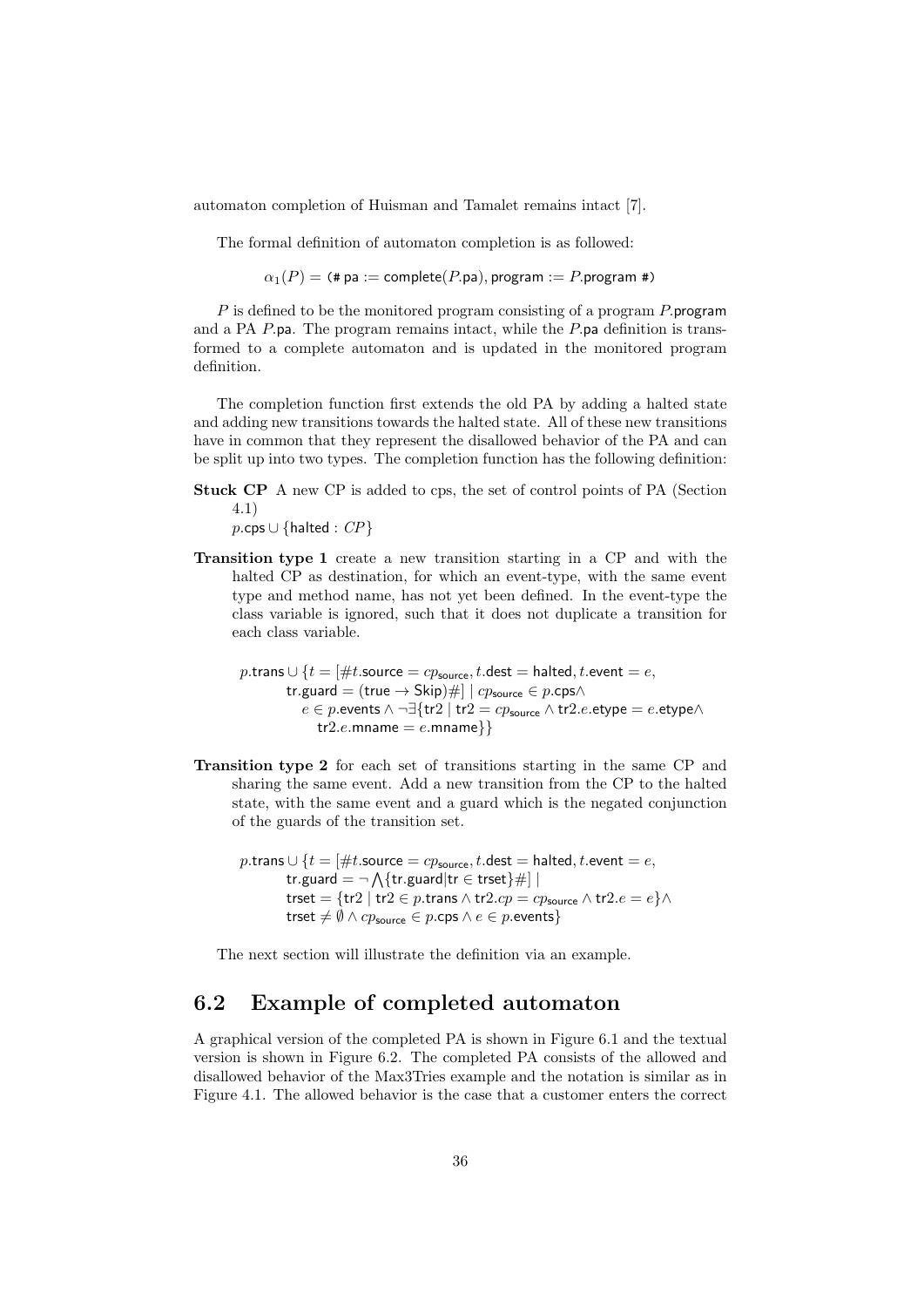code on a terminal within the limit of 3 tries. The disallowed behavior represents a violation of the security policy.

As show in Figure 6.1, the first step adds halted state. Next, two types of transitions are added to the Property Automaton and are directed to the halted state.

The first type of transitions are all the transitions where the guard is set to true and an event-type, which does not appear in any other transition from the same state. Note that the event-types only differ in the class variable defined in the event.

The second type of transition occurs when the customer performed a wrong pay for a third time and goes from s2 to the halted state.



Figure 6.1: Completed Property Automaton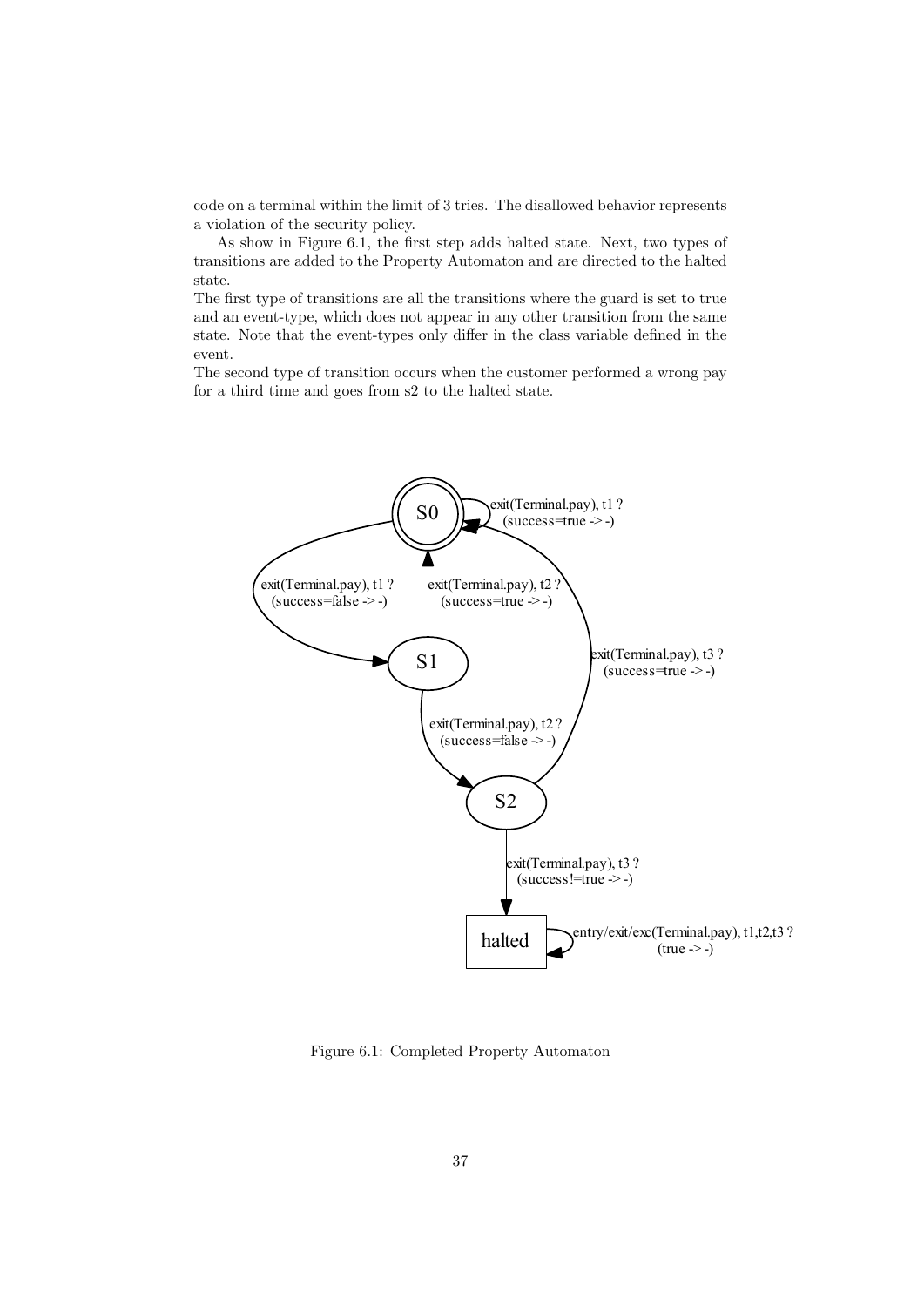$PA =$  $(\text{#} \qquad \text{name} := \qquad \qquad \text{Max3tries},$  ${\rm channels} := {\rm \{Terminal\}},$  $eps := \{s_0, s_1, s_2, \text{ halted}\},\$  $init :=$   $s_0$ classVars:=  $\{ (\# t1 : Terminal #), (\# t2 : Terminal #), (\# t3 : Terminal #) \}$ event:  $\{(* \text{ classVar: } (* \text{ t1 : Terminal } *), \text{ etype: exit, manage: pay } *),\}$  $(*$  classVar:  $(*t2: Terminal #)$ , etype: exit, mname: pay #), (# classVar:  $(\# t3 : Terminal #)$ , etype: exit, mname: pay #) } pa\_var\_decl :=  $\emptyset$ , prog\_var\_decl:= Ø, trans := {  $($   $#$  source :=  $s_0$ , dest :=  $s_1$ , guard :=  $success = false$ , event := (# classVar : (#  $t1$  :  $Terminal$  #), etype : exit, mname :  $pay$  #) #), (# source :=  $s_0$ , dest :=  $s_0$ , guard :=  $success = true$ , event :=  $(\# classVar : (\# t1 : Terminal \#), \text{etype} : \text{exit}, \text{mname} : pay \#),$ (# source :=  $s_1$ , dest :=  $s_2$ , guard :=  $success = false$ , event :=  $(\# \text{classVar} : (\# t2 : Terminal \#), \text{etype} : \text{exit}, \text{mname} : pay \#),$ (# source  $:= s_1$ , dest  $:= s_0$ , guard  $:= success = true$ , event :=  $(\# \text{classVar} : (\# t2 : Terminal \#), \text{etype} : \text{exit}, \text{mname} : pay \#),$ (# source :=  $s_2$ , dest :=  $s_0$ , guard :=  $success = true$ , (# classVar :  $(\# t3 : Terminal \#)$ , etype : exit, mname :  $pay \#) \#$ ), (# source :=  $s_1$ , dest := halted, guard :=  $success = false$ , event :=  $(\# \text{classVar} : (\# \text{ts} : Terminal \#), \text{etype} : \text{exit}, \text{mname} : pay \#) \#),$ (# source := halted, dest := halted, guard := true, event :=  $(\# \text{classVar} : (\# t1, t2, t3 : Terminal \#)$ , etype : exit, mname :  $pay \#) \#$ ) } #)

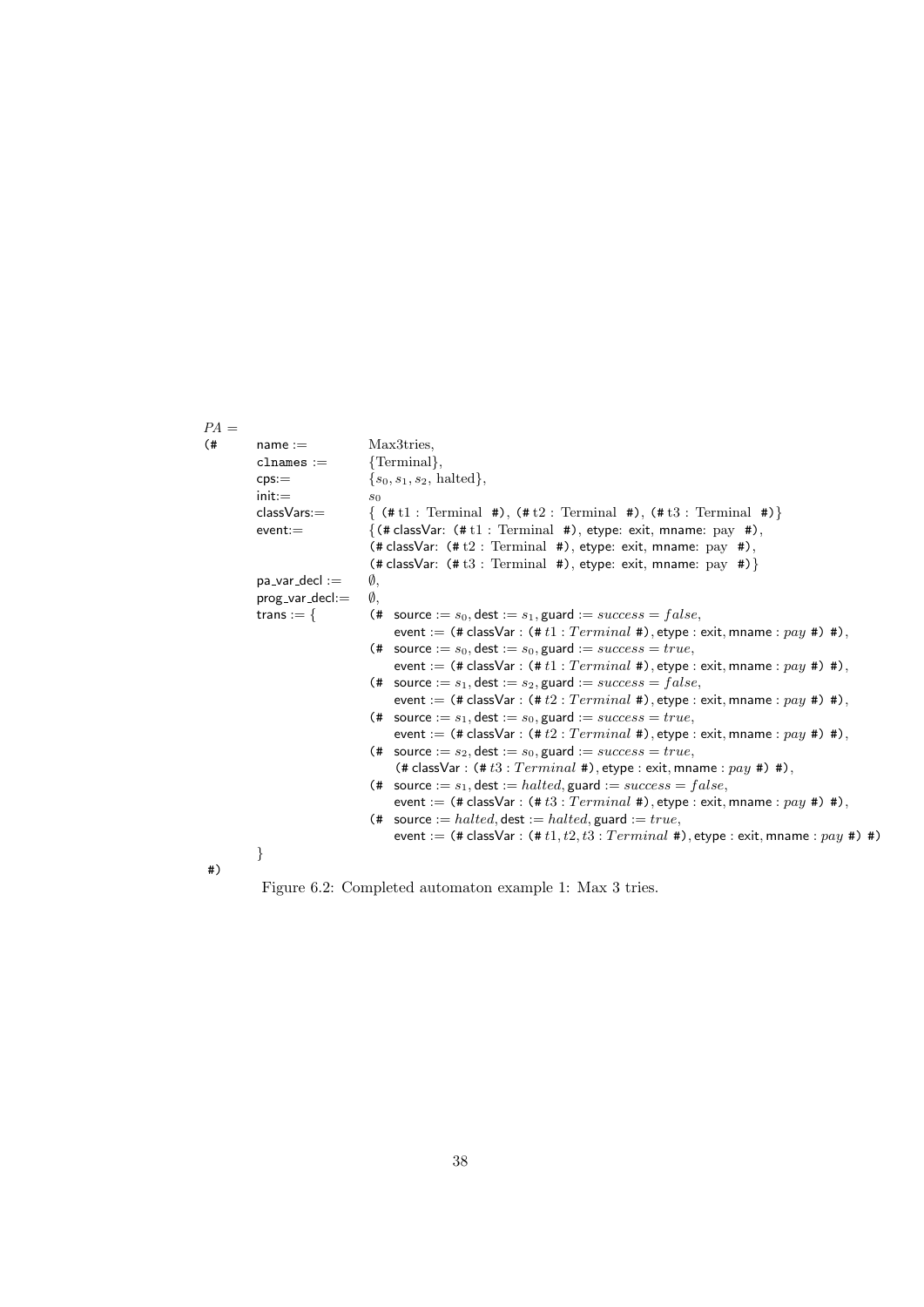#### 6.3 Stage 2: generating set annotations

The second stage involves generating the method level set-annotation for each class and method of the Java source code. Together these annotations represent the PA in annotated form. The definition of the second step in the translation method is shown in Figure 6.3 and adapted from Huisman and Tamalet [7].

The annotation generation process generates the annotation in the following way:

- $\alpha_2(p)$  For each class c and Property Automaton a of program p, start annotating the class by calling  $\alpha_{2,\mathcal{C}}(c, a)$ .
- $\alpha_{2,\mathcal{C}}(c, a)$  If class c is not monitored by PA a, leave the source code intact. Otherwise for class  $c$ , add the PA variables to the ghost variables of the class. A description of PA variables is given in Section 4.1. The ghost vars of Class c are JML ghost variables, which are used by JML to data which is not part of the regular program. An example of such a variable is the current control point CP, which is only part of the annotated state.

Furthermore, a JML invariant is added, which makes sure that the current cp is not equal to the halted state. In other words the annotated PA does violate the security policy.

Next, the annotation process  $\alpha_{2,\mathcal{M}}(c, m, a)$  for each method m of class c is started and  $\alpha_{2,\mathcal{R}}(a)$  adds a reset method.

- $\alpha_{2,\mathcal{R}}(a)$  This rule generates a reset method, which sets all class variables equal to Null. The reset method is a special action, which can be called when taking a transition. The class variables themselves are references to objects and associated with transitions. The first time the transition is taken with a particular class variable, the class variable is set equal to the object reference of the event generating object. When another transition is taken with the same class variable, the object initiating the transition should be the same as the one stored in the class variable. This is valid for all upcoming transitions, until this reset method is called.
- $\alpha_{2,\mathcal{M}}(c, m, a)$  This rule annotates the methods of the monitored classes. The annotation is split up in a pre set, post set and an exc set part.

The preset part represents the event entry (Method  $m$ ) and contains the JML annotation for all of the transitions of the PA for which the event is entry(Method m).

Similarly the post set and exc set part represent the event exit(Method m) and  $\exp(Method \ m)$  and contains the annotations for each of the transitions of PA containing that event.

The way the annotation is generated for the pre-set, the post-set and the exc set part is uniformly defined by rule  $\alpha_{2,\mathcal{E}}(e, c, mn, a)$ 

 $\alpha_{2,\mathcal{E}}(e, c, mn, a)$  This rule uniformly generates the set annotation for the pre-set, the post set and the exc set parts for each monitored method. It does so by selecting all the transitions sharing the same event with method equal to m and the event type equal to entry, exit or exc. Next, for the set of selected transitions  $\alpha_{2,\mathcal{T}}(ts, c, a)$  is called.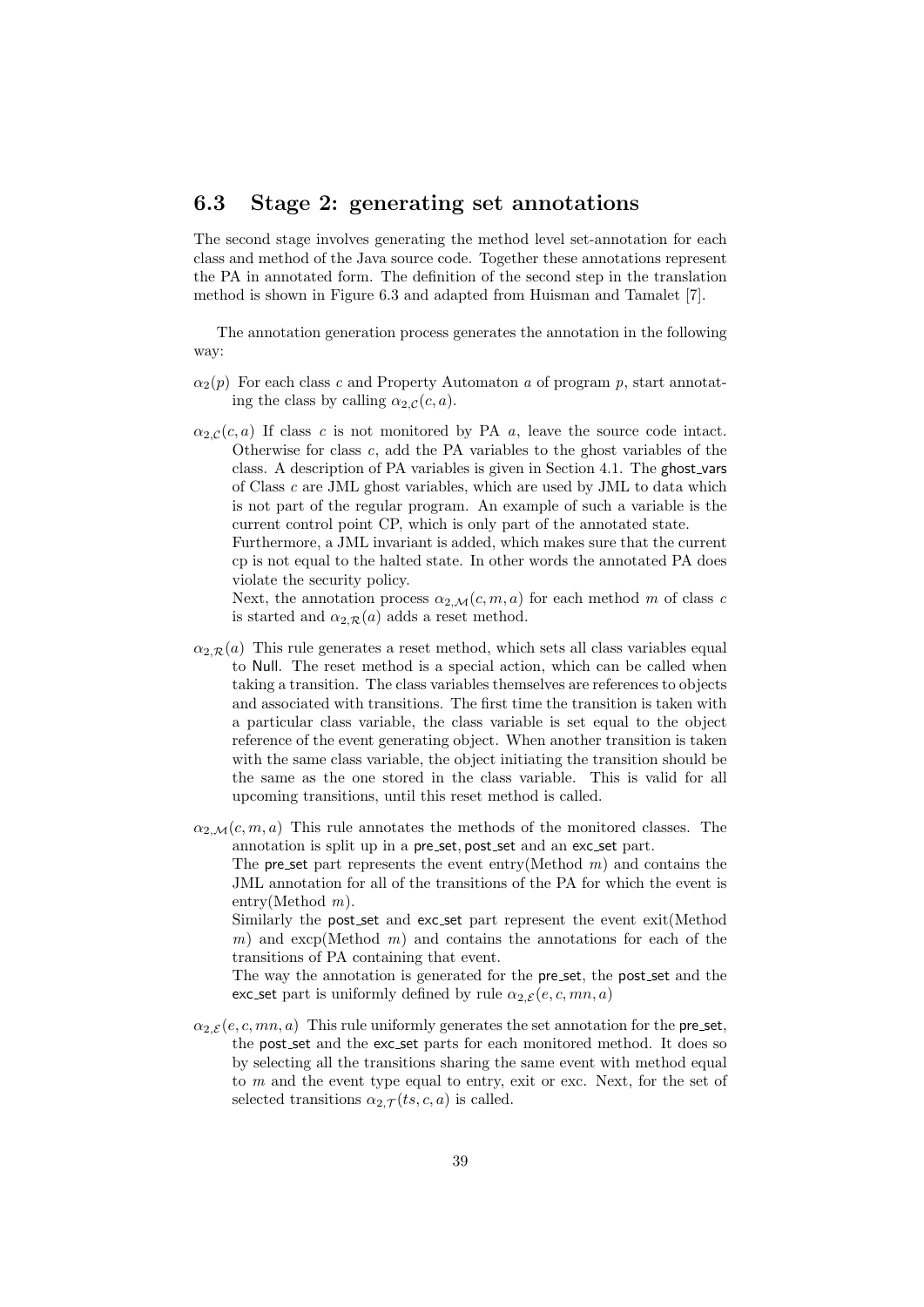- $\alpha_{2,\mathcal{T}}(ts, c, a)$  This rule generates a CaseSet for the PA control points. When an event is raised, it selects the CP of its current control point via the CaseSet. Next, it selects a transition from the current control point via a nested CaseSet. The nested CaseSet is generated by  $\alpha_{2,S}(t, q, c, a)$ .
- $\alpha_{2,S}(t, q, c, a)$  The last rule generates the nested CaseSet for the set of transitions sharing the same event  $e$  and control point  $q$ . A transition in the CaseSet is selected when the guard and classVar correspond to the object generating the event. Furthermore, the actions of the transition are generated.

```
\alpha_2(P) = (# classes := \{\alpha_{2,C}(c, P \cdot \text{pa}) \mid c \in P \cdot \text{program.classes}\}\#)
         \alpha_{2,\mathcal{C}}(c,a) = if c.name \notin a.clnames then c
                                   else c (# ghost_vars := c.ghost_vars ∪ a.pa_var_decl
                                                   inv := And(Not(Eq(cp, \text{halted})), c.\text{inv})methods := \{\alpha_{2,\mathcal{M}}(c, m, a) \mid m \in c.\text{methods}\} \cup \alpha_{2,\mathcal{R}}(a) \neq \emptyset\alpha_{2,\mathcal{R}}(a) = Method \quad m = (\text{# name} := reset, \text{res\_type} = \text{void}, \text{body} :={Assign}(cv.classType, cv.varName, null) | cv \in a.classVars\}#)
   \alpha_{2,\mathcal{M}}(c, m, a) = m (# pre_set := m.pre_set; \alpha_{2,\mathcal{E}}(\text{entry}, c, m \text{.name}, a);
                                                               Assert(Not(Eq(cp, halted))),
                                             post_set := m.post_set; \alpha_{2,\mathcal{E}} (exit, c, m.name, a)
                                             \textsf{exc}\_\textsf{set} := m.\textsf{exc}\_\textsf{set}; \alpha_{2,\mathcal{E}}(\textsf{exc}\_\textsf{exit}, c, m.\textsf{name}, a)#)
\alpha_{2,\mathcal{E}}(e, c, mn, a) = \alpha_{2,\mathcal{T}}(\{t \mid t \in a.\text{trans} \land t.\text{event}.\text{classType}.\text{name} = c.\text{name} \land c.\text{name} \}t.event.etype = (\texttt{\# event} := e, \texttt{mname} := mn \texttt{\#})\}, c, a)\alpha_{2,\mathcal{T}}(ts, c, a) = \text{CaseSet}(\{(\textsf{Eq}(\texttt{cp}, \texttt{q}), \alpha_{2,\mathcal{S}}(ts, q, c, a)) | \texttt{q} \in a.\texttt{cps}\})\alpha_{2,S}(t, q, c, a) = CaseSet({(t.guard \wedge (Eq(V ar(t.event.Classtype, t.event.classV ar), "") \veeEq(Var(t.event. Classtype, t.event.classVar), this);Set(cp, t.dest; action; Assign(t.event.Classifier, t.event.classVar, this))t \in ts \wedge t.source = q})
```
Figure 6.3: Translation method: Stage 2

The set annotation generation method is extended in the following way to cope with multiple objects. First, the class variables introduced in the Property Automaton definition are encoded as static class variables. Second, a reset method is generated for each class, which resets its own class variables if necessary. Third, the guard of each transition additionally checks if the static class variable matches the class type of the object currently executing the annotated method. Last, an action is added to each transition which sets the static class variable to the object currently executing the annotated method. This concludes the second stage of the translation method. The next section will illustrate the second stage by a textual example.

#### 6.4 Stage 2: transform example of 4.2

The second stage of the translation method annotates the Java source code with the completed automaton shown in Figure 6.1. First, the translation method enumerates all the automaton states as a integer ghost variables. In this example these are the states s0, s1, s2 and the halted state. Furthermore, the current state of the automaton is represented by the CP integer. The CP variable is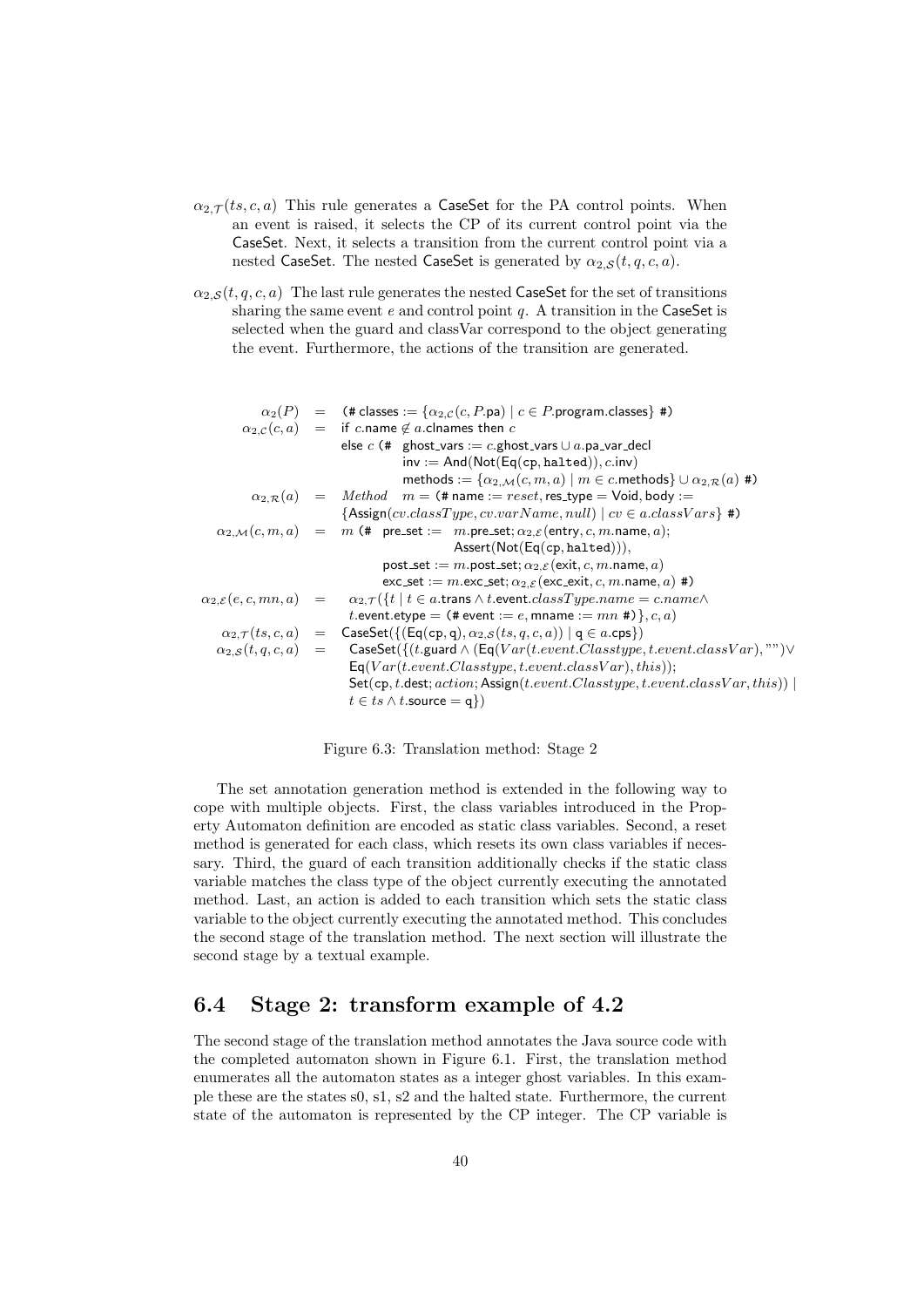$\alpha_{3,M}(P,m) = m$  (# pre\_set := Skip, post\_set := Skip, exc\_set := Skip, lvars := {result}  $\cup$  m.lvars, res := lookup(result),  $body := TryCatchFinally($ TryCatchFinally $(m.pre_set; m.body;$ Assign(result,  $m$ .res);  $m$ .post\_set Throwable,  $m$ . exc\_set, Skip),  $RunTimeException, m.exc_set, Skip)$ #)

Figure 6.4: Translation method: stage 3

adapted accordingly when transitioning to another state. Secondly, it translates the Terminal class variables  $t_1, t_2$  and  $t_3$  as static Terminal variables. As explained in the previous section, these class variables are basically references to the terminal objects initiating the transitions in the completed PA.

The translation method creates a CaseSet structure for the pre set construct when entering the method, for the post set construct when exiting the method and for the exc set construct when an exception is thrown by the method. These constructs represent the occasions when a pay method is entered, exited or throws an exception. For example, when the program enters the pay method, the outer CaseSet first checks the current CP.

The inner CaseSet evaluates the guards of transitions starting in the same CP. Because the JML annotations are generated from the completed automaton, there should always be a matching transition.

Next, the transition, for which the guard has evaluated to true, is selected. The JML annotations update the current control point and also set the corresponding class variable.

In case the the current control point evaluates into the trap state, any future transition will also result into a trap state.

The next stage describes the inlining of the JML annotations.

#### 6.5 Stage 3: inlining the set annotations

The third stage inlines the JML set annotations generated in stages into the method body. As shown in Figure 6.4,  $\alpha_{3,M}(P,m)$  moves the pre-set, post-set and exc set construct into a double TryCatchFinally clause. The inner TryCatch-Finally clause first evaluates the pre CaseSet upon entry of a method, then evaluates the body of the method, then evaluates the result of the method and finally evaluates the post caseset before returning the result of the method body.

Furthermore, if the outer TryCatchFinally clause catches any RuntimeExceptions generated by the inner TryCatchFinally clause, it will evaluate the exc CaseSet annotation. If the exc CaseSet is not violated, the thrown exception does not violate the security policy. Otherwise, if a JMLException is thrown,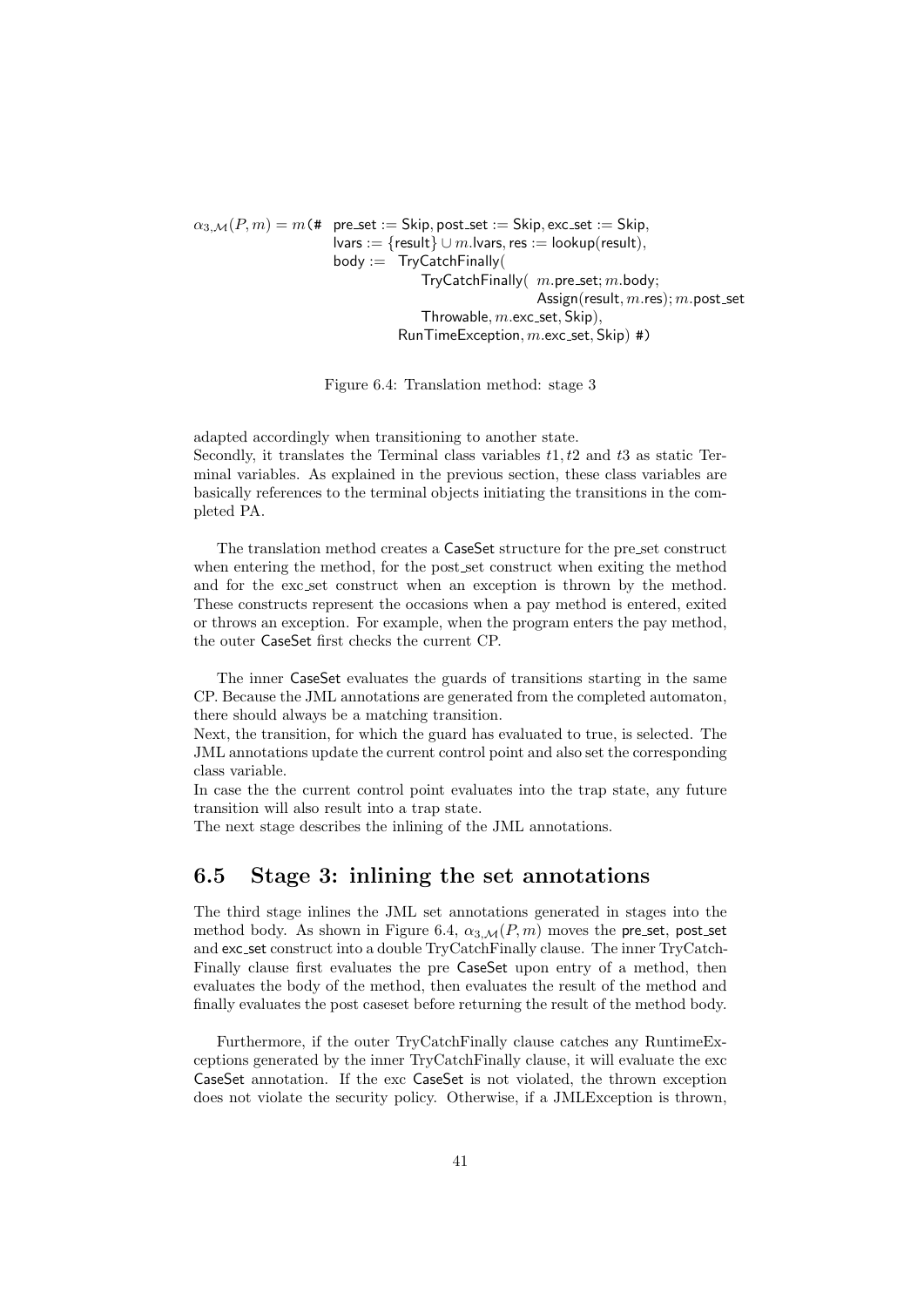```
class Terminal {
boolean success = false; /* indicates success of pin transaction
// CPs, Class Variables and current CP
//\alpha ghost int s0 = 0, s1 = 1, s2 = 2, halted = 3, cp = s0;
//@ ghost static Terminal t1 = null, t2 = null, t3 = null;
//@ public invariant cp != halted;
/*@ CASESETS
/* pre caseset: does nothing */
pre_set CaseSet [(cp == s0, CaseSet [true , cp = s0)]),
                     (cp == s1, CaseSet [true, cp = s1)],
                     (cp == s2, CaseSet [true, cp = s2)],
                     (cp == halted, CaseSet [true , cp = halted)])
                       ]; Assert cp != halted;
/* post caseset: PA Transitions */
post_set CaseSet [
(cp == s0,CaseSet [(success=false; (Terminal.t1=="" | Terminal.t1==this ), /*guard*/
                    cp = s1; Terminal.t1==this; ), /* action*/
              (success=true; (Terminal.t1="" | Terminal.t1=this ), /*guard*/
                    cp = s0; Terminal.t1=this; reset(); ), /*action*/
(cp == s1,CaseSet [(success=false; (Terminal.t2="" | Terminal.t2=this ), /*guard*/
                    cp = s2; Terminal.t2=this ), /* action*/
              (success=true; (Terminal.t2="" | Terminal.t2=this ), /*guard*/
                    cp = s0; Terminal.t2=this; reset(); ), /*action*/
(cp == s2,CaseSet [(success=false; (Terminal.t3="" | Terminal.t3=this ), /*guard*/
                    cp = halted; Terminal.t3=this; ), /*action*/
            (success=true; (Terminal.t3=null | Terminal.t3=this), /*guard*/
                    cp = s0; Terminal.t3=this; reset; ), /*action*/
 (op == \text{halted},CaseSet [true; cp =halted]) ]
/* exc caseset: does nothing */
exc_set CaseSet [(cp == s0, CaseSet [true , cp = s0)]),
                    (cp == s1, CaseSet [true, cp = s1)],
                     (cp == s2, CaseSet [true, cp = s2)],
                     (cp == halted, CaseSet [true , cp = halted)]) ];
@*/
void pay()\{/* body pay */\}void reset(){
Terminal.t1 = null; Terminal.t2 = null; Terminal.t3 = null;
}
```
Figure 6.5: Second transformation of example 1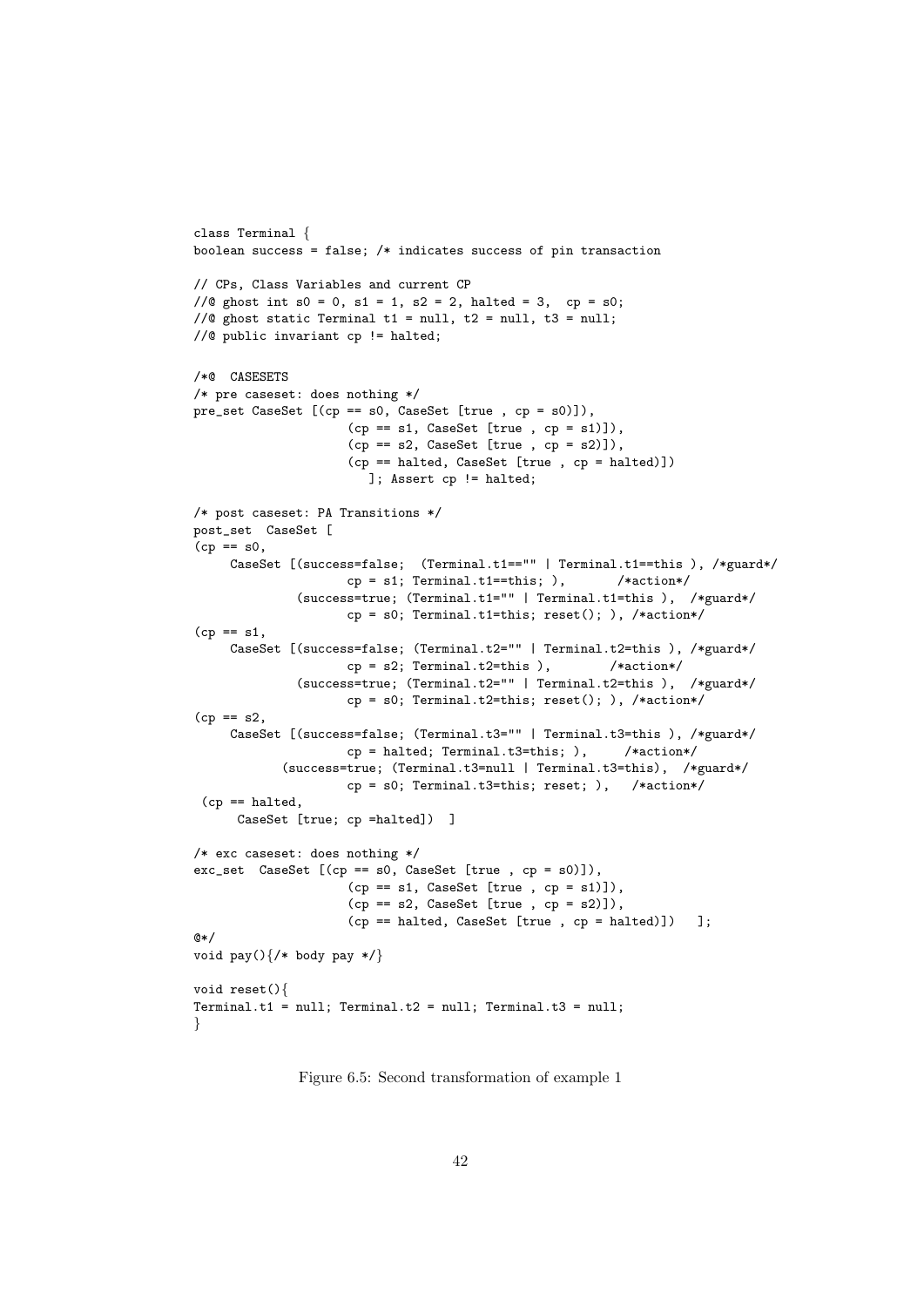because the Java program violates the security policy.

Because this third stage only wraps the existing CaseSet constructs in TryCatch into FinallyClauses, the definition in Figure 6.4 is the same as defined by Huisman and Tamalet.

An example of the inlined JML annotations of example 1 are shown in figures 6.6 and 6.7.

Compared to Figure 6.5, the third stage altered the annotated source code in the following way:

1. The body of the pay method is surrounded by two TryCatchFinally clauses. The inner TryCatchFinally clause catches any violation of the security policy under normal circumstances. On the other hand, the outer TryCatchFinally clause catches any violation of the security policy under exceptional circumstances. 2. The set annotations at the beginning of the pay method is moved inside the method body.

The preset annotation is moved to the beginning of the second TryCatchFinally clause. Next, the postset annotation is moved to the end of the second TryCatchFinally clause. Last, the excset annotations is duplicated into the catch part of the first and second TryCatchFinally clauses.

The three stages together transforms a security policy, from a PA into JML annotation in the source code of the Java program. As indicated in the introduction, the Mobius Verification Environment can be used to verify the JML annotations statically or dynamically. This concludes the overview of the translation method.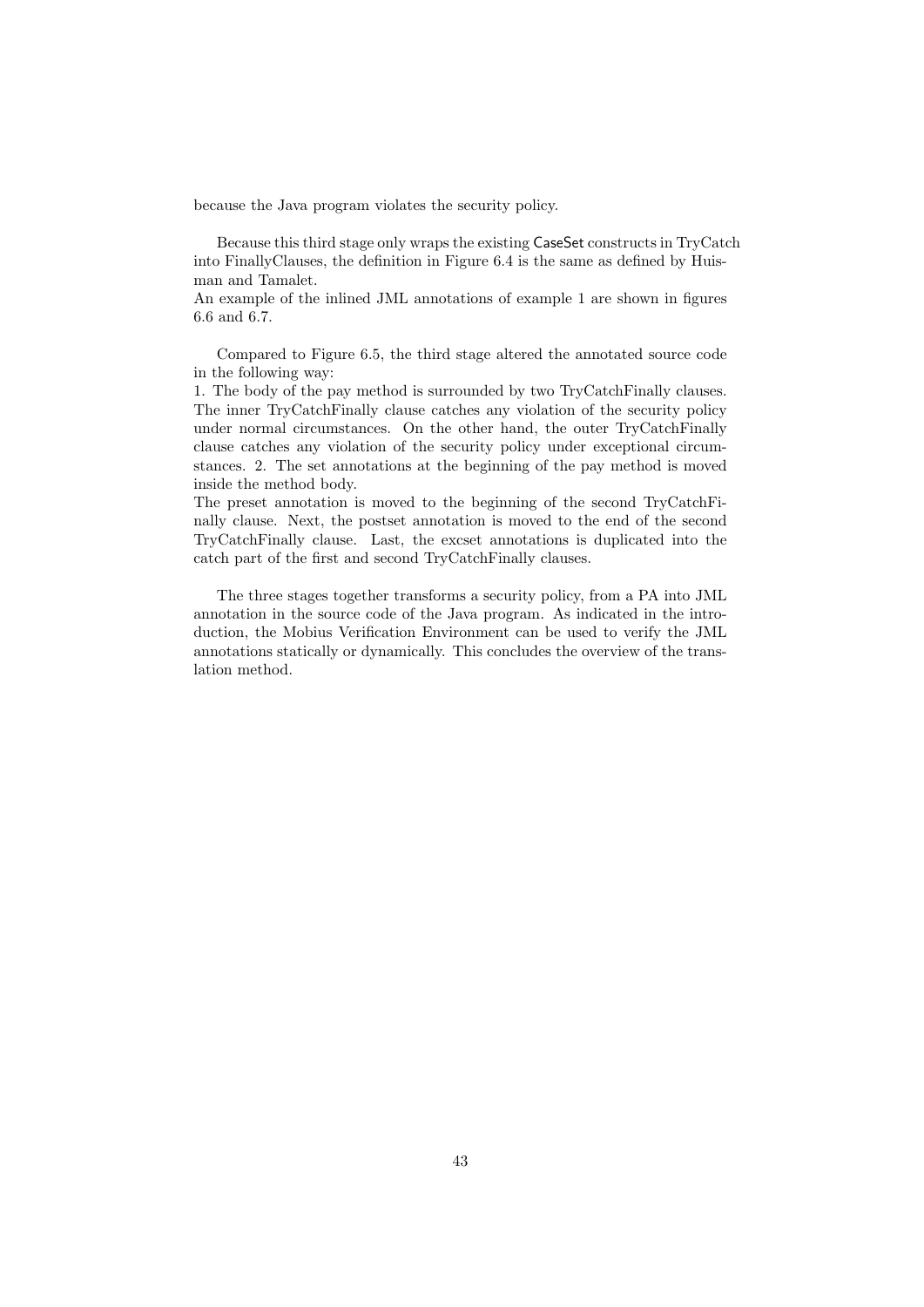```
class Terminal {
boolean success = false; /* indicates success of pin transaction
// CPs, Class Variables and current CP
//@ ghost int s0 = 0, s1 = 1, s2 = 2, halted = 3, cp = s0;
//@ ghost static Terminal t1 = null, t2 = null, t3 = null;
//@ public invariant cp != halted;
void pay(){
try{
 try{
 /* pre caseset: does nothing */
 /@*
 pre_set CaseSet [(cp == s0, CaseSet [true , cp = s0)]),
                     (cp == s1, CaseSet [true, cp = s1)],
                     (sp == s2, CaseSet [true, cp = s2)],
                     (cp == halted, CaseSet [true , cp = halted)])
                       ]; Assert cp != halted;
  @*/
  //Method body
  /*@
  /* post caseset: PA Transitions */
 post_set CaseSet [
  (cp == s0,CaseSet [(success=false; (Terminal.t1=="" | Terminal.t1==this ), /*guard*/
                    cp = s1; Terminal.t1==this; ), /* action*/
              (success=true; (Terminal.t1="" | Terminal.t1=this ), /*guard*/
                    cp = s0; Terminal.t1=this; reset(); ), /*action*/
  (cp == s1,CaseSet [(success=false; (Terminal.t2="" | Terminal.t2=this ), /*guard*/
                    cp = s2; Terminal.t2=this ), /* action*/
              (success=true; (Terminal.t2="" | Terminal.t2=this ), /*guard*/
                    cp = s0; Terminal.t2=this; reset(); ), /*action*/
  (cp == s2,CaseSet [(success=false; (Terminal.t3="" | Terminal.t3=this ), /*guard*/
                    cp = \text{halted}; Terminal.t3=this; ), /*action*/
            (success=true; (Terminal.t3=null | Terminal.t3=this), /*guard*/
                    cp = s0; Terminal.t3=this; reset; ), /*action*/
   (cp == halted,
      CaseSet [true; cp =halted]) ]
  @*
```

```
return null;//no result
```
Figure 6.6: Third transformation of example 1: Part 1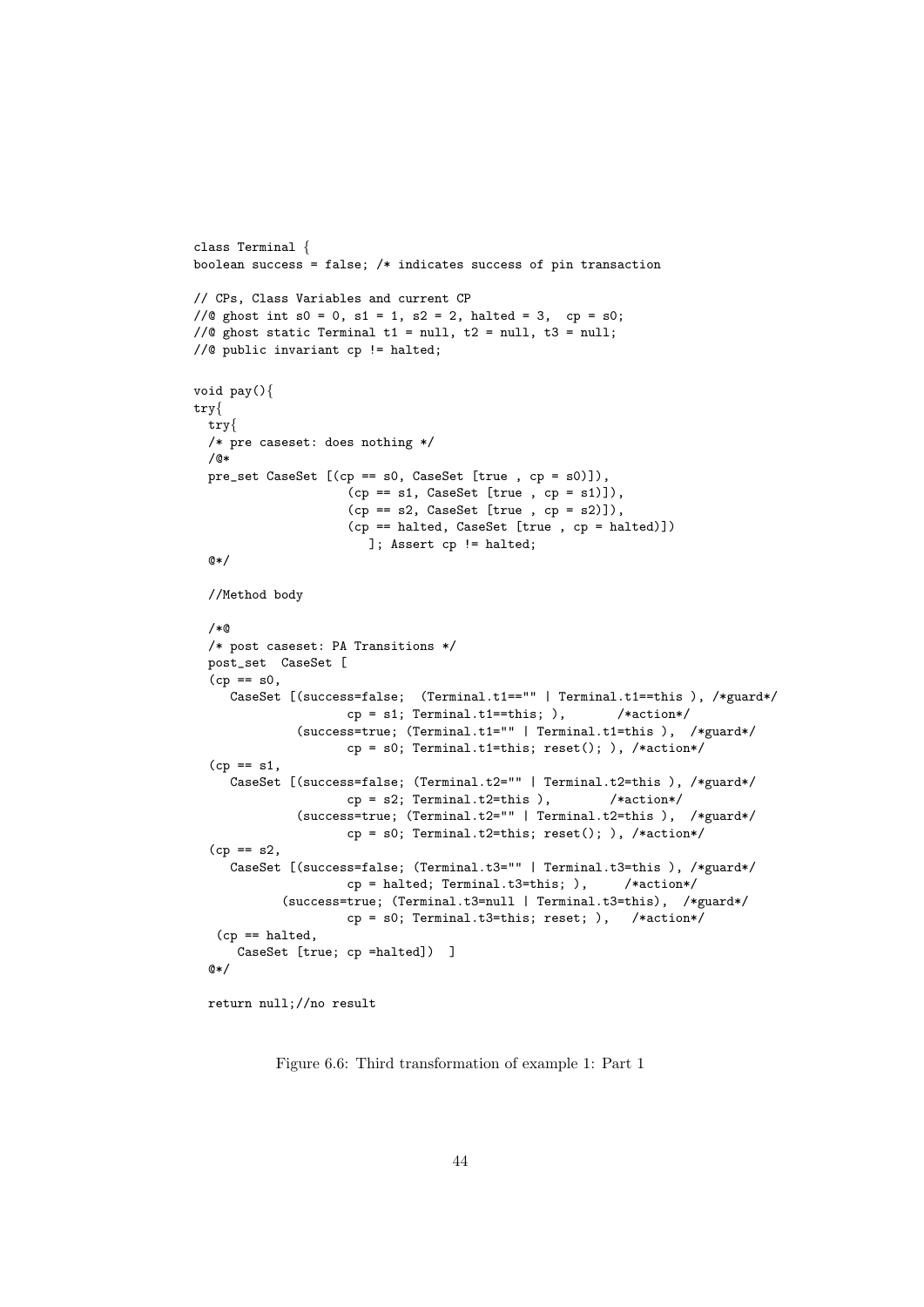```
}catch(Throwable e1) {
 /* exc caseset: does nothing */
 exc_set CaseSet [(cp == s0, CaseSet [true , cp = s0)]),
                    (cp == s1, CaseSet [true, cp = s1)],
                    (sp == s2, CaseSet [true, cp = s2)],
                    (cp == halted, CaseSet [true , cp = halted)]) ];
 @*/
 \} finally{ /* do nothing */ }
} catch(RunTimeException e2) {
  //Repeat Exc Caseset
} finally{ /* do nothing */ }
}
}
void reset(){
Terminal.t1 = null; Terminal.t2 = null; Terminal.t3 = null;
}
```
Figure 6.7: Third transformation of example 1: part 2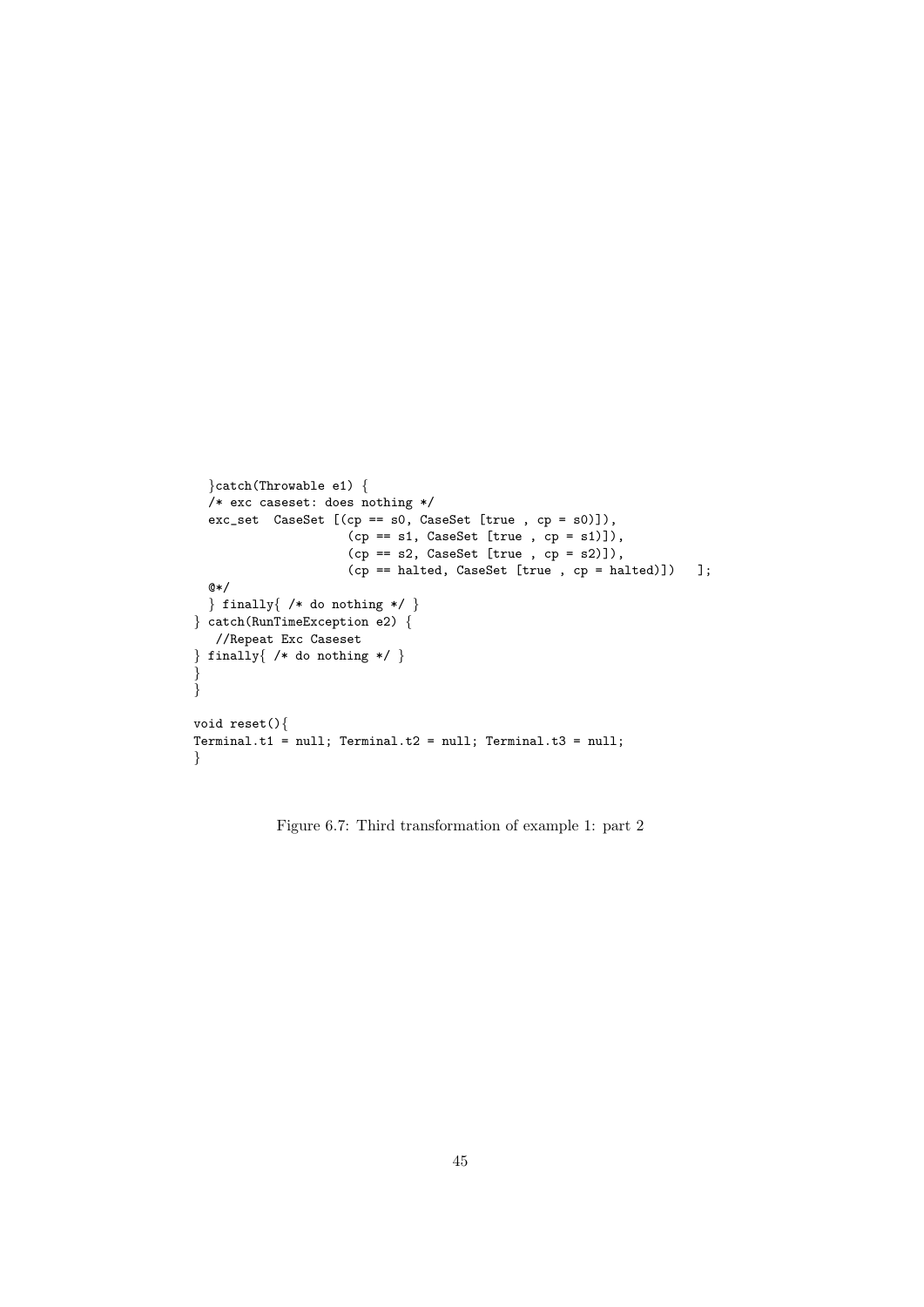# Chapter 7 Conclusion

The conclusion of this assignment revisits the research goals given in Section 1.3. The main goal was to investigate how the introduction of objects in the definition of the Property Automaton (PA) altered the existing translation method of Huisman and Tamalet [7].

In order to formulate an answer to the main research goal the definitions of the syntax, Security Automaton, Property Automaton and operational semantics have been reviewed and will be summarized in the next paragraph.

#### 7.1 Adaptation to the Java syntax

The simplified Java language of Huisman and Tamalet only supported the monitoring of static classes. As opposed to objects, static classes only exists once in a Java program and therefore cannot be instantiated. In this assignment, the introduction of objects alleviated the restriction of static classes and therefore enabled the monitoring of a set of objects instances. For simplicity, the newly defined simplified Java language only supports the monitoring of object instances and not of static classes. Furthermore, the introduction of objects in the syntax of chapter 2 mainly affected the expression and method definition, because the assignment and the lookup of a variable can refer to an object variable. Last, it introduced the concept of static and non-static variables, but it did not include static methods and classes.

#### 7.2 Adaptation to the security and property automata

A security policy, in relation to a program, describes an execution, which is unacceptable for one reason or another. Security automata are a class of Büchi automata that accept safety properties and are similar to ordinary nondeterministic finite state automata [11].

The PA can be thought of as a Finite State Machine (FSM). However, the transitions in a PA are generally more complex.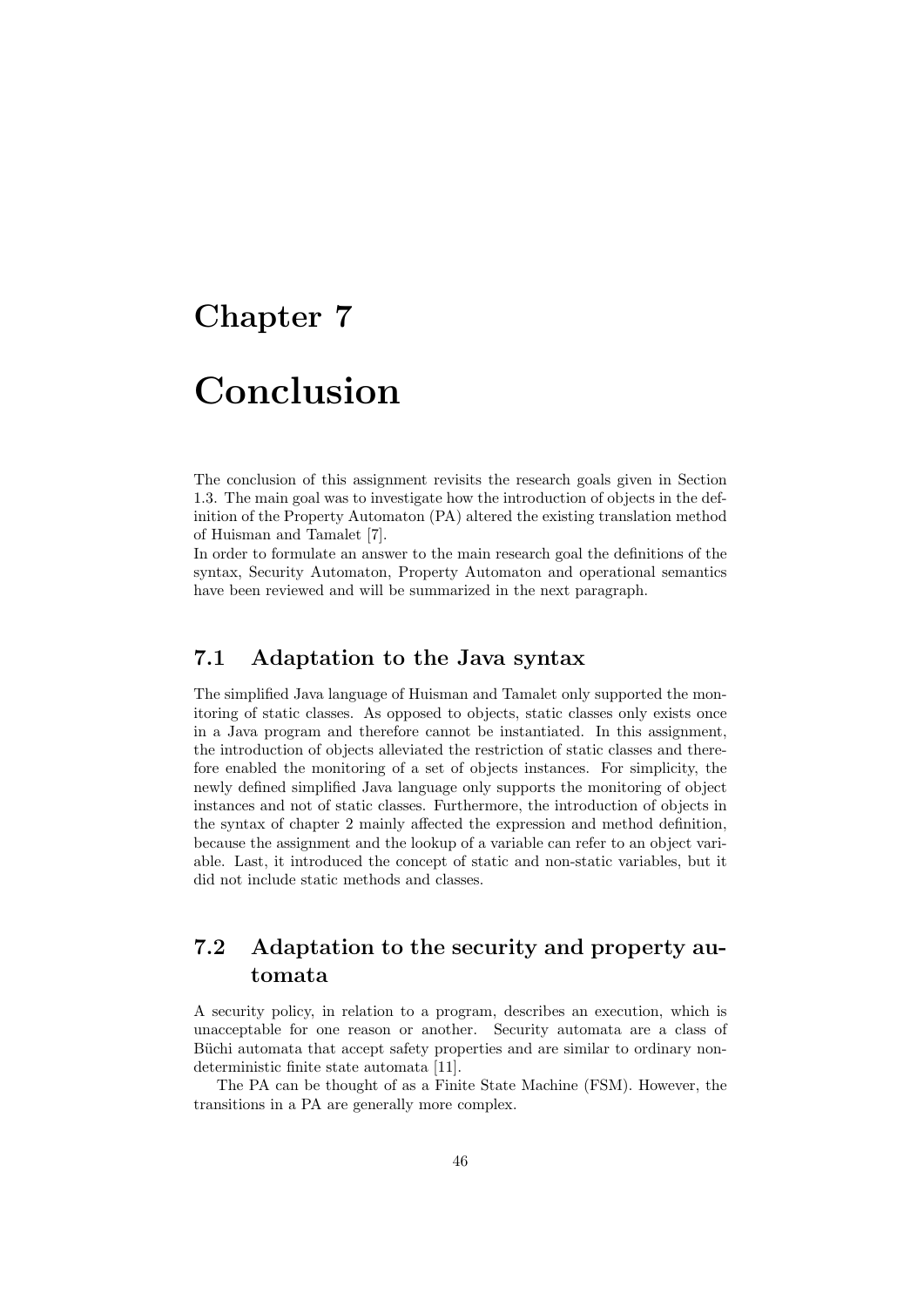The Security Automata definition in chapter 3 is similar to the Property Automaton definition and have the following in common:

- Both the SA and PA have a set of control points, which represent the program state.
- Both the SA and PA have a set of initial control points in which the monitored program starts.
- Both for the SA and PA, the transition function solely depends on the current state and the transition
- The transitions definition of the PA is more complex than the transition definition of SA. The transition of a SA only consists of a single action, while the transition definition of the PA depends on a guard, a class variable and results into an action.

The introduction of objects in the Java syntax definition resulted into the introduction of class variables in the PA definition. A class variable has a name and a classtype. The class variable is associated with a single object instance at run-time and limits the execution of transitions with the same class variable to the same object instance. I.e. if there are three consecutive transitions with each containing a class variable, the transitions having the same class variable should be executed by the same object.

#### 7.3 Adaptation to the operation semantics of the Java language

The introduction of objects did affect the operational semantics of variable lookup, assignment evaluation and class initialization in comparison to the one given in Huisman and Tamalet [7].

The variable lookup had to deal with the introduction of static and non static variables. It did so by introducing an object reference, which in combination with the variable name, could point to a field variable in an object or a local variable.

The assignment evaluation definition is affected in a similar way. It also made use of a reference object. But instead of pointing to a class field or local variable for retrieval, the resolved referece is used to store a value.

Last, the Java language supports the creation of objects. All the objects with the same class type have their own non static variable store. However the static variables of the same classtype are shared among all of the object. Thus when the object of a certain classtype is initialized for the first time, both the static and object class store should be created. However, for succeeding objects of the same classtype only object store needs to be initialized.

#### 7.4 Adaptations to the translation method

The translation method of Huisman and Tamalet [7] translates a Property Automaton into JML annotations of the monitored program. The introduction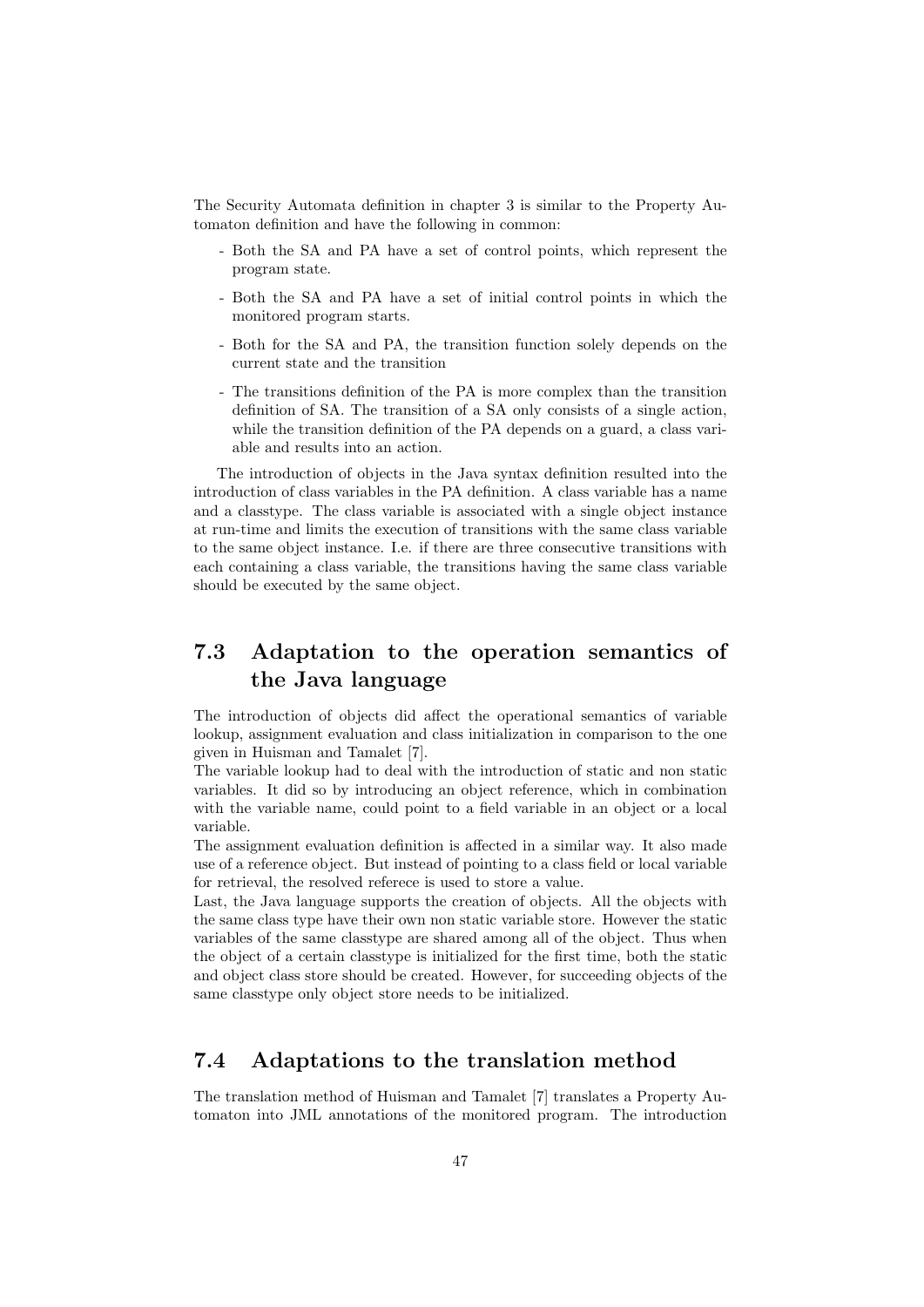of objects enabled the translation method to monitor multiple objects at the same time. This resulted also in extending the annotation generation method to annotate multiple classes based on a single Property Automaton.

The biggest adaptation was the introduction of class variables into the JML annotations. As explained earlier, the class variables restrict the set of objects allowed to generate a transition event. An object is only allowed to generate a transition if either the class variable is not yet associated with an object or if the object matches the reference of the class variable.

This all together results in that a single automaton can monitor multiple object instances. Class variables can be used to force transitions to be executed by the same object. The one-to-many relation between automaton and the object instance has as disadvantage, that the interleaving of execution of method of different object results in a state explosion [6].

#### 7.5 Future work

In order to counter the state explosion problem, one could relax the constraint of having multiple automatons monitoring multiple objects. When a automaton is parametrized, one template automaton can be used to create a automaton instance monitoring a single object. I.e. a template automaton describing a security policy for a buffer, can be duplicated for each buffer object.

Another possible future research topic is the extension of the simplified Java language. The simplified Java language in this assignment is only extended with objects, but the introduction of multi threading will also improve the universe of definable property automatons.

Finally, the original and the extended translation method is only formalized on paper and not yet implemented as a tool.